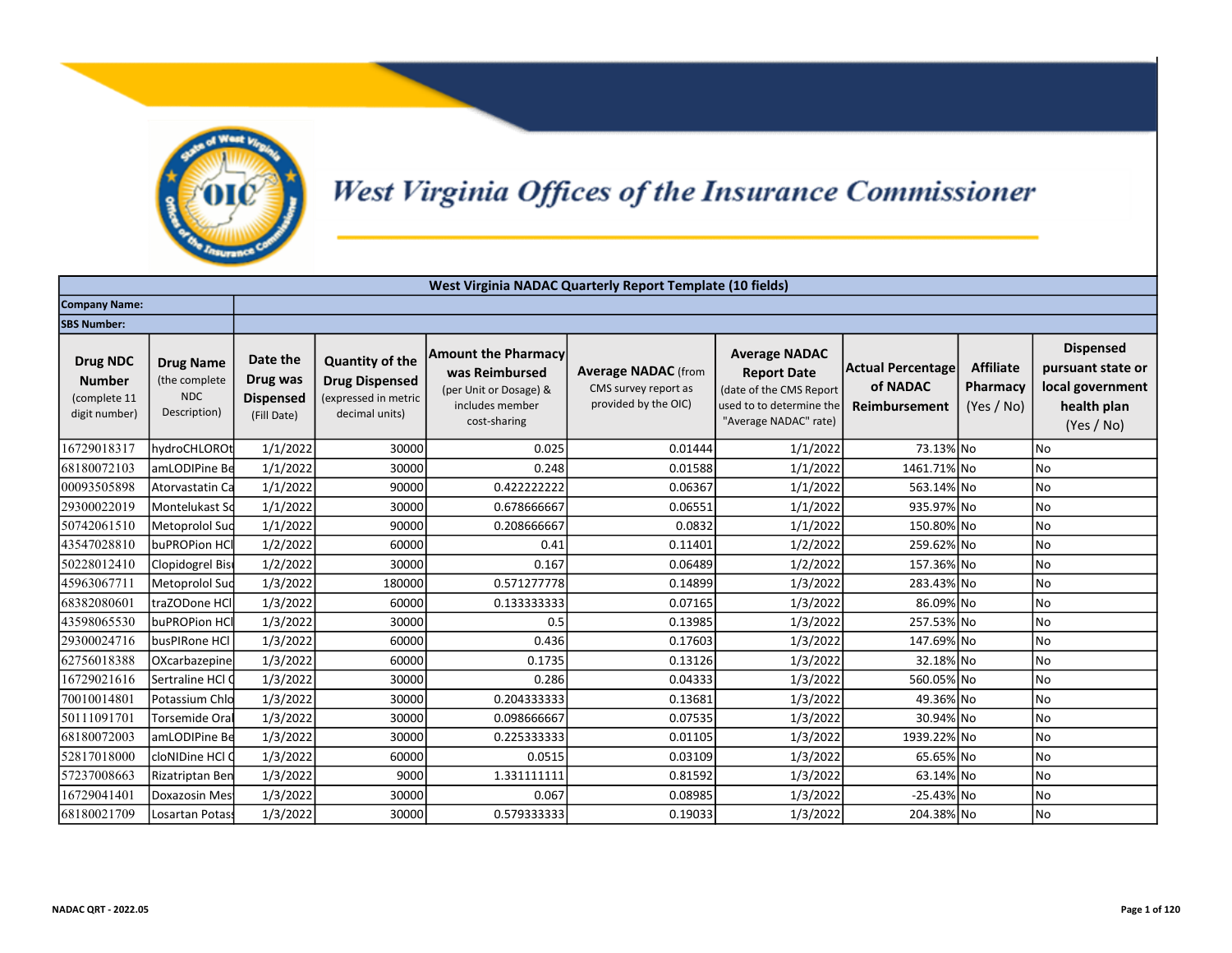| <b>Drug NDC</b><br><b>Number</b><br>(complete 11<br>digit number) | <b>Drug Name</b><br>(the complete<br><b>NDC</b><br>Description) | Date the<br>Drug was<br><b>Dispensed</b><br>(Fill Date) | <b>Quantity of the</b><br><b>Drug Dispensed</b><br>(expressed in metric<br>decimal units) | <b>Amount the Pharmacy</b><br>was Reimbursed<br>(per Unit or Dosage) &<br>includes member<br>cost-sharing | <b>Average NADAC</b> (from<br>CMS survey report as<br>provided by the OIC) | <b>Average NADAC</b><br><b>Report Date</b><br>(date of the CMS Report<br>used to to determine the<br>"Average NADAC" rate) | <b>Actual Percentage</b><br>of NADAC<br>Reimbursement | <b>Affiliate</b><br>Pharmacy<br>(Yes / No) | <b>Dispensed</b><br>pursuant state or<br>local government<br>health plan<br>(Yes / No) |
|-------------------------------------------------------------------|-----------------------------------------------------------------|---------------------------------------------------------|-------------------------------------------------------------------------------------------|-----------------------------------------------------------------------------------------------------------|----------------------------------------------------------------------------|----------------------------------------------------------------------------------------------------------------------------|-------------------------------------------------------|--------------------------------------------|----------------------------------------------------------------------------------------|
| 68462030929                                                       | Norgestimate-I                                                  | 1/3/2022                                                | 28000                                                                                     | 0.268214286                                                                                               | 0.16728                                                                    | 1/3/2022                                                                                                                   | 60.34% No                                             |                                            | No                                                                                     |
| 00093317431                                                       | Albuterol Sulfa                                                 | 1/3/2022                                                | 8500                                                                                      | 5.054117647                                                                                               | 3.38096                                                                    | 1/3/2022                                                                                                                   | 49.49% No                                             |                                            | No                                                                                     |
| 00054418625                                                       | Dexamethason                                                    | 1/3/2022                                                | 7000                                                                                      | 1.16                                                                                                      | 1.41602                                                                    | 1/3/2022                                                                                                                   | $-18.08\%$ No                                         |                                            | No                                                                                     |
| 64380080907                                                       | Ibuprofen Oral                                                  | 1/3/2022                                                | 60000                                                                                     | 0.139666667                                                                                               | 0.0466                                                                     | 1/3/2022                                                                                                                   | 199.71% No                                            |                                            | No                                                                                     |
| 67877024201                                                       | QUEtiapine Fur                                                  | 1/3/2022                                                | 30000                                                                                     | 0.132666667                                                                                               | 0.03001                                                                    | 1/3/2022                                                                                                                   | 342.07% No                                            |                                            | No                                                                                     |
| 65862018601                                                       | Clindamycin HC                                                  | 1/3/2022                                                | 30000                                                                                     | 0.367333333                                                                                               | 0.24826                                                                    | 1/3/2022                                                                                                                   | 47.96% No                                             |                                            | No                                                                                     |
| 68180072003                                                       | amLODIPine Be                                                   | 1/4/2022                                                | 30000                                                                                     | 0.294333333                                                                                               | 0.01105                                                                    | 1/4/2022                                                                                                                   | 2563.65% No                                           |                                            | No                                                                                     |
| 62756014202                                                       | metFORMIN H                                                     | 1/4/2022                                                | 120000                                                                                    | 0.062583333                                                                                               | 0.03571                                                                    | 1/4/2022                                                                                                                   | 75.25% No                                             |                                            | No                                                                                     |
| 65862018830                                                       | Ondansetron H                                                   | 1/4/2022                                                | 30000                                                                                     | 0.202333333                                                                                               | 0.09968                                                                    | 1/4/2022                                                                                                                   | 102.98% No                                            |                                            | No                                                                                     |
| 65162074510                                                       | Promethazine                                                    | 1/4/2022                                                | 30000                                                                                     | 0.038666667                                                                                               | 0.04834                                                                    | 1/4/2022                                                                                                                   | -20.01% No                                            |                                            | No                                                                                     |
| 51991074790                                                       | <b>DULoxetine HC</b>                                            | 1/5/2022                                                | 30000                                                                                     | 0.176333333                                                                                               | 0.10308                                                                    | 1/5/2022                                                                                                                   | 71.06% No                                             |                                            | <b>No</b>                                                                              |
| 13668013610                                                       | Escitalopram O                                                  | 1/5/2022                                                | 30000                                                                                     | 0.152                                                                                                     | 0.04836                                                                    | 1/5/2022                                                                                                                   | 214.31% No                                            |                                            | No                                                                                     |
| 69238115403                                                       | <b>Ezetimibe Oral</b>                                           | 1/5/2022                                                | 30000                                                                                     | 1.354                                                                                                     | 0.12339                                                                    | 1/5/2022                                                                                                                   | 997.33% No                                            |                                            | No                                                                                     |
| 00603533815                                                       | predniSONE Or                                                   | 1/6/2022                                                | 21000                                                                                     | 0.166666667                                                                                               | 0.60188                                                                    | 1/6/2022                                                                                                                   | -72.31% No                                            |                                            | No                                                                                     |
| 65162027250                                                       | Sulfamethoxaz                                                   | 1/6/2022                                                | 20000                                                                                     | 0.1385                                                                                                    | 0.06224                                                                    | 1/6/2022                                                                                                                   | 122.53% No                                            |                                            | No                                                                                     |
| 65862069705                                                       | Venlafaxine HC                                                  | 1/6/2022                                                | 30000                                                                                     | 0.226666667                                                                                               | 0.16124                                                                    | 1/6/2022                                                                                                                   | 40.58% No                                             |                                            | <b>No</b>                                                                              |
| 00378181377                                                       | Levothyroxine                                                   | 1/7/2022                                                | 90000                                                                                     | 0.112                                                                                                     | 0.26837                                                                    | 1/7/2022                                                                                                                   | -58.27% No                                            |                                            | No                                                                                     |
| 00378110101                                                       | Prazosin HCl Or                                                 | 1/7/2022                                                | 60000                                                                                     | 0.152166667                                                                                               | 0.18866                                                                    | 1/7/2022                                                                                                                   | $-19.34\%$ No                                         |                                            | <b>No</b>                                                                              |
| 00115149101                                                       | Amphetamine-                                                    | 1/7/2022                                                | 30000                                                                                     | 1.042333333                                                                                               | 0.59575                                                                    | 1/7/2022                                                                                                                   | 74.96% No                                             |                                            | No                                                                                     |
| 68180087773                                                       | Jencycla Oral Ta                                                | 1/7/2022                                                | 84000                                                                                     | 0.270357143                                                                                               | 0.16858                                                                    | 1/7/2022                                                                                                                   | 60.37% No                                             |                                            | <b>No</b>                                                                              |
| 65862050320                                                       | Amoxicillin-Pot                                                 | 1/7/2022                                                | 28000                                                                                     | 0.535357143                                                                                               | 0.27265                                                                    | 1/7/2022                                                                                                                   | 96.35% No                                             |                                            | No                                                                                     |
| 00254101196                                                       | Sucralfate Oral                                                 | 1/7/2022                                                | 600000                                                                                    | 0.0678                                                                                                    | 0.35324                                                                    | 1/7/2022                                                                                                                   | -80.81% No                                            |                                            | No                                                                                     |
| 00527293537                                                       | predniSONE Or                                                   | 1/7/2022                                                | 4000                                                                                      | 0.06                                                                                                      | 0.26907                                                                    | 1/7/2022                                                                                                                   | -77.70% No                                            |                                            | No                                                                                     |
| 42571016242                                                       | Amoxicillin-Pot                                                 | 1/7/2022                                                | 14000                                                                                     | 0.757857143                                                                                               | 0.27265                                                                    | 1/7/2022                                                                                                                   | 177.96% No                                            |                                            | <b>No</b>                                                                              |
| 16729018201                                                       | hydroCHLOROt                                                    | 1/8/2022                                                | 30000                                                                                     | 0.129333333                                                                                               | 0.05273                                                                    | 1/8/2022                                                                                                                   | 145.27% No                                            |                                            | No                                                                                     |
| 00781808926                                                       | Azithromycin C                                                  | 1/8/2022                                                | 6000                                                                                      | 2.093333333                                                                                               | 0.48366                                                                    | 1/8/2022                                                                                                                   | 332.81% No                                            |                                            | No                                                                                     |
| 70700015010                                                       | Omeprazole Or                                                   | 1/8/2022                                                | 30000                                                                                     | 0.132666667                                                                                               | 0.03412                                                                    | 1/8/2022                                                                                                                   | 288.82% No                                            |                                            | No                                                                                     |
| 55111058701                                                       | amLODIPine Be                                                   | 1/8/2022                                                | 30000                                                                                     | 0.476333333                                                                                               | 0.14356                                                                    | 1/8/2022                                                                                                                   | 231.80% No                                            |                                            | No                                                                                     |
| 00093727305                                                       | Pioglitazone HC                                                 | 1/8/2022                                                | 30000                                                                                     | 0.471333333                                                                                               | 0.15534                                                                    | 1/8/2022                                                                                                                   | 203.42% No                                            |                                            | No                                                                                     |
| 65162068090                                                       | Promethazine-                                                   | 1/8/2022                                                | 300000                                                                                    | 0.064733333                                                                                               | 0.05706                                                                    | 1/8/2022                                                                                                                   | 13.45% No                                             |                                            | <b>No</b>                                                                              |
| 00378064110                                                       | predniSONE Or                                                   | 1/8/2022                                                | 13000                                                                                     | 0.145384615                                                                                               | 0.07471                                                                    | 1/8/2022                                                                                                                   | 94.60% No                                             |                                            | <b>No</b>                                                                              |
| 55111064505                                                       | Omeprazole Or                                                   | 1/9/2022                                                | 30000                                                                                     | 0.146666667                                                                                               | 0.06171                                                                    | 1/9/2022                                                                                                                   | 137.67% No                                            |                                            | No                                                                                     |
| 59762054202                                                       | glipiZIDE XL Ora                                                | 1/10/2022                                               | 60000                                                                                     | 0.217333333                                                                                               | 0.17803                                                                    | 1/10/2022                                                                                                                  | 22.08% No                                             |                                            | No                                                                                     |
| 16729004417                                                       | Atorvastatin Ca                                                 | 1/10/2022                                               | 30000                                                                                     | 0.117666667                                                                                               | 0.0338                                                                     | 1/10/2022                                                                                                                  | 248.13% No                                            |                                            | No                                                                                     |
| 68382080510                                                       | traZODone HCl                                                   | 1/10/2022                                               | 30000                                                                                     | 0.137666667                                                                                               | 0.03965                                                                    | 1/10/2022                                                                                                                  | 247.20% No                                            |                                            | No                                                                                     |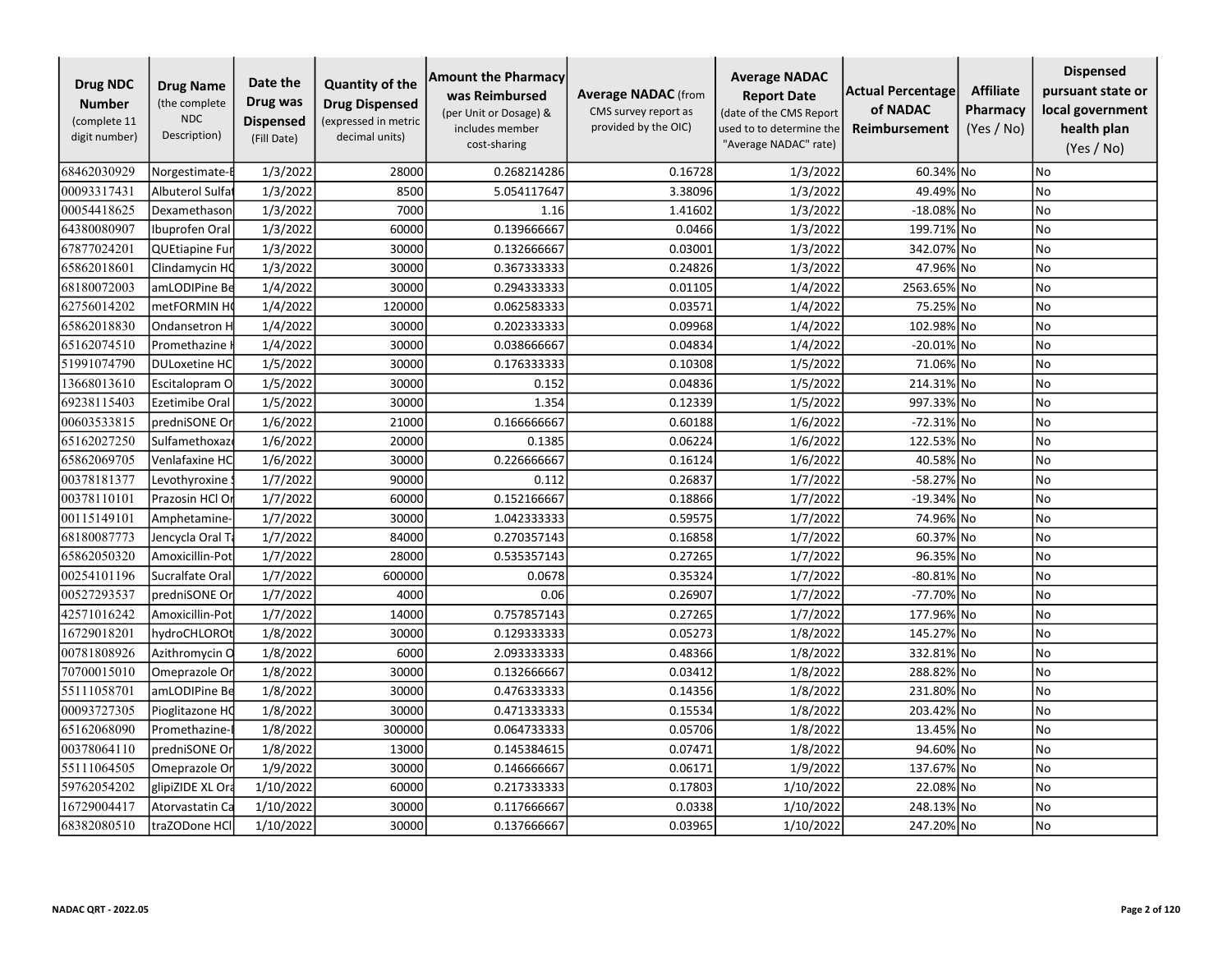| <b>Drug NDC</b><br><b>Number</b><br>(complete 11<br>digit number) | <b>Drug Name</b><br>(the complete<br><b>NDC</b><br>Description) | Date the<br>Drug was<br><b>Dispensed</b><br>(Fill Date) | <b>Quantity of the</b><br><b>Drug Dispensed</b><br>(expressed in metric<br>decimal units) | <b>Amount the Pharmacy</b><br>was Reimbursed<br>(per Unit or Dosage) &<br>includes member<br>cost-sharing | <b>Average NADAC</b> (from<br>CMS survey report as<br>provided by the OIC) | <b>Average NADAC</b><br><b>Report Date</b><br>(date of the CMS Report<br>used to to determine the<br>"Average NADAC" rate) | <b>Actual Percentage</b><br>of NADAC<br>Reimbursement | <b>Affiliate</b><br>Pharmacy<br>(Yes / No) | <b>Dispensed</b><br>pursuant state or<br>local government<br>health plan<br>(Yes / No) |
|-------------------------------------------------------------------|-----------------------------------------------------------------|---------------------------------------------------------|-------------------------------------------------------------------------------------------|-----------------------------------------------------------------------------------------------------------|----------------------------------------------------------------------------|----------------------------------------------------------------------------------------------------------------------------|-------------------------------------------------------|--------------------------------------------|----------------------------------------------------------------------------------------|
| 16714033002                                                       | Gabapentin Ora                                                  | 1/10/2022                                               | 90000                                                                                     | 0.130111111                                                                                               | 0.08556                                                                    | 1/10/2022                                                                                                                  | 52.07% No                                             |                                            | No                                                                                     |
| 64380073706                                                       | Vitamin D (Ergo                                                 | 1/10/2022                                               | 5000                                                                                      | 0.748                                                                                                     | 0.1337                                                                     | 1/10/2022                                                                                                                  | 459.46% No                                            |                                            | <b>No</b>                                                                              |
| 65162046550                                                       | Ibuprofen Oral                                                  | 1/10/2022                                               | 90000                                                                                     | 0.151888889                                                                                               | 0.05891                                                                    | 1/10/2022                                                                                                                  | 157.83% No                                            |                                            | No                                                                                     |
| 67877056305                                                       | metFORMIN H                                                     | 1/10/2022                                               | 60000                                                                                     | 0.1615                                                                                                    | 0.02532                                                                    | 1/10/2022                                                                                                                  | 537.84% No                                            |                                            | <b>No</b>                                                                              |
| 31722071390                                                       | Pantoprazole S                                                  | 1/10/2022                                               | 30000                                                                                     | 0.632                                                                                                     | 0.057                                                                      | 1/10/2022                                                                                                                  | 1008.77% No                                           |                                            | No                                                                                     |
| 65862001401                                                       | Amoxicillin Ora                                                 | 1/11/2022                                               | 8000                                                                                      | 0.355                                                                                                     | 0.10293                                                                    | 1/11/2022                                                                                                                  | 244.89% No                                            |                                            | No                                                                                     |
| 60505014102                                                       | glipiZIDE Oral 1                                                | 1/11/2022                                               | 30000                                                                                     | 0.088666667                                                                                               | 0.03483                                                                    | 1/11/2022                                                                                                                  | 154.57% No                                            |                                            | No                                                                                     |
| 68180072103                                                       | amLODIPine Be                                                   | 1/11/2022                                               | 30000                                                                                     | 0.248                                                                                                     | 0.01588                                                                    | 1/11/2022                                                                                                                  | 1461.71% No                                           |                                            | No                                                                                     |
| 65862020399                                                       | Losartan Potas                                                  | 1/11/2022                                               | 30000                                                                                     | 0.590666667                                                                                               | 0.08955                                                                    | 1/11/2022                                                                                                                  | 559.59% No                                            |                                            | No                                                                                     |
| 68382075810                                                       | metFORMIN H                                                     | 1/11/2022                                               | 90000                                                                                     | 0.119666667                                                                                               | 0.01595                                                                    | 1/11/2022                                                                                                                  | 650.26% No                                            |                                            | No                                                                                     |
| 69097015907                                                       | Meloxicam Ora                                                   | 1/11/2022                                               | 30000                                                                                     | 0.823666667                                                                                               | 0.02348                                                                    | 1/11/2022                                                                                                                  | 3407.95% No                                           |                                            | No                                                                                     |
| 00093214062                                                       | Tri-Lo-Sprintec                                                 | 1/12/2022                                               | 28000                                                                                     | 0.383214286                                                                                               | 0.17021                                                                    | 1/12/2022                                                                                                                  | 125.14% No                                            |                                            | No                                                                                     |
| 68645055654                                                       | Lisinopril-hydro                                                | 1/12/2022                                               | 90000                                                                                     | 0.133222222                                                                                               | 0.03513                                                                    | 1/12/2022                                                                                                                  | 279.23% No                                            |                                            | No                                                                                     |
| 68462033390                                                       | Pramipexole Di                                                  | 1/12/2022                                               | 60000                                                                                     | 0.568166667                                                                                               | 0.06606                                                                    | 1/12/2022                                                                                                                  | 760.08% No                                            |                                            | No                                                                                     |
| 00143992801                                                       | Ciprofloxacin H                                                 | 1/12/2022                                               | 14000                                                                                     | 0.421428571                                                                                               | 0.13166                                                                    | 1/12/2022                                                                                                                  | 220.09% No                                            |                                            | No                                                                                     |
| 68462015713                                                       | Ondansetron O                                                   | 1/12/2022                                               | 10000                                                                                     | 0.359                                                                                                     | 0.22415                                                                    | 1/12/2022                                                                                                                  | 60.16% No                                             |                                            | No                                                                                     |
| 66993059902                                                       | Amphetamine-                                                    | 1/12/2022                                               | 30000                                                                                     | 0.735666667                                                                                               | 0.59575                                                                    | 1/12/2022                                                                                                                  | 23.49% No                                             |                                            | No                                                                                     |
| 59651000305                                                       | Omeprazole Or                                                   | 1/12/2022                                               | 90000                                                                                     | 1.257222222                                                                                               | 0.06171                                                                    | 1/12/2022                                                                                                                  | 1937.31% No                                           |                                            | <b>No</b>                                                                              |
| 16729020201                                                       | busPIRone HCl                                                   | 1/12/2022                                               | 180000                                                                                    | 0.228666667                                                                                               | 0.03805                                                                    | 1/12/2022                                                                                                                  | 500.96% No                                            |                                            | No                                                                                     |
| 51991074790                                                       | <b>DULoxetine HC</b>                                            | 1/13/2022                                               | 30000                                                                                     | 1.282                                                                                                     | 0.10308                                                                    | 1/13/2022                                                                                                                  | 1143.69% No                                           |                                            | No                                                                                     |
| 68462056529                                                       | Norgestim-Eth                                                   | 1/13/2022                                               | 28000                                                                                     | 0.251428571                                                                                               | 0.14948                                                                    | 1/13/2022                                                                                                                  | 68.20% No                                             |                                            | No                                                                                     |
| 00093720210                                                       | Pravastatin Soc                                                 | 1/13/2022                                               | 30000                                                                                     | 0.420666667                                                                                               | 0.08587                                                                    | 1/13/2022                                                                                                                  | 389.89% No                                            |                                            | No                                                                                     |
| 68645019059                                                       | Metoprolol Tar                                                  | 1/13/2022                                               | 60000                                                                                     | 0.066666667                                                                                               | 0.02029                                                                    | 1/13/2022                                                                                                                  | 228.57% No                                            |                                            | No                                                                                     |
| 16714008210                                                       | hydrOXYzine H                                                   | 1/13/2022                                               | 30000                                                                                     | 0.11                                                                                                      | 0.04759                                                                    | 1/13/2022                                                                                                                  | 131.14% No                                            |                                            | <b>No</b>                                                                              |
| 45802065078                                                       | Loratadine Ora                                                  | 1/13/2022                                               | 30000                                                                                     | 0.036                                                                                                     | 0.05757                                                                    | 1/13/2022                                                                                                                  | -37.47% No                                            |                                            | No                                                                                     |
| 70436015542                                                       | Promethazine-                                                   | 1/13/2022                                               | 100000                                                                                    | 0.0111                                                                                                    | 0.05706                                                                    | 1/13/2022                                                                                                                  | -80.55% No                                            |                                            | No                                                                                     |
| 00378395005                                                       | Atorvastatin Ca                                                 | 1/13/2022                                               | 90000                                                                                     | 0.474666667                                                                                               | 0.0338                                                                     | 1/13/2022                                                                                                                  | 1304.34% No                                           |                                            | No                                                                                     |
| 50742061710                                                       | Metoprolol Suc                                                  | 1/13/2022                                               | 90000                                                                                     | 0.234111111                                                                                               | 0.14899                                                                    | 1/13/2022                                                                                                                  | 57.13% No                                             |                                            | No                                                                                     |
| 00054001829                                                       | predniSONE Or                                                   | 1/13/2022                                               | 10000                                                                                     | 0.174                                                                                                     | 0.10124                                                                    | 1/13/2022                                                                                                                  | 71.87% No                                             |                                            | No                                                                                     |
| 68382013914                                                       | Topiramate Or                                                   | 1/14/2022                                               | 60000                                                                                     | 0.100833333                                                                                               | 0.04516                                                                    | 1/14/2022                                                                                                                  | 123.28% No                                            |                                            | <b>No</b>                                                                              |
| 00378668910                                                       | Pantoprazole S                                                  | 1/14/2022                                               | 30000                                                                                     | 0.137333333                                                                                               | 0.057                                                                      | 1/14/2022                                                                                                                  | 140.94% No                                            |                                            | <b>No</b>                                                                              |
| 00406802003                                                       | Buprenorphine                                                   | 1/14/2022                                               | 28000                                                                                     | 3.092142857                                                                                               | 0.91549                                                                    | 1/14/2022                                                                                                                  | 237.76% No                                            |                                            | No                                                                                     |
| 70436005902                                                       | buPROPion HC                                                    | 1/14/2022                                               | 180000                                                                                    | 0.329333333                                                                                               | 0.09731                                                                    | 1/14/2022                                                                                                                  | 238.44% No                                            |                                            | No                                                                                     |
| 57664016758                                                       | Metoprolol Tar                                                  | 1/14/2022                                               | 30000                                                                                     | 0.169                                                                                                     | 0.03379                                                                    | 1/14/2022                                                                                                                  | 400.15% No                                            |                                            | No                                                                                     |
| 50111078751                                                       | Azithromycin C                                                  | 1/14/2022                                               | 6000                                                                                      | 0.933333333                                                                                               | 0.48366                                                                    | 1/14/2022                                                                                                                  | 92.97% No                                             |                                            | No                                                                                     |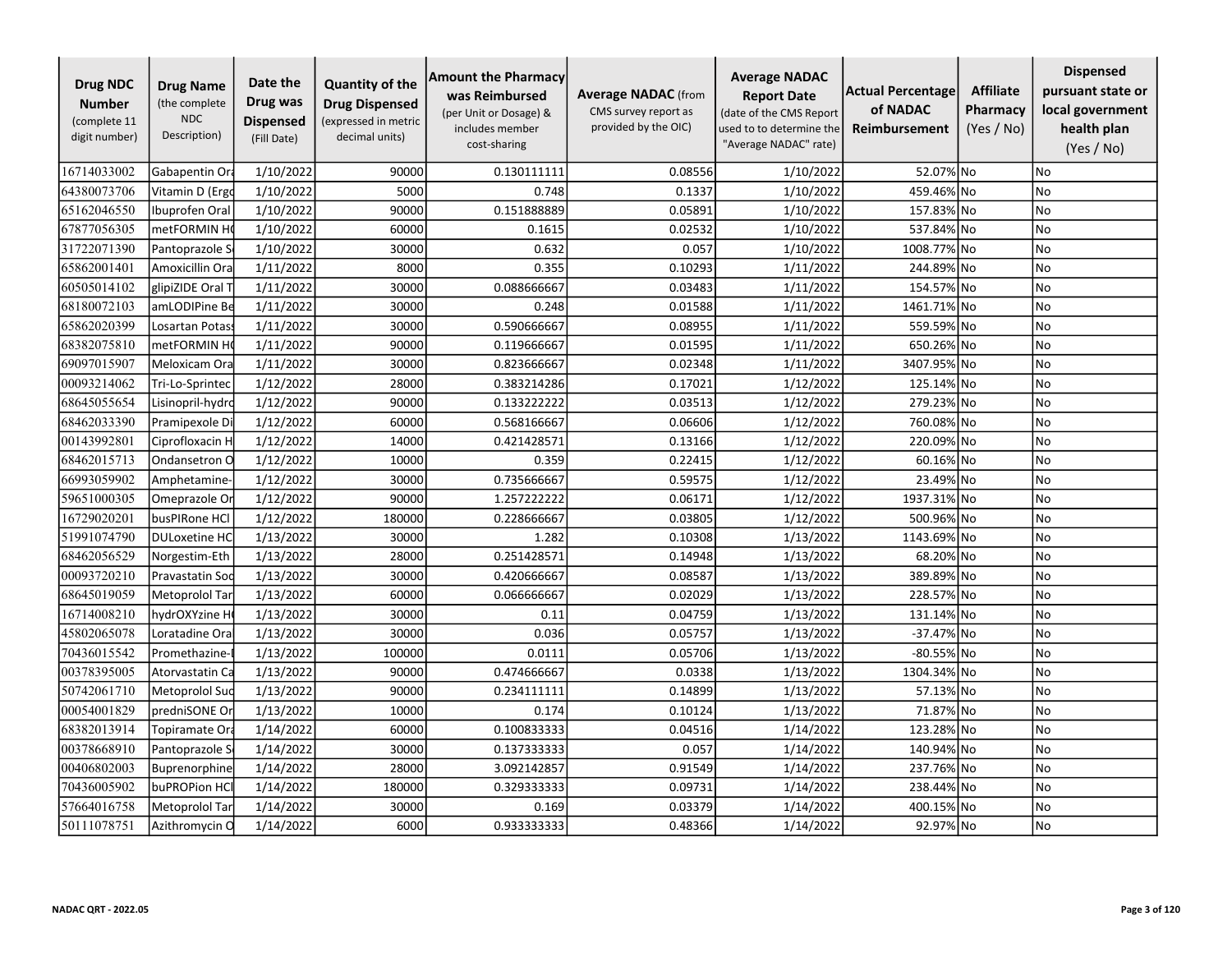| <b>Drug NDC</b><br><b>Number</b><br>(complete 11<br>digit number) | <b>Drug Name</b><br>(the complete<br><b>NDC</b><br>Description) | Date the<br>Drug was<br><b>Dispensed</b><br>(Fill Date) | <b>Quantity of the</b><br><b>Drug Dispensed</b><br>(expressed in metric<br>decimal units) | <b>Amount the Pharmacy</b><br>was Reimbursed<br>(per Unit or Dosage) &<br>includes member<br>cost-sharing | <b>Average NADAC</b> (from<br>CMS survey report as<br>provided by the OIC) | <b>Average NADAC</b><br><b>Report Date</b><br>(date of the CMS Report<br>used to to determine the<br>"Average NADAC" rate) | <b>Actual Percentage</b><br>of NADAC<br><b>Reimbursement</b> | <b>Affiliate</b><br>Pharmacy<br>(Yes / No) | <b>Dispensed</b><br>pursuant state or<br>local government<br>health plan<br>(Yes / No) |
|-------------------------------------------------------------------|-----------------------------------------------------------------|---------------------------------------------------------|-------------------------------------------------------------------------------------------|-----------------------------------------------------------------------------------------------------------|----------------------------------------------------------------------------|----------------------------------------------------------------------------------------------------------------------------|--------------------------------------------------------------|--------------------------------------------|----------------------------------------------------------------------------------------|
| 00093545528                                                       | Mimvey Oral Ta                                                  | 1/15/2022                                               | 28000                                                                                     | 0.830357143                                                                                               | 1.03949                                                                    | 1/15/2022                                                                                                                  | -20.12% No                                                   |                                            | <b>No</b>                                                                              |
| 69097084805                                                       | Escitalopram O                                                  | 1/15/2022                                               | 30000                                                                                     | 0.338333333                                                                                               | 0.04836                                                                    | 1/15/2022                                                                                                                  | 599.61% No                                                   |                                            | No                                                                                     |
| 65862019405                                                       | <b>FLUoxetine HCI</b>                                           | 1/16/2022                                               | 30000                                                                                     | 0.865                                                                                                     | 0.07464                                                                    | 1/16/2022                                                                                                                  | 1058.90% No                                                  |                                            | No                                                                                     |
| 42806054701                                                       | Vitamin D (Ergo                                                 | 1/16/2022                                               | 4000                                                                                      | 0.2375                                                                                                    | 0.1337                                                                     | 1/16/2022                                                                                                                  | 77.64% No                                                    |                                            | <b>No</b>                                                                              |
| 13107003134                                                       | Mirtazapine Or                                                  | 1/16/2022                                               | 135000                                                                                    | 0.459037037                                                                                               | 0.08225                                                                    | 1/16/2022                                                                                                                  | 458.10% No                                                   |                                            | No                                                                                     |
| 69097081312                                                       | Gabapentin Ora                                                  | 1/16/2022                                               | 30000                                                                                     | 0.090666667                                                                                               | 0.02947                                                                    | 1/16/2022                                                                                                                  | 207.66%                                                      | No                                         | No                                                                                     |
| 45963067611                                                       | Metoprolol Suc                                                  | 1/17/2022                                               | 30000                                                                                     | 0.370666667                                                                                               | 0.09582                                                                    | 1/17/2022                                                                                                                  | 286.84% No                                                   |                                            | No                                                                                     |
| 31722088290                                                       | Rosuvastatin Ca                                                 | 1/17/2022                                               | 30000                                                                                     | 0.149666667                                                                                               | 0.06264                                                                    | 1/17/2022                                                                                                                  | 138.93% No                                                   |                                            | No                                                                                     |
| 00378718705                                                       | metFORMIN H                                                     | 1/17/2022                                               | 60000                                                                                     | 0.1615                                                                                                    | 0.02532                                                                    | 1/17/2022                                                                                                                  | 537.84% No                                                   |                                            | No                                                                                     |
| 68382050010                                                       | Omeprazole Or                                                   | 1/17/2022                                               | 30000                                                                                     | 0.353666667                                                                                               | 0.06171                                                                    | 1/17/2022                                                                                                                  | 473.11% No                                                   |                                            | No                                                                                     |
| 72647033104                                                       | methylPREDNI!                                                   | 1/17/2022                                               | 21000                                                                                     | 0.198095238                                                                                               | 0.16667                                                                    | 1/17/2022                                                                                                                  | 18.85% No                                                    |                                            | No                                                                                     |
| 45802005535                                                       | Triamcinolone                                                   | 1/17/2022                                               | 60000                                                                                     | 0.0445                                                                                                    | 0.14002                                                                    | 1/17/2022                                                                                                                  | -68.22% No                                                   |                                            | <b>No</b>                                                                              |
| 57664050658                                                       | Metoprolol Tar                                                  | 1/17/2022                                               | 30000                                                                                     | 0.032333333                                                                                               | 0.01939                                                                    | 1/17/2022                                                                                                                  | 66.75% No                                                    |                                            | No                                                                                     |
| 00093505898                                                       | Atorvastatin Ca                                                 | 1/17/2022                                               | 30000                                                                                     | 0.5                                                                                                       | 0.06367                                                                    | 1/17/2022                                                                                                                  | 685.30% No                                                   |                                            | No                                                                                     |
| 45802091987                                                       | Cetirizine HCl O                                                | 1/17/2022                                               | 30000                                                                                     | 0.097666667                                                                                               | 0.07595                                                                    | 1/17/2022                                                                                                                  | 28.59% No                                                    |                                            | <b>No</b>                                                                              |
| 27808006502                                                       | Promethazine-                                                   | 1/17/2022                                               | 120000                                                                                    | 0.01175                                                                                                   | 0.05304                                                                    | 1/17/2022                                                                                                                  | -77.85% No                                                   |                                            | No                                                                                     |
| 00054418425                                                       | Dexamethason                                                    | 1/17/2022                                               | 7000                                                                                      | 0.202857143                                                                                               | 0.49975                                                                    | 1/17/2022                                                                                                                  | -59.41% No                                                   |                                            | <b>No</b>                                                                              |
| 70010077001                                                       | Methocarbamo                                                    | 1/17/2022                                               | 60000                                                                                     | 0.133333333                                                                                               | 0.088                                                                      | 1/17/2022                                                                                                                  | 51.52% No                                                    |                                            | No                                                                                     |
| 50228018101                                                       | Gabapentin Or                                                   | 1/17/2022                                               | 90000                                                                                     | 0.096444444                                                                                               | 0.05945                                                                    | 1/17/2022                                                                                                                  | 62.23% No                                                    |                                            | No                                                                                     |
| 00406048501                                                       | Acetaminopher                                                   | 1/17/2022                                               | 120000                                                                                    | 0.074916667                                                                                               | 0.21134                                                                    | 1/17/2022                                                                                                                  | -64.55% No                                                   |                                            | No                                                                                     |
| 66993001968                                                       | Albuterol Sulfa                                                 | 1/17/2022                                               | 18000                                                                                     | 2.255                                                                                                     | 1.85196                                                                    | 1/17/2022                                                                                                                  | 21.76% No                                                    |                                            | <b>No</b>                                                                              |
| 65862057490                                                       | Montelukast So                                                  | 1/17/2022                                               | 30000                                                                                     | 0.960666667                                                                                               | 0.06551                                                                    | 1/17/2022                                                                                                                  | 1366.44% No                                                  |                                            | No                                                                                     |
| 68180098003                                                       | Lisinopril Oral                                                 | 1/17/2022                                               | 30000                                                                                     | 0.167333333                                                                                               | 0.01887                                                                    | 1/17/2022                                                                                                                  | 786.77% No                                                   |                                            | No                                                                                     |
| 68382076010                                                       | metFORMIN H                                                     | 1/17/2022                                               | 60000                                                                                     | 0.245166667                                                                                               | 0.02532                                                                    | 1/17/2022                                                                                                                  | 868.27% No                                                   |                                            | <b>No</b>                                                                              |
| 00406114401                                                       | Methylphenida                                                   | 1/18/2022                                               | 60000                                                                                     | 0.430833333                                                                                               | 0.14025                                                                    | 1/18/2022                                                                                                                  | 207.19% No                                                   |                                            | No                                                                                     |
| 55111064530                                                       | Omeprazole Or                                                   | 1/18/2022                                               | 60000                                                                                     | 0.5                                                                                                       | 0.06171                                                                    | 1/18/2022                                                                                                                  | 710.24% No                                                   |                                            | No                                                                                     |
| 69315011610                                                       | Furosemide Or                                                   | 1/18/2022                                               | 30000                                                                                     | 0.027333333                                                                                               | 0.03041                                                                    | 1/18/2022                                                                                                                  | $-10.12\%$ No                                                |                                            | No                                                                                     |
| 50228017705                                                       | Gabapentin Or                                                   | 1/18/2022                                               | 84000                                                                                     | 0.120357143                                                                                               | 0.08556                                                                    | 1/18/2022                                                                                                                  | 40.67% No                                                    |                                            | No                                                                                     |
| 61269016550                                                       | Sodium Fluorid                                                  | 1/18/2022                                               | 50000                                                                                     | 0.0546                                                                                                    | 0.20685                                                                    | 1/18/2022                                                                                                                  | -73.60% No                                                   |                                            | No                                                                                     |
| 00093416178                                                       | Amoxicillin Ora                                                 | 1/18/2022                                               | 75000                                                                                     | 0.016666667                                                                                               | 0.0251                                                                     | 1/18/2022                                                                                                                  | $-33.60\%$ No                                                |                                            | <b>No</b>                                                                              |
| 73070010315                                                       | Insulin Aspart F                                                | 1/18/2022                                               | 27000                                                                                     | 14.52925926                                                                                               | 17.85648                                                                   | 1/18/2022                                                                                                                  | $-18.63\%$ No                                                |                                            | No                                                                                     |
| 64380078706                                                       | busPIRone HCl                                                   | 1/19/2022                                               | 60000                                                                                     | 0.268666667                                                                                               | 0.20429                                                                    | 1/19/2022                                                                                                                  | 31.51% No                                                    |                                            | <b>No</b>                                                                              |
| 68382053701                                                       | Potassium Citra                                                 | 1/19/2022                                               | 90000                                                                                     | 0.729333333                                                                                               | 0.31833                                                                    | 1/19/2022                                                                                                                  | 129.11% No                                                   |                                            | No                                                                                     |
| 67877041401                                                       | metFORMIN H                                                     | 1/19/2022                                               | 60000                                                                                     | 0.066666667                                                                                               | 0.08035                                                                    | 1/19/2022                                                                                                                  | $-17.03\%$ No                                                |                                            | No                                                                                     |
| 68180098003                                                       | Lisinopril Oral                                                 | 1/19/2022                                               | 90000                                                                                     | 0.094333333                                                                                               | 0.01956                                                                    | 1/19/2022                                                                                                                  | 382.28% No                                                   |                                            | No                                                                                     |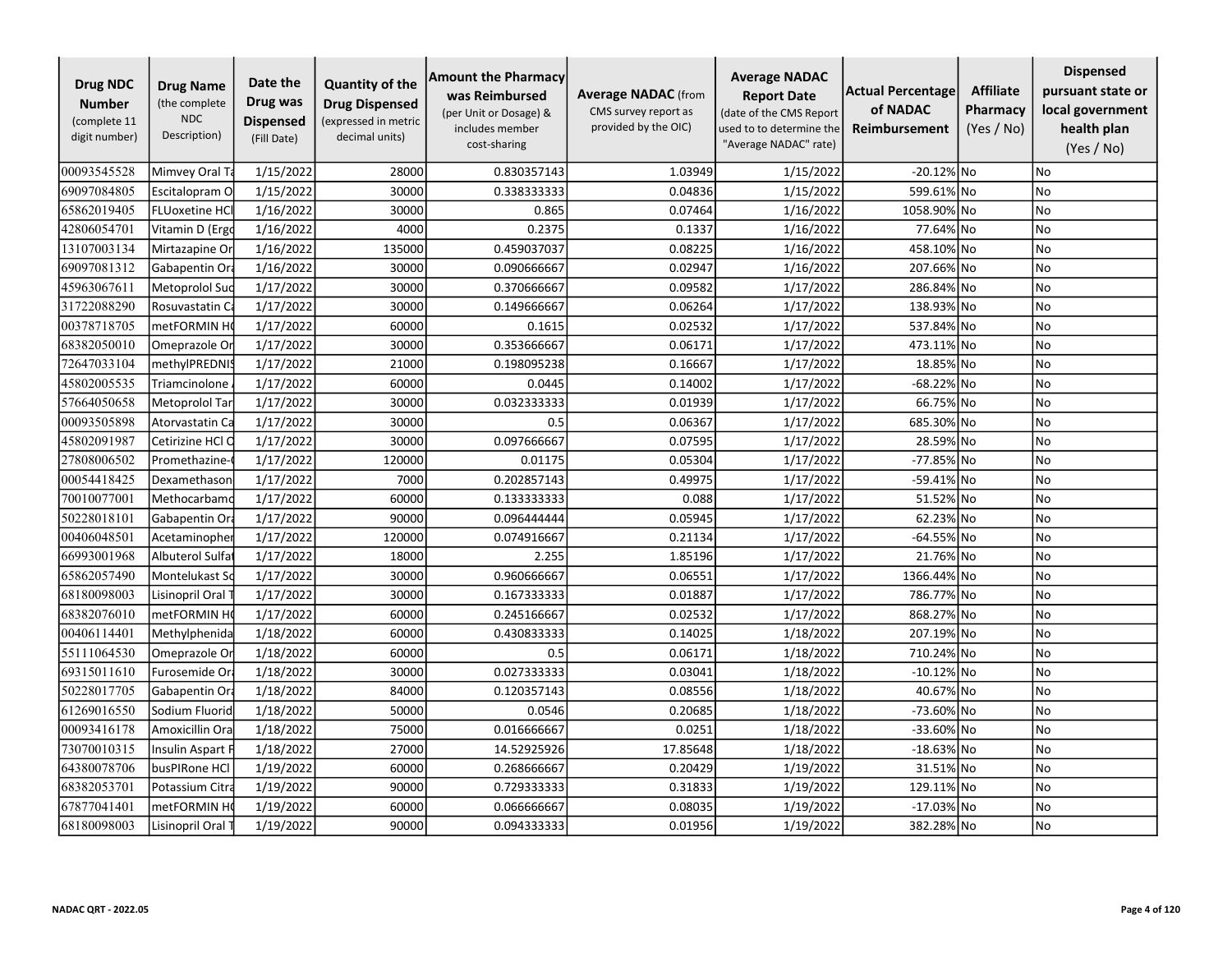| <b>Drug NDC</b><br><b>Number</b><br>(complete 11<br>digit number) | <b>Drug Name</b><br>(the complete<br><b>NDC</b><br>Description) | Date the<br>Drug was<br><b>Dispensed</b><br>(Fill Date) | <b>Quantity of the</b><br><b>Drug Dispensed</b><br>(expressed in metric<br>decimal units) | <b>Amount the Pharmacy</b><br>was Reimbursed<br>(per Unit or Dosage) &<br>includes member<br>cost-sharing | <b>Average NADAC</b> (from<br>CMS survey report as<br>provided by the OIC) | <b>Average NADAC</b><br><b>Report Date</b><br>(date of the CMS Report<br>used to to determine the<br>"Average NADAC" rate) | <b>Actual Percentage</b><br>of NADAC<br><b>Reimbursement</b> | <b>Affiliate</b><br>Pharmacy<br>(Yes / No) | <b>Dispensed</b><br>pursuant state or<br>local government<br>health plan<br>(Yes / No) |
|-------------------------------------------------------------------|-----------------------------------------------------------------|---------------------------------------------------------|-------------------------------------------------------------------------------------------|-----------------------------------------------------------------------------------------------------------|----------------------------------------------------------------------------|----------------------------------------------------------------------------------------------------------------------------|--------------------------------------------------------------|--------------------------------------------|----------------------------------------------------------------------------------------|
| 51224012230                                                       | Azithromycin C                                                  | 1/19/2022                                               | 5000                                                                                      | 2.288                                                                                                     | 0.88715                                                                    | 1/19/2022                                                                                                                  | 157.90% No                                                   |                                            | No                                                                                     |
| 59746000103                                                       | methylPREDNI:                                                   | 1/19/2022                                               | 21000                                                                                     | 0.395714286                                                                                               | 0.18274                                                                    | 1/19/2022                                                                                                                  | 116.54% No                                                   |                                            | No                                                                                     |
| 68645055254                                                       | Lisinopril Oral                                                 | 1/19/2022                                               | 30000                                                                                     | 0.133333333                                                                                               | 0.01956                                                                    | 1/19/2022                                                                                                                  | 581.66% No                                                   |                                            | No                                                                                     |
| 68180096301                                                       | Albuterol Sulfa                                                 | 1/20/2022                                               | 8500                                                                                      | 1.305882353                                                                                               | 3.37105                                                                    | 1/20/2022                                                                                                                  | $-61.26\%$ No                                                |                                            | No                                                                                     |
| 16714061205                                                       | Sertraline HCl O                                                | 1/20/2022                                               | 30000                                                                                     | 0.418333333                                                                                               | 0.04157                                                                    | 1/20/2022                                                                                                                  | 906.33% No                                                   |                                            | No                                                                                     |
| 65162046935                                                       | <b>EluRyng Vagina</b>                                           | 1/20/2022                                               | 1000                                                                                      | 27.81                                                                                                     | 97.89626                                                                   | 1/20/2022                                                                                                                  | -71.59% No                                                   |                                            | No                                                                                     |
| 68382013201                                                       | Tamsulosin HCl                                                  | 1/20/2022                                               | 30000                                                                                     | 0.253                                                                                                     | 0.06176                                                                    | 1/20/2022                                                                                                                  | 309.65% No                                                   |                                            | No                                                                                     |
| 68382009810                                                       | PARoxetine HC                                                   | 1/21/2022                                               | 30000                                                                                     | 0.360666667                                                                                               | 0.08715                                                                    | 1/21/2022                                                                                                                  | 313.85% No                                                   |                                            | No                                                                                     |
| 65862049460                                                       | QUEtiapine Fur                                                  | 1/21/2022                                               | 30000                                                                                     | 2.883666667                                                                                               | 0.15777                                                                    | 1/21/2022                                                                                                                  | 1727.77% No                                                  |                                            | No                                                                                     |
| 00406895601                                                       | Amphetamine-                                                    | 1/21/2022                                               | 30000                                                                                     | 0.919666667                                                                                               | 0.59683                                                                    | 1/21/2022                                                                                                                  | 54.09% No                                                    |                                            | No                                                                                     |
| 68180098003                                                       | Lisinopril Oral                                                 | 1/21/2022                                               | 30000                                                                                     | 0.167333333                                                                                               | 0.01956                                                                    | 1/21/2022                                                                                                                  | 755.49% No                                                   |                                            | No                                                                                     |
| 59746000106                                                       | methylPREDNI:                                                   | 1/21/2022                                               | 21000                                                                                     | 0.099047619                                                                                               | 0.21202                                                                    | 1/21/2022                                                                                                                  | -53.28% No                                                   |                                            | <b>No</b>                                                                              |
| 70436015541                                                       | Promethazine-                                                   | 1/21/2022                                               | 180000                                                                                    | 0.005555556                                                                                               | 0.0641                                                                     | 1/21/2022                                                                                                                  | $-91.33\%$ No                                                |                                            | <b>No</b>                                                                              |
| 59746000103                                                       | methylPREDNI:                                                   | 1/21/2022                                               | 21000                                                                                     | 0.395714286                                                                                               | 0.18274                                                                    | 1/21/2022                                                                                                                  | 116.54% No                                                   |                                            | No                                                                                     |
| 23155050101                                                       | hydrOXYzine H                                                   | 1/21/2022                                               | 30000                                                                                     | 0.068333333                                                                                               | 0.07622                                                                    | 1/21/2022                                                                                                                  | $-10.35\%$ No                                                |                                            | No                                                                                     |
| 65862057490                                                       | Montelukast So                                                  | 1/21/2022                                               | 90000                                                                                     | 0.960555556                                                                                               | 0.05994                                                                    | 1/21/2022                                                                                                                  | 1502.53% No                                                  |                                            | No                                                                                     |
| 50111064801                                                       | <b>FLUoxetine HC</b>                                            | 1/21/2022                                               | 58000                                                                                     | 0.235                                                                                                     | 0.0335                                                                     | 1/21/2022                                                                                                                  | 601.49% No                                                   |                                            | No                                                                                     |
| 68180051902                                                       | Lisinopril-hydro                                                | 1/21/2022                                               | 60000                                                                                     | 0.2645                                                                                                    | 0.05147                                                                    | 1/21/2022                                                                                                                  | 413.89% No                                                   |                                            | No                                                                                     |
| 68462011944                                                       | Fluconazole Or                                                  | 1/21/2022                                               | 2000                                                                                      | 1.15                                                                                                      | 0.82785                                                                    | 1/21/2022                                                                                                                  | 38.91% No                                                    |                                            | No                                                                                     |
| 68180016011                                                       | Azithromycin C                                                  | 1/21/2022                                               | 6000                                                                                      | 1.323333333                                                                                               | 0.49639                                                                    | 1/21/2022                                                                                                                  | 166.59% No                                                   |                                            | No                                                                                     |
| 58657050016                                                       | guaiFENesin-Co                                                  | 1/21/2022                                               | 120000                                                                                    | 0.017166667                                                                                               | 0.0251                                                                     | 1/21/2022                                                                                                                  | $-31.61\%$ No                                                |                                            | <b>No</b>                                                                              |
| 66993037083                                                       | medroxyPROG                                                     | 1/21/2022                                               | 1000                                                                                      | 48.58                                                                                                     | 29.15297                                                                   | 1/21/2022                                                                                                                  | 66.64% No                                                    |                                            | No                                                                                     |
| 00143928501                                                       | Amoxicillin Ora                                                 | 1/21/2022                                               | 20000                                                                                     | 0.0525                                                                                                    | 0.14134                                                                    | 1/21/2022                                                                                                                  | $-62.86\%$ No                                                |                                            | <b>No</b>                                                                              |
| 00116200116                                                       | Chlorhexidine (                                                 | 1/21/2022                                               | 473000                                                                                    | 0.001331924                                                                                               | 0.00586                                                                    | 1/21/2022                                                                                                                  | -77.27% No                                                   |                                            | No                                                                                     |
| 70700015010                                                       | Omeprazole Or                                                   | 1/22/2022                                               | 30000                                                                                     | 0.249                                                                                                     | 0.03398                                                                    | 1/22/2022                                                                                                                  | 632.78% No                                                   |                                            | <b>No</b>                                                                              |
| 16729017217                                                       | Amitriptyline H                                                 | 1/22/2022                                               | 30000                                                                                     | 0.036333333                                                                                               | 0.07567                                                                    | 1/22/2022                                                                                                                  | -51.98% No                                                   |                                            | No                                                                                     |
| 57237001830                                                       | <b>DULoxetine HC</b>                                            | 1/22/2022                                               | 30000                                                                                     | 0.471                                                                                                     | 0.10514                                                                    | 1/22/2022                                                                                                                  | 347.97% No                                                   |                                            | <b>No</b>                                                                              |
| 65862049101                                                       | QUEtiapine Fur                                                  | 1/22/2022                                               | 90000                                                                                     | 1.165777778                                                                                               | 0.05598                                                                    | 1/22/2022                                                                                                                  | 1982.49% No                                                  |                                            | No                                                                                     |
| 65162024709                                                       | Chlorthalidone                                                  | 1/22/2022                                               | 90000                                                                                     | 0.898666667                                                                                               | 0.1705                                                                     | 1/22/2022                                                                                                                  | 427.08% No                                                   |                                            | No                                                                                     |
| 69238183701                                                       | Levothyroxine                                                   | 1/22/2022                                               | 90000                                                                                     | 0.335333333                                                                                               | 0.21248                                                                    | 1/22/2022                                                                                                                  | 57.82% No                                                    |                                            | <b>No</b>                                                                              |
| 70700011885                                                       | Vienva Oral Tal                                                 | 1/22/2022                                               | 28000                                                                                     | 0.778928571                                                                                               | 0.2405                                                                     | 1/22/2022                                                                                                                  | 223.88% No                                                   |                                            | No                                                                                     |
| 00781808926                                                       | Azithromycin C                                                  | 1/22/2022                                               | 6000                                                                                      | 2.093333333                                                                                               | 0.49639                                                                    | 1/22/2022                                                                                                                  | 321.71% No                                                   |                                            | <b>No</b>                                                                              |
| 63304069301                                                       | Clindamycin HC                                                  | 1/22/2022                                               | 30000                                                                                     | 0.223                                                                                                     | 0.25181                                                                    | 1/22/2022                                                                                                                  | $-11.44\%$ No                                                |                                            | No                                                                                     |
| 13668056830                                                       | Tadalafil Oral T                                                | 1/22/2022                                               | 20000                                                                                     | 4.324                                                                                                     | 0.46291                                                                    | 1/22/2022                                                                                                                  | 834.09% No                                                   |                                            | No                                                                                     |
| 68180031909                                                       | buPROPion HCl                                                   | 1/23/2022                                               | 90000                                                                                     | 0.961444444                                                                                               | 0.13986                                                                    | 1/23/2022                                                                                                                  | 587.43% No                                                   |                                            | No                                                                                     |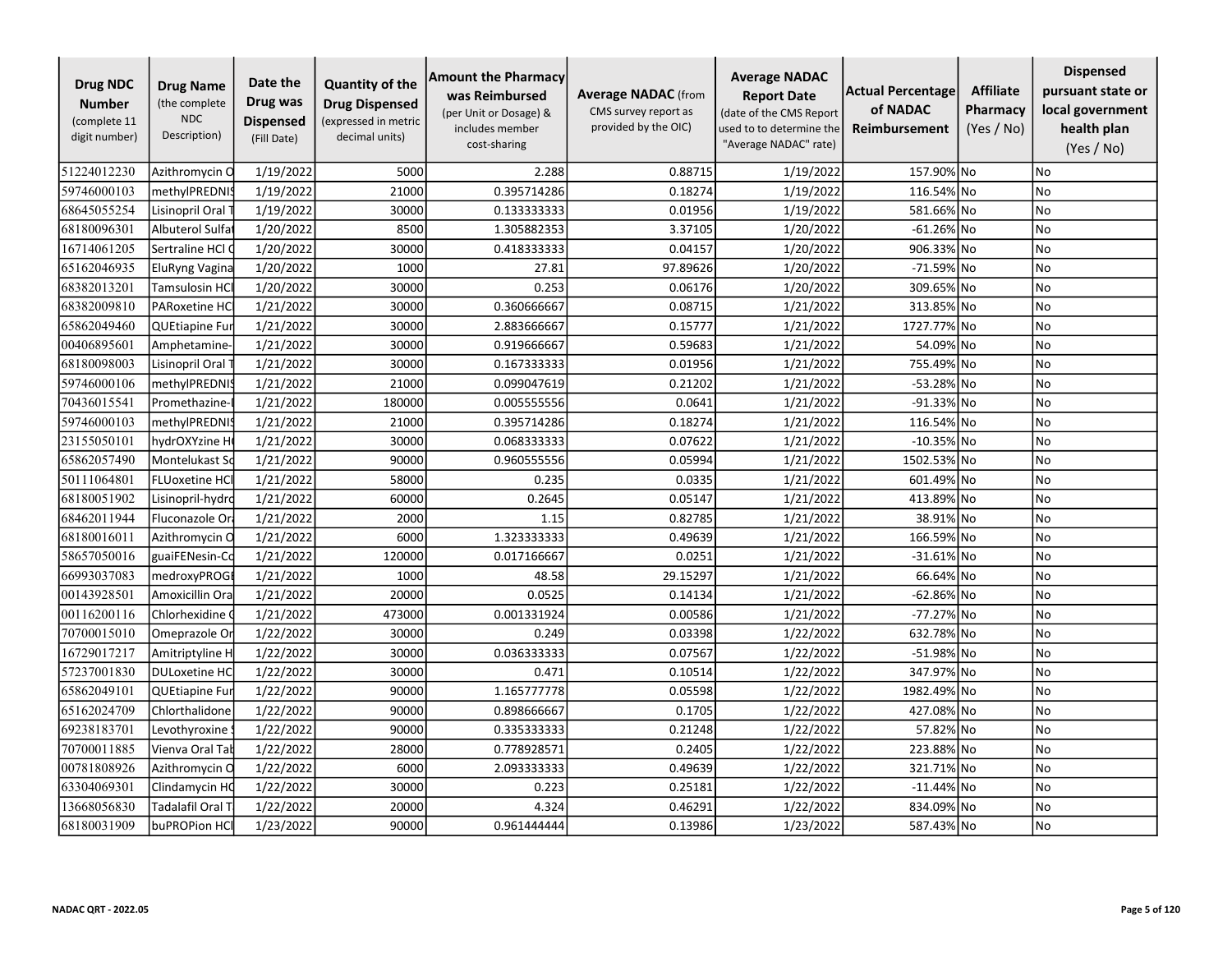| <b>Drug NDC</b><br><b>Number</b><br>(complete 11<br>digit number) | <b>Drug Name</b><br>(the complete<br><b>NDC</b><br>Description) | Date the<br>Drug was<br><b>Dispensed</b><br>(Fill Date) | <b>Quantity of the</b><br><b>Drug Dispensed</b><br>(expressed in metric<br>decimal units) | <b>Amount the Pharmacy</b><br>was Reimbursed<br>(per Unit or Dosage) &<br>includes member<br>cost-sharing | <b>Average NADAC</b> (from<br>CMS survey report as<br>provided by the OIC) | <b>Average NADAC</b><br><b>Report Date</b><br>(date of the CMS Report<br>used to to determine the<br>"Average NADAC" rate) | <b>Actual Percentage</b><br>of NADAC<br><b>Reimbursement</b> | <b>Affiliate</b><br>Pharmacy<br>(Yes / No) | <b>Dispensed</b><br>pursuant state or<br>local government<br>health plan<br>(Yes / No) |
|-------------------------------------------------------------------|-----------------------------------------------------------------|---------------------------------------------------------|-------------------------------------------------------------------------------------------|-----------------------------------------------------------------------------------------------------------|----------------------------------------------------------------------------|----------------------------------------------------------------------------------------------------------------------------|--------------------------------------------------------------|--------------------------------------------|----------------------------------------------------------------------------------------|
| 00378181110                                                       | Levothyroxine                                                   | 1/23/2022                                               | 90000                                                                                     | 0.110444444                                                                                               | 0.17669                                                                    | 1/23/2022                                                                                                                  | -37.49% No                                                   |                                            | No                                                                                     |
| 00115166001                                                       | Propranolol HC                                                  | 1/23/2022                                               | 60000                                                                                     | 0.2915                                                                                                    | 0.09589                                                                    | 1/23/2022                                                                                                                  | 203.99% No                                                   |                                            | No                                                                                     |
| 16729004517                                                       | Atorvastatin Ca                                                 | 1/24/2022                                               | 90000                                                                                     | 0.054555556                                                                                               | 0.04616                                                                    | 1/24/2022                                                                                                                  | 18.19% No                                                    |                                            | No                                                                                     |
| 00378728490                                                       | Levonorgest-Et                                                  | 1/24/2022                                               | 91000                                                                                     | 1.152307692                                                                                               | 0.41078                                                                    | 1/24/2022                                                                                                                  | 180.52% No                                                   |                                            | No                                                                                     |
| 68645058459                                                       | metFORMIN H                                                     | 1/24/2022                                               | 60000                                                                                     | 0.066666667                                                                                               | 0.02624                                                                    | 1/24/2022                                                                                                                  | 154.07% No                                                   |                                            | No                                                                                     |
| 68180030360                                                       | Cefuroxime Ax                                                   | 1/24/2022                                               | 20000                                                                                     | 1.3625                                                                                                    | 0.55244                                                                    | 1/24/2022                                                                                                                  | 146.63% No                                                   |                                            | <b>No</b>                                                                              |
| 65162068090                                                       | Promethazine-                                                   | 1/24/2022                                               | 180000                                                                                    | 0.015722222                                                                                               | 0.05733                                                                    | 1/24/2022                                                                                                                  | -72.58% No                                                   |                                            | No                                                                                     |
| 70954005920                                                       | predniSONE Or                                                   | 1/24/2022                                               | 25000                                                                                     | 0.0396                                                                                                    | 0.07537                                                                    | 1/24/2022                                                                                                                  | -47.46% No                                                   |                                            | No                                                                                     |
| 55111015330                                                       | Ondansetron H                                                   | 1/24/2022                                               | 30000                                                                                     | 1.486666667                                                                                               | 0.07071                                                                    | 1/24/2022                                                                                                                  | 2002.48% No                                                  |                                            | No                                                                                     |
| 16729021301                                                       | Doxazosin Mes                                                   | 1/25/2022                                               | 90000                                                                                     | 0.309222222                                                                                               | 0.09489                                                                    | 1/25/2022                                                                                                                  | 225.87% No                                                   |                                            | No                                                                                     |
| 64980034114                                                       | Alendronate Sc                                                  | 1/25/2022                                               | 4000                                                                                      | 1.23                                                                                                      | 0.36769                                                                    | 1/25/2022                                                                                                                  | 234.52% No                                                   |                                            | No                                                                                     |
| 00121092816                                                       | Promethazine-                                                   | 1/25/2022                                               | 120000                                                                                    | 0.021583333                                                                                               | 0.05117                                                                    | 1/25/2022                                                                                                                  | -57.82% No                                                   |                                            | <b>No</b>                                                                              |
| 00054418425                                                       | Dexamethason                                                    | 1/25/2022                                               | 7000                                                                                      | 0.202857143                                                                                               | 0.54667                                                                    | 1/25/2022                                                                                                                  | -62.89% No                                                   |                                            | No                                                                                     |
| 16729044717                                                       | Levothyroxine                                                   | 1/25/2022                                               | 30000                                                                                     | 0.252333333                                                                                               | 0.13324                                                                    | 1/25/2022                                                                                                                  | 89.38% No                                                    |                                            | <b>No</b>                                                                              |
| 00781808926                                                       | Azithromycin O                                                  | 1/25/2022                                               | 6000                                                                                      | 1.096666667                                                                                               | 0.49639                                                                    | 1/25/2022                                                                                                                  | 120.93% No                                                   |                                            | No                                                                                     |
| 60505082901                                                       | <b>Fluticasone Pro</b>                                          | 1/25/2022                                               | 16000                                                                                     | 0.528125                                                                                                  | 0.27034                                                                    | 1/25/2022                                                                                                                  | 95.36% No                                                    |                                            | No                                                                                     |
| 68645059459                                                       | Famotidine Ora                                                  | 1/25/2022                                               | 60000                                                                                     | 0.104166667                                                                                               | 0.03505                                                                    | 1/25/2022                                                                                                                  | 197.19% No                                                   |                                            | No                                                                                     |
| 68180098003                                                       | Lisinopril Oral                                                 | 1/25/2022                                               | 60000                                                                                     | 0.094333333                                                                                               | 0.01956                                                                    | 1/25/2022                                                                                                                  | 382.28% No                                                   |                                            | No                                                                                     |
| 65162046935                                                       | EluRyng Vagina                                                  | 1/25/2022                                               | 3000                                                                                      | 31.51666667                                                                                               | 97.89626                                                                   | 1/25/2022                                                                                                                  | $-67.81\%$ No                                                |                                            | No                                                                                     |
| 00185012201                                                       | Nitrofurantoin                                                  | 1/25/2022                                               | 10000                                                                                     | 1.176                                                                                                     | 0.5012                                                                     | 1/25/2022                                                                                                                  | 134.64% No                                                   |                                            | No                                                                                     |
| 13107015590                                                       | PARoxetine HC                                                   | 1/26/2022                                               | 30000                                                                                     | 0.449333333                                                                                               | 0.08715                                                                    | 1/26/2022                                                                                                                  | 415.59% No                                                   |                                            | No                                                                                     |
| 60505265605                                                       | Triamterene-H                                                   | 1/26/2022                                               | 90000                                                                                     | 0.266666667                                                                                               | 0.10311                                                                    | 1/26/2022                                                                                                                  | 158.62% No                                                   |                                            | No                                                                                     |
| 68180083773                                                       | Tri-Lo-Marzia C                                                 | 1/26/2022                                               | 28000                                                                                     | 0.890714286                                                                                               | 0.17821                                                                    | 1/26/2022                                                                                                                  | 399.81% No                                                   |                                            | No                                                                                     |
| 57664050658                                                       | Metoprolol Tar                                                  | 1/27/2022                                               | 60000                                                                                     | 0.045833333                                                                                               | 0.01935                                                                    | 1/27/2022                                                                                                                  | 136.86% No                                                   |                                            | No                                                                                     |
| 29300022019                                                       | Montelukast So                                                  | 1/27/2022                                               | 90000                                                                                     | 0.339333333                                                                                               | 0.05994                                                                    | 1/27/2022                                                                                                                  | 466.12% No                                                   |                                            | No                                                                                     |
| 47781030301                                                       | Nitrofurantoin                                                  | 1/27/2022                                               | 14000                                                                                     | 0.648571429                                                                                               | 0.5012                                                                     | 1/27/2022                                                                                                                  | 29.40% No                                                    |                                            | No                                                                                     |
| 16729017017                                                       | Escitalopram O                                                  | 1/27/2022                                               | 30000                                                                                     | 0.836333333                                                                                               | 0.08197                                                                    | 1/27/2022                                                                                                                  | 920.29% No                                                   |                                            | N <sub>o</sub>                                                                         |
| 68382025216                                                       | Atorvastatin Ca                                                 | 1/27/2022                                               | 30000                                                                                     | 0.981666667                                                                                               | 0.10119                                                                    | 1/27/2022                                                                                                                  | 870.12% No                                                   |                                            | No                                                                                     |
| 69097014260                                                       | Albuterol Sulfa                                                 | 1/27/2022                                               | 6700                                                                                      | 1.87761194                                                                                                | 4.37638                                                                    | 1/27/2022                                                                                                                  | -57.10% No                                                   |                                            | No                                                                                     |
| 51672404806                                                       | Clotrimazole-B                                                  | 1/27/2022                                               | 45000                                                                                     | 0.331555556                                                                                               | 0.18501                                                                    | 1/27/2022                                                                                                                  | 79.21% No                                                    |                                            | <b>No</b>                                                                              |
| 00093005405                                                       | busPIRone HCl                                                   | 1/27/2022                                               | 120000                                                                                    | 0.066666667                                                                                               | 0.03866                                                                    | 1/27/2022                                                                                                                  | 72.44% No                                                    |                                            | No                                                                                     |
| 60505082901                                                       | <b>Fluticasone Pro</b>                                          | 1/27/2022                                               | 16000                                                                                     | 0.528125                                                                                                  | 0.27034                                                                    | 1/27/2022                                                                                                                  | 95.36% No                                                    |                                            | <b>No</b>                                                                              |
| 00093727398                                                       | Pioglitazone HO                                                 | 1/27/2022                                               | 90000                                                                                     | 1.976555556                                                                                               | 0.14575                                                                    | 1/27/2022                                                                                                                  | 1256.13% No                                                  |                                            | No                                                                                     |
| 68180016011                                                       | Azithromycin C                                                  | 1/27/2022                                               | 6000                                                                                      | 1.323333333                                                                                               | 0.49639                                                                    | 1/27/2022                                                                                                                  | 166.59% No                                                   |                                            | No                                                                                     |
| 00172392770                                                       | diazePAM Oral                                                   | 1/28/2022                                               | 90000                                                                                     | 0.056111111                                                                                               | 0.03501                                                                    | 1/28/2022                                                                                                                  | 60.27% No                                                    |                                            | No                                                                                     |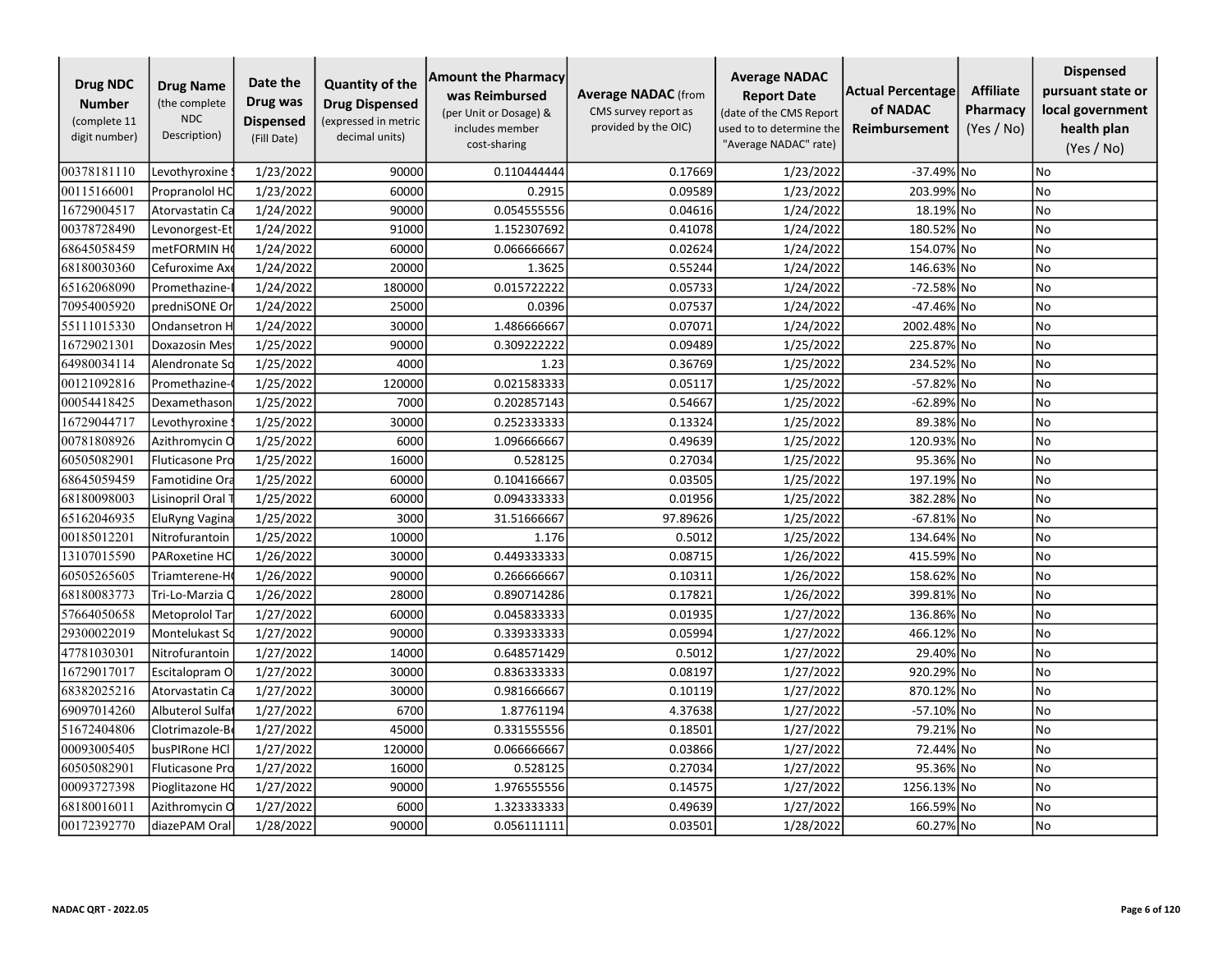| <b>Drug NDC</b><br><b>Number</b><br>(complete 11<br>digit number) | <b>Drug Name</b><br>(the complete<br><b>NDC</b><br>Description) | Date the<br>Drug was<br><b>Dispensed</b><br>(Fill Date) | <b>Quantity of the</b><br><b>Drug Dispensed</b><br>(expressed in metric<br>decimal units) | <b>Amount the Pharmacy</b><br>was Reimbursed<br>(per Unit or Dosage) &<br>includes member<br>cost-sharing | <b>Average NADAC</b> (from<br>CMS survey report as<br>provided by the OIC) | <b>Average NADAC</b><br><b>Report Date</b><br>(date of the CMS Report<br>used to to determine the<br>"Average NADAC" rate) | <b>Actual Percentage</b><br>of NADAC<br><b>Reimbursement</b> | <b>Affiliate</b><br>Pharmacy<br>(Yes / No) | <b>Dispensed</b><br>pursuant state or<br>local government<br>health plan<br>(Yes / No) |
|-------------------------------------------------------------------|-----------------------------------------------------------------|---------------------------------------------------------|-------------------------------------------------------------------------------------------|-----------------------------------------------------------------------------------------------------------|----------------------------------------------------------------------------|----------------------------------------------------------------------------------------------------------------------------|--------------------------------------------------------------|--------------------------------------------|----------------------------------------------------------------------------------------|
| 13668033201                                                       | traZODone HCl                                                   | 1/28/2022                                               | 90000                                                                                     | 0.745888889                                                                                               | 0.13721                                                                    | 1/28/2022                                                                                                                  | 443.61% No                                                   |                                            | No                                                                                     |
| 00378047705                                                       | diazePAM Oral                                                   | 1/28/2022                                               | 60000                                                                                     | 0.053                                                                                                     | 0.03501                                                                    | 1/28/2022                                                                                                                  | 51.39% No                                                    |                                            | No                                                                                     |
| 00527150637                                                       | Amphetamine-                                                    | 1/28/2022                                               | 60000                                                                                     | 0.800333333                                                                                               | 0.30605                                                                    | 1/28/2022                                                                                                                  | 161.50% No                                                   |                                            | No                                                                                     |
| 69452015673                                                       | Rizatriptan Ben                                                 | 1/28/2022                                               | 9000                                                                                      | 1.994444444                                                                                               | 0.68681                                                                    | 1/28/2022                                                                                                                  | 190.39% No                                                   |                                            | No                                                                                     |
| 65862047099                                                       | Losartan Potas                                                  | 1/28/2022                                               | 30000                                                                                     | 0.242666667                                                                                               | 0.19209                                                                    | 1/28/2022                                                                                                                  | 26.33% No                                                    |                                            | <b>No</b>                                                                              |
| 68382003516                                                       | Venlafaxine HC                                                  | 1/29/2022                                               | 30000                                                                                     | 0.793                                                                                                     | 0.12194                                                                    | 1/29/2022                                                                                                                  | 550.32% No                                                   |                                            | <b>No</b>                                                                              |
| 00406802003                                                       | Buprenorphine                                                   | 1/29/2022                                               | 28000                                                                                     | 3.092142857                                                                                               | 1.02537                                                                    | 1/29/2022                                                                                                                  | 201.56% No                                                   |                                            | No                                                                                     |
| 68180063602                                                       | Atorvastatin Ca                                                 | 1/29/2022                                               | 30000                                                                                     | 0.054666667                                                                                               | 0.04616                                                                    | 1/29/2022                                                                                                                  | 18.43% No                                                    |                                            | No                                                                                     |
| 65862000899                                                       | metFORMIN H                                                     | 1/29/2022                                               | 60000                                                                                     | 0.053166667                                                                                               | 0.01596                                                                    | 1/29/2022                                                                                                                  | 233.12% No                                                   |                                            | No                                                                                     |
| 69238183207                                                       | Levothyroxine                                                   | 1/29/2022                                               | 30000                                                                                     | 0.321                                                                                                     | 0.157                                                                      | 1/29/2022                                                                                                                  | 104.46% No                                                   |                                            | No                                                                                     |
| 43547035311                                                       | Lisinopril Oral                                                 | 1/31/2022                                               | 30000                                                                                     | 0.094333333                                                                                               | 0.01956                                                                    | 1/31/2022                                                                                                                  | 382.28% No                                                   |                                            | No                                                                                     |
| 13668001005                                                       | Citalopram Hyd                                                  | 1/31/2022                                               | 30000                                                                                     | 0.115333333                                                                                               | 0.0283                                                                     | 1/31/2022                                                                                                                  | 307.54% No                                                   |                                            | No                                                                                     |
| 69315090405                                                       | LORazepam Or                                                    | 1/31/2022                                               | 10000                                                                                     | 0.161                                                                                                     | 0.03735                                                                    | 1/31/2022                                                                                                                  | 331.06% No                                                   |                                            | No                                                                                     |
| 50111091701                                                       | Torsemide Ora                                                   | 1/31/2022                                               | 30000                                                                                     | 0.049333333                                                                                               | 0.07885                                                                    | 1/31/2022                                                                                                                  | -37.43% No                                                   |                                            | <b>No</b>                                                                              |
| 68382075810                                                       | metFORMIN H                                                     | 1/31/2022                                               | 60000                                                                                     | 0.119666667                                                                                               | 0.01596                                                                    | 1/31/2022                                                                                                                  | 649.79% No                                                   |                                            | No                                                                                     |
| 43598081115                                                       | Cetirizine HCl C                                                | 1/31/2022                                               | 90000                                                                                     | 0.019777778                                                                                               | 0.06914                                                                    | 1/31/2022                                                                                                                  | $-71.39%$ No                                                 |                                            | No                                                                                     |
| 43547028810                                                       | buPROPion HC                                                    | 1/31/2022                                               | 60000                                                                                     | 0.41                                                                                                      | 0.10914                                                                    | 1/31/2022                                                                                                                  | 275.66% No                                                   |                                            | <b>No</b>                                                                              |
| 68180072003                                                       | amLODIPine Be                                                   | 2/1/2022                                                | 90000                                                                                     | 0.367                                                                                                     | 0.01116                                                                    | 2/1/2022                                                                                                                   | 3188.53% No                                                  |                                            | No                                                                                     |
| 67877041301                                                       | metFORMIN H                                                     | 2/1/2022                                                | 60000                                                                                     | 0.046333333                                                                                               | 0.03574                                                                    | 2/1/2022                                                                                                                   | 29.64% No                                                    |                                            | No                                                                                     |
| 00555032302                                                       | hydrOXYzine Pa                                                  | 2/1/2022                                                | 60000                                                                                     | 0.034166667                                                                                               | 0.07404                                                                    | 2/1/2022                                                                                                                   | -53.85% No                                                   |                                            | No                                                                                     |
| 70700015010                                                       | Omeprazole Or                                                   | 2/1/2022                                                | 90000                                                                                     | 0.249111111                                                                                               | 0.03398                                                                    | 2/1/2022                                                                                                                   | 633.11% No                                                   |                                            | No                                                                                     |
| 65862086099                                                       | Famotidine Ora                                                  | 2/1/2022                                                | 90000                                                                                     | 0.280888889                                                                                               | 0.07169                                                                    | 2/1/2022                                                                                                                   | 291.81% No                                                   |                                            | No                                                                                     |
| 55111019605                                                       | Clopidogrel Bis                                                 | 2/1/2022                                                | 30000                                                                                     | 0.167                                                                                                     | 0.06516                                                                    | 2/1/2022                                                                                                                   | 156.29% No                                                   |                                            | No                                                                                     |
| 16729041401                                                       | Doxazosin Mes                                                   | 2/1/2022                                                | 30000                                                                                     | 0.071666667                                                                                               | 0.08535                                                                    | 2/1/2022                                                                                                                   | $-16.03\%$ No                                                |                                            | No                                                                                     |
| 67877024201                                                       | <b>QUEtiapine Fur</b>                                           | 2/1/2022                                                | 30000                                                                                     | 0.132666667                                                                                               | 0.03258                                                                    | 2/1/2022                                                                                                                   | 307.20% No                                                   |                                            | No                                                                                     |
| 65862050320                                                       | Amoxicillin-Pot                                                 | 2/1/2022                                                | 14000                                                                                     | 0.858571429                                                                                               | 0.33104                                                                    | 2/1/2022                                                                                                                   | 159.36% No                                                   |                                            | No                                                                                     |
| 70436015541                                                       | Promethazine-                                                   | 2/1/2022                                                | 180000                                                                                    | 0.005555556                                                                                               | 0.0641                                                                     | 2/1/2022                                                                                                                   | -91.33% No                                                   |                                            | <b>No</b>                                                                              |
| 68462013701                                                       | OXcarbazepine                                                   | 2/1/2022                                                | 60000                                                                                     | 0.243                                                                                                     | 0.14503                                                                    | 2/1/2022                                                                                                                   | 67.55% No                                                    |                                            | No                                                                                     |
| 50383070016                                                       | Fluticasone Pro                                                 | 2/1/2022                                                | 16000                                                                                     | 1.02875                                                                                                   | 0.27034                                                                    | 2/1/2022                                                                                                                   | 280.54% No                                                   |                                            | No                                                                                     |
| 65862039010                                                       | Ondansetron O                                                   | 2/2/2022                                                | 20000                                                                                     | 3.79                                                                                                      | 0.21765                                                                    | 2/2/2022                                                                                                                   | 1641.33%                                                     | 1No                                        | <b>No</b>                                                                              |
| 45802075830                                                       | Promethazine                                                    | 2/2/2022                                                | 8000                                                                                      | 3.01                                                                                                      | 4.70639                                                                    | 2/2/2022                                                                                                                   | $-36.04\%$ No                                                |                                            | No                                                                                     |
| 65862085901                                                       | Famotidine Ora                                                  | 2/2/2022                                                | 60000                                                                                     | 0.411666667                                                                                               | 0.03505                                                                    | 2/2/2022                                                                                                                   | 1074.51% No                                                  |                                            | No                                                                                     |
| 68382024916                                                       | Atorvastatin Ca                                                 | 2/2/2022                                                | 30000                                                                                     | 0.688                                                                                                     | 0.03737                                                                    | 2/2/2022                                                                                                                   | 1741.05% No                                                  |                                            | No                                                                                     |
| 68382076010                                                       | metFORMIN H                                                     | 2/2/2022                                                | 180000                                                                                    | 0.245222222                                                                                               | 0.02624                                                                    | 2/2/2022                                                                                                                   | 834.54% No                                                   |                                            | No                                                                                     |
| 00591256201                                                       | Colchicine Oral                                                 | 2/2/2022                                                | 6000                                                                                      | 0.805                                                                                                     | 0.64269                                                                    | 2/2/2022                                                                                                                   | 25.25% No                                                    |                                            | No                                                                                     |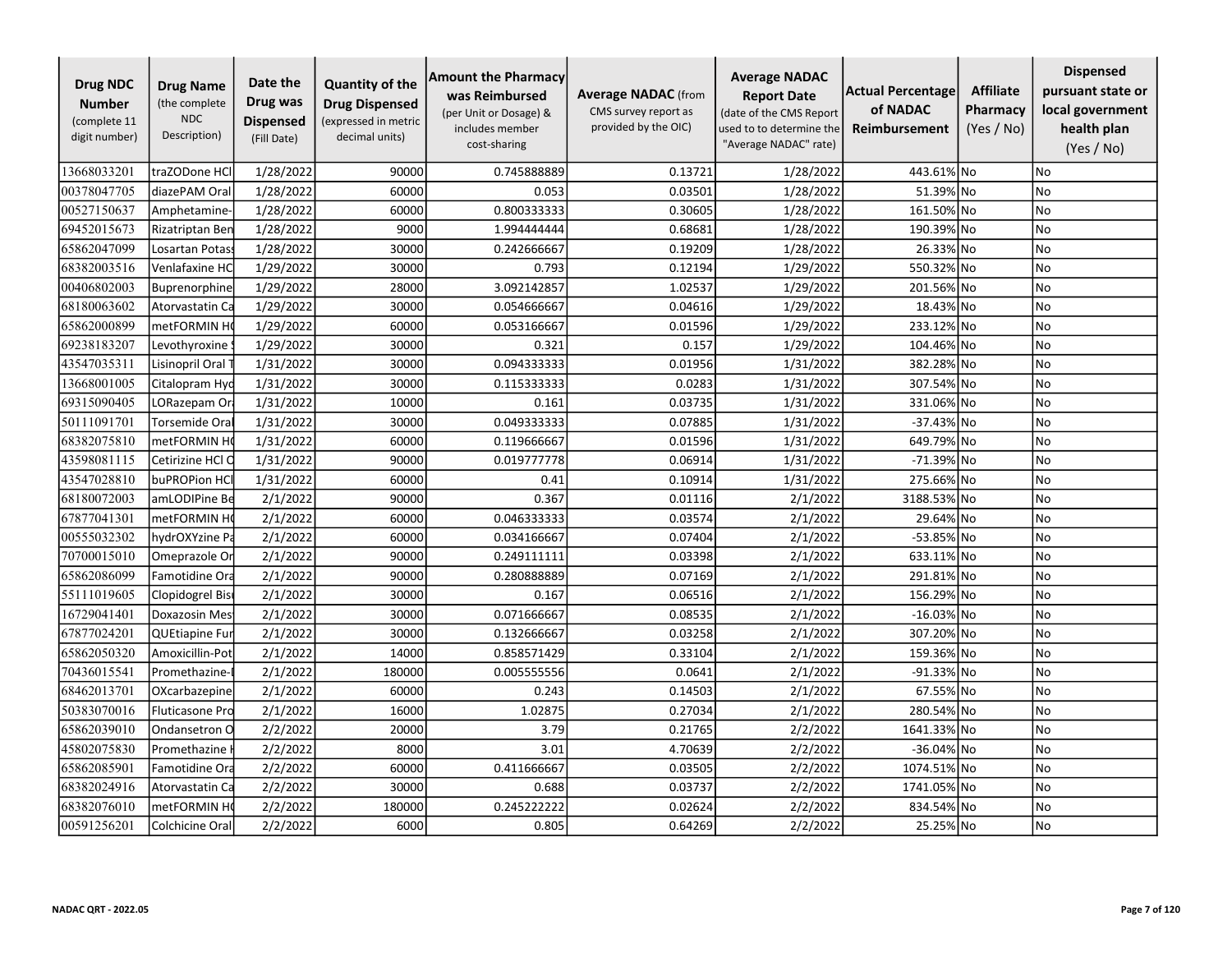| <b>Drug NDC</b><br><b>Number</b><br>(complete 11<br>digit number) | <b>Drug Name</b><br>(the complete<br><b>NDC</b><br>Description) | Date the<br>Drug was<br><b>Dispensed</b><br>(Fill Date) | <b>Quantity of the</b><br><b>Drug Dispensed</b><br>(expressed in metric<br>decimal units) | <b>Amount the Pharmacy</b><br>was Reimbursed<br>(per Unit or Dosage) &<br>includes member<br>cost-sharing | <b>Average NADAC</b> (from<br>CMS survey report as<br>provided by the OIC) | <b>Average NADAC</b><br><b>Report Date</b><br>(date of the CMS Report<br>used to to determine the<br>"Average NADAC" rate) | Actual Percentage<br>of NADAC<br><b>Reimbursement</b> | <b>Affiliate</b><br>Pharmacy<br>(Yes / No) | <b>Dispensed</b><br>pursuant state or<br>local government<br>health plan<br>(Yes / No) |
|-------------------------------------------------------------------|-----------------------------------------------------------------|---------------------------------------------------------|-------------------------------------------------------------------------------------------|-----------------------------------------------------------------------------------------------------------|----------------------------------------------------------------------------|----------------------------------------------------------------------------------------------------------------------------|-------------------------------------------------------|--------------------------------------------|----------------------------------------------------------------------------------------|
| 68180083773                                                       | Tri-Lo-Marzia C                                                 | 2/2/2022                                                | 84000                                                                                     | 0.890595238                                                                                               | 0.17821                                                                    | 2/2/2022                                                                                                                   | 399.74% No                                            |                                            | No                                                                                     |
| 57237002801                                                       | Amoxicillin Ora                                                 | 2/2/2022                                                | 30000                                                                                     | 0.355                                                                                                     | 0.12152                                                                    | 2/2/2022                                                                                                                   | 192.13% No                                            |                                            | No                                                                                     |
| 42806054701                                                       | Vitamin D (Ergo                                                 | 2/2/2022                                                | 24000                                                                                     | 0.118333333                                                                                               | 0.13666                                                                    | 2/2/2022                                                                                                                   | $-13.41\%$ No                                         |                                            | No                                                                                     |
| 64380080907                                                       | Ibuprofen Oral                                                  | 2/2/2022                                                | 60000                                                                                     | 0.139666667                                                                                               | 0.04772                                                                    | 2/2/2022                                                                                                                   | 192.68% No                                            |                                            | No                                                                                     |
| 51991074790                                                       | <b>DULoxetine HC</b>                                            | 2/2/2022                                                | 90000                                                                                     | 0.176333333                                                                                               | 0.10514                                                                    | 2/2/2022                                                                                                                   | 67.71% No                                             |                                            | No                                                                                     |
| 69097015907                                                       | Meloxicam Ora                                                   | 2/3/2022                                                | 30000                                                                                     | 0.823666667                                                                                               | 0.02316                                                                    | 2/3/2022                                                                                                                   | 3456.42% No                                           |                                            | No                                                                                     |
| 69238184001                                                       | Levothyroxine                                                   | 2/3/2022                                                | 90000                                                                                     | 0.442777778                                                                                               | 0.27411                                                                    | 2/3/2022                                                                                                                   | 61.53% No                                             |                                            | No                                                                                     |
| 62756014202                                                       | metFORMIN H                                                     | 2/3/2022                                                | 120000                                                                                    | 0.062583333                                                                                               | 0.03574                                                                    | 2/3/2022                                                                                                                   | 75.11% No                                             |                                            | No                                                                                     |
| 16571020150                                                       | Diclofenac Sodi                                                 | 2/3/2022                                                | 60000                                                                                     | 0.164333333                                                                                               | 0.09398                                                                    | 2/3/2022                                                                                                                   | 74.86% No                                             |                                            | No                                                                                     |
| 13107008401                                                       | LORazepam Or                                                    | 2/3/2022                                                | 90000                                                                                     | 0.053                                                                                                     | 0.04535                                                                    | 2/3/2022                                                                                                                   | 16.87% No                                             |                                            | No                                                                                     |
| 43199001301                                                       | Hyoscyamine S                                                   | 2/3/2022                                                | 120000                                                                                    | 0.051                                                                                                     | 0.13498                                                                    | 2/3/2022                                                                                                                   | -62.22% No                                            |                                            | No                                                                                     |
| 64380080707                                                       | Ibuprofen Oral                                                  | 2/3/2022                                                | 30000                                                                                     | 0.306333333                                                                                               | 0.07343                                                                    | 2/3/2022                                                                                                                   | 317.18% No                                            |                                            | No                                                                                     |
| 65862050320                                                       | Amoxicillin-Pot                                                 | 2/3/2022                                                | 14000                                                                                     | 0.858571429                                                                                               | 0.33104                                                                    | 2/3/2022                                                                                                                   | 159.36% No                                            |                                            | No                                                                                     |
| 00406051205                                                       | oxyCODONE-Ao                                                    | 2/3/2022                                                | 18000                                                                                     | 0.191666667                                                                                               | 0.08951                                                                    | 2/3/2022                                                                                                                   | 114.13% No                                            |                                            | No                                                                                     |
| 16729017017                                                       | Escitalopram O                                                  | 2/4/2022                                                | 30000                                                                                     | 0.836333333                                                                                               | 0.08197                                                                    | 2/4/2022                                                                                                                   | 920.29% No                                            |                                            | No                                                                                     |
| 00527058610                                                       | Dicyclomine HQ                                                  | 2/4/2022                                                | 90000                                                                                     | 0.132111111                                                                                               | 0.10978                                                                    | 2/4/2022                                                                                                                   | 20.34% No                                             |                                            | No                                                                                     |
| 60505014102                                                       | glipiZIDE Oral T                                                | 2/4/2022                                                | 30000                                                                                     | 0.088666667                                                                                               | 0.03691                                                                    | 2/4/2022                                                                                                                   | 140.22% No                                            |                                            | No                                                                                     |
| 68462033390                                                       | Pramipexole Di                                                  | 2/4/2022                                                | 60000                                                                                     | 0.568166667                                                                                               | 0.05815                                                                    | 2/4/2022                                                                                                                   | 877.07% No                                            |                                            | No                                                                                     |
| 68382066205                                                       | Spironolactone                                                  | 2/4/2022                                                | 120000                                                                                    | 0.284083333                                                                                               | 0.20478                                                                    | 2/4/2022                                                                                                                   | 38.73% No                                             |                                            | <b>No</b>                                                                              |
| 13668021730                                                       | <b>ARIPiprazole O</b>                                           | 2/4/2022                                                | 30000                                                                                     | 1.926666667                                                                                               | 0.17026                                                                    | 2/4/2022                                                                                                                   | 1031.60% No                                           |                                            | No                                                                                     |
| 00555088704                                                       | <b>Estradiol Oral T</b>                                         | 2/4/2022                                                | 30000                                                                                     | 0.055                                                                                                     | 0.13307                                                                    | 2/4/2022                                                                                                                   | -58.67% No                                            |                                            | No                                                                                     |
| 29300046801                                                       | cloNIDine HCl C                                                 | 2/4/2022                                                | 60000                                                                                     | 0.0155                                                                                                    | 0.02892                                                                    | 2/4/2022                                                                                                                   | -46.40% No                                            |                                            | No                                                                                     |
| 23155060601                                                       | Glycopyrrolate                                                  | 2/4/2022                                                | 60000                                                                                     | 0.008666667                                                                                               | 0.13928                                                                    | 2/4/2022                                                                                                                   | -93.78% No                                            |                                            | No                                                                                     |
| 00093092810                                                       | Lovastatin Ora                                                  | 2/4/2022                                                | 90000                                                                                     | 0.243444444                                                                                               | 0.06244                                                                    | 2/4/2022                                                                                                                   | 289.89% No                                            |                                            | No                                                                                     |
| 45963014205                                                       | buPROPion HCl                                                   | 2/4/2022                                                | 30000                                                                                     | 0.377666667                                                                                               | 0.19458                                                                    | 2/4/2022                                                                                                                   | 94.09% No                                             |                                            | No                                                                                     |
| 68382005101                                                       | Meloxicam Ora                                                   | 2/4/2022                                                | 30000                                                                                     | 0.129666667                                                                                               | 0.02316                                                                    | 2/4/2022                                                                                                                   | 459.87% No                                            |                                            | No                                                                                     |
| 69584009210                                                       | busPIRone HCl                                                   | 2/4/2022                                                | 60000                                                                                     | 0.077333333                                                                                               | 0.03866                                                                    | 2/4/2022                                                                                                                   | 100.03% No                                            |                                            | No                                                                                     |
| 00093083201                                                       | clonazePAM O                                                    | 2/4/2022                                                | 60000                                                                                     | 0.090166667                                                                                               | 0.0243                                                                     | 2/4/2022                                                                                                                   | 271.06% No                                            |                                            | No                                                                                     |
| 31722070290                                                       | Losartan Potas:                                                 | 2/4/2022                                                | 30000                                                                                     | 0.183666667                                                                                               | 0.08879                                                                    | 2/4/2022                                                                                                                   | 106.86% No                                            |                                            | No                                                                                     |
| 68645051654                                                       | amLODIPine Be                                                   | 2/4/2022                                                | 30000                                                                                     | 0.142333333                                                                                               | 0.01589                                                                    | 2/4/2022                                                                                                                   | 795.74% No                                            |                                            | No                                                                                     |
| 69238115403                                                       | <b>Ezetimibe Oral</b>                                           | 2/5/2022                                                | 30000                                                                                     | 0.677                                                                                                     | 0.12875                                                                    | 2/5/2022                                                                                                                   | 425.83% No                                            |                                            | No                                                                                     |
| 29033003001                                                       | acetaZOLAMID                                                    | 2/5/2022                                                | 60000                                                                                     | 0.769833333                                                                                               | 0.42494                                                                    | 2/5/2022                                                                                                                   | 81.16% No                                             |                                            | No                                                                                     |
| 31722061290                                                       | Pregabalin Oral                                                 | 2/5/2022                                                | 30000                                                                                     | 0.093333333                                                                                               | 0.07989                                                                    | 2/5/2022                                                                                                                   | 16.83% No                                             |                                            | No                                                                                     |
| 00054418425                                                       | Dexamethason                                                    | 2/5/2022                                                | 7000                                                                                      | 0.202857143                                                                                               | 0.54667                                                                    | 2/5/2022                                                                                                                   | -62.89% No                                            |                                            | No                                                                                     |
| 68180016011                                                       | Azithromycin O                                                  | 2/5/2022                                                | 6000                                                                                      | 1.323333333                                                                                               | 0.49639                                                                    | 2/5/2022                                                                                                                   | 166.59% No                                            |                                            | No                                                                                     |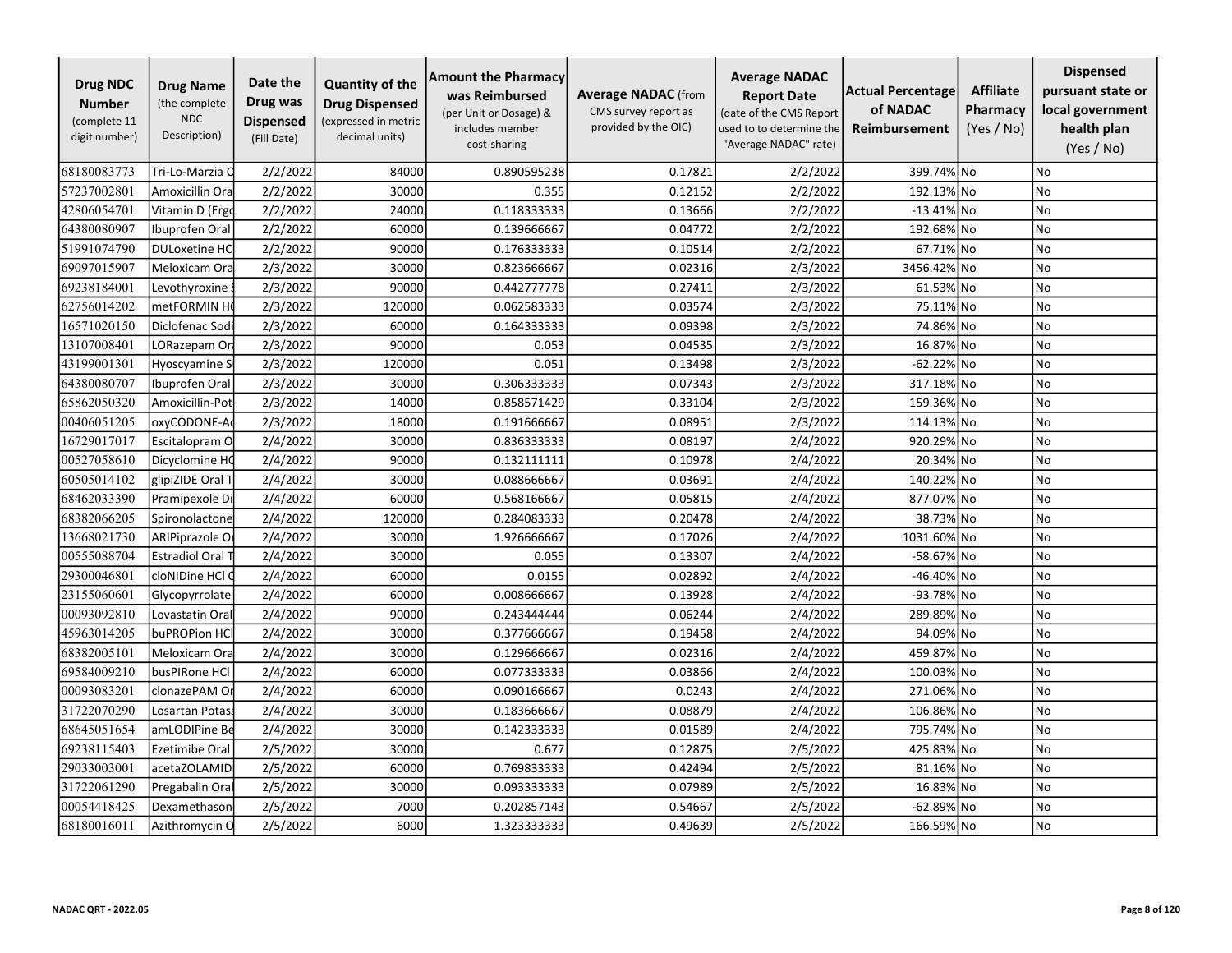| <b>Drug NDC</b><br><b>Number</b><br>(complete 11<br>digit number) | <b>Drug Name</b><br>(the complete<br><b>NDC</b><br>Description) | Date the<br>Drug was<br><b>Dispensed</b><br>(Fill Date) | <b>Quantity of the</b><br><b>Drug Dispensed</b><br>(expressed in metric<br>decimal units) | <b>Amount the Pharmacy</b><br>was Reimbursed<br>(per Unit or Dosage) &<br>includes member<br>cost-sharing | <b>Average NADAC</b> (from<br>CMS survey report as<br>provided by the OIC) | <b>Average NADAC</b><br><b>Report Date</b><br>(date of the CMS Report<br>used to to determine the<br>"Average NADAC" rate) | Actual Percentage<br>of NADAC<br>Reimbursement | <b>Affiliate</b><br>Pharmacy<br>(Yes / No) | <b>Dispensed</b><br>pursuant state or<br>local government<br>health plan<br>(Yes / No) |
|-------------------------------------------------------------------|-----------------------------------------------------------------|---------------------------------------------------------|-------------------------------------------------------------------------------------------|-----------------------------------------------------------------------------------------------------------|----------------------------------------------------------------------------|----------------------------------------------------------------------------------------------------------------------------|------------------------------------------------|--------------------------------------------|----------------------------------------------------------------------------------------|
| 13668010501                                                       | Isosorbide Mor                                                  | 2/5/2022                                                | 90000                                                                                     | 0.190444444                                                                                               | 0.12194                                                                    | 2/5/2022                                                                                                                   | 56.18% No                                      |                                            | No.                                                                                    |
| 42806054701                                                       | Vitamin D (Ergo                                                 | 2/6/2022                                                | 4000                                                                                      | 0.1175                                                                                                    | 0.13666                                                                    | 2/6/2022                                                                                                                   | -14.02% No                                     |                                            | No                                                                                     |
| 43547040111                                                       | Furosemide Or                                                   | 2/6/2022                                                | 30000                                                                                     | 0.008333333                                                                                               | 0.02898                                                                    | 2/6/2022                                                                                                                   | -71.24% No                                     |                                            | No                                                                                     |
| 68180098003                                                       | Lisinopril Oral 1                                               | 2/6/2022                                                | 30000                                                                                     | 0.094333333                                                                                               | 0.01956                                                                    | 2/6/2022                                                                                                                   | 382.28% No                                     |                                            | No                                                                                     |
| 68462011944                                                       | Fluconazole Or                                                  | 2/6/2022                                                | 1000                                                                                      | 1.15                                                                                                      | 0.82785                                                                    | 2/6/2022                                                                                                                   | 38.91% No                                      |                                            | <b>No</b>                                                                              |
| 00245531911                                                       | Klor-Con M20 0                                                  | 2/7/2022                                                | 30000                                                                                     | 0.106666667                                                                                               | 0.25243                                                                    | 2/7/2022                                                                                                                   | -57.74% No                                     |                                            | No                                                                                     |
| 69097015907                                                       | Meloxicam Ora                                                   | 2/7/2022                                                | 30000                                                                                     | 0.823666667                                                                                               | 0.02316                                                                    | 2/7/2022                                                                                                                   | 3456.42% No                                    |                                            | <b>No</b>                                                                              |
| 59762054202                                                       | glipiZIDE XL Ora                                                | 2/7/2022                                                | 60000                                                                                     | 0.217333333                                                                                               | 0.18325                                                                    | 2/7/2022                                                                                                                   | 18.60% No                                      |                                            | No                                                                                     |
| 16729004417                                                       | Atorvastatin Ca                                                 | 2/7/2022                                                | 30000                                                                                     | 0.117666667                                                                                               | 0.03737                                                                    | 2/7/2022                                                                                                                   | 214.87% No                                     |                                            | No                                                                                     |
| 16729018201                                                       | hydroCHLOROt                                                    | 2/7/2022                                                | 30000                                                                                     | 0.129333333                                                                                               | 0.05671                                                                    | 2/7/2022                                                                                                                   | 128.06% No                                     |                                            | No                                                                                     |
| 65862069705                                                       | Venlafaxine HC                                                  | 2/7/2022                                                | 30000                                                                                     | 0.226666667                                                                                               | 0.15322                                                                    | 2/7/2022                                                                                                                   | 47.94% No                                      |                                            | No                                                                                     |
| 00378110101                                                       | Prazosin HCl Or                                                 | 2/7/2022                                                | 60000                                                                                     | 0.152166667                                                                                               | 0.20694                                                                    | 2/7/2022                                                                                                                   | -26.47% No                                     |                                            | No                                                                                     |
| 68382080510                                                       | traZODone HCl                                                   | 2/8/2022                                                | 30000                                                                                     | 0.137666667                                                                                               | 0.04017                                                                    | 2/8/2022                                                                                                                   | 242.71% No                                     |                                            | No                                                                                     |
| 00378181377                                                       | Levothyroxine                                                   | 2/8/2022                                                | 30000                                                                                     | 0.112                                                                                                     | 0.20732                                                                    | 2/8/2022                                                                                                                   | -45.98% No                                     |                                            | No                                                                                     |
| 65862005299                                                       | Simvastatin Ora                                                 | 2/8/2022                                                | 30000                                                                                     | 0.833666667                                                                                               | 0.02801                                                                    | 2/8/2022                                                                                                                   | 2876.32% No                                    |                                            | No                                                                                     |
| 16729017017                                                       | Escitalopram O                                                  | 2/8/2022                                                | 30000                                                                                     | 0.836333333                                                                                               | 0.08197                                                                    | 2/8/2022                                                                                                                   | 920.29% No                                     |                                            | No                                                                                     |
| 16729020201                                                       | busPIRone HCl                                                   | 2/8/2022                                                | 60000                                                                                     | 0.228666667                                                                                               | 0.03866                                                                    | 2/8/2022                                                                                                                   | 491.48% No                                     |                                            | No                                                                                     |
| 68462056529                                                       | Norgestim-Eth                                                   | 2/8/2022                                                | 28000                                                                                     | 0.251428571                                                                                               | 0.17299                                                                    | 2/8/2022                                                                                                                   | 45.34%                                         | No                                         | No                                                                                     |
| 00115149101                                                       | Amphetamine-                                                    | 2/8/2022                                                | 30000                                                                                     | 1.042333333                                                                                               | 0.59683                                                                    | 2/8/2022                                                                                                                   | 74.64% No                                      |                                            | No                                                                                     |
| 42806040021                                                       | methylPREDNI!                                                   | 2/8/2022                                                | 21000                                                                                     | 0.099047619                                                                                               | 0.18274                                                                    | 2/8/2022                                                                                                                   | -45.80% No                                     |                                            | No                                                                                     |
| 43547028810                                                       | buPROPion HCl                                                   | 2/8/2022                                                | 30000                                                                                     | 0.41                                                                                                      | 0.10914                                                                    | 2/8/2022                                                                                                                   | 275.66% No                                     |                                            | No                                                                                     |
| 68180029606                                                       | <b>DULoxetine HC</b>                                            | 2/8/2022                                                | 30000                                                                                     | 0.465                                                                                                     | 0.12505                                                                    | 2/8/2022                                                                                                                   | 271.85% No                                     |                                            | No                                                                                     |
| 47781030301                                                       | Nitrofurantoin                                                  | 2/8/2022                                                | 14000                                                                                     | 0.648571429                                                                                               | 0.5012                                                                     | 2/8/2022                                                                                                                   | 29.40% No                                      |                                            | <b>No</b>                                                                              |
| 00093214062                                                       | Tri-Lo-Sprintec                                                 | 2/9/2022                                                | 28000                                                                                     | 0.383214286                                                                                               | 0.17821                                                                    | 2/9/2022                                                                                                                   | 115.04% No                                     |                                            | No                                                                                     |
| 00121092816                                                       | Promethazine-                                                   | 2/9/2022                                                | 120000                                                                                    | 0.021583333                                                                                               | 0.05117                                                                    | 2/9/2022                                                                                                                   | -57.82% No                                     |                                            | No                                                                                     |
| 42806031250                                                       | Doxycycline Hy                                                  | 2/9/2022                                                | 14000                                                                                     | 0.368571429                                                                                               | 0.13171                                                                    | 2/9/2022                                                                                                                   | 179.84% No                                     |                                            | No                                                                                     |
| 59746017310                                                       | predniSONE Or                                                   | 2/9/2022                                                | 20000                                                                                     | 0.052                                                                                                     | 0.07537                                                                    | 2/9/2022                                                                                                                   | -31.01% No                                     |                                            | <b>No</b>                                                                              |
| 68462015713                                                       | Ondansetron O                                                   | 2/9/2022                                                | 20000                                                                                     | 1.387                                                                                                     | 0.21765                                                                    | 2/9/2022                                                                                                                   | 537.26% No                                     |                                            | No                                                                                     |
| 68462015713                                                       | Ondansetron O                                                   | 2/9/2022                                                | 20000                                                                                     | 1.387                                                                                                     | 0.21765                                                                    | 2/9/2022                                                                                                                   | 537.26% No                                     |                                            | No                                                                                     |
| 55111058701                                                       | amLODIPine Be                                                   | 2/9/2022                                                | 30000                                                                                     | 0.476333333                                                                                               | 0.13281                                                                    | 2/9/2022                                                                                                                   | 258.66%                                        | lNo                                        | No                                                                                     |
| 00093727305                                                       | Pioglitazone HO                                                 | 2/9/2022                                                | 30000                                                                                     | 0.471333333                                                                                               | 0.14575                                                                    | 2/9/2022                                                                                                                   | 223.38% No                                     |                                            | No                                                                                     |
| 16714017503                                                       | Atorvastatin Ca                                                 | 2/9/2022                                                | 30000                                                                                     | 0.066666667                                                                                               | 0.06028                                                                    | 2/9/2022                                                                                                                   | 10.60% No                                      |                                            | <b>No</b>                                                                              |
| 16714033002                                                       | Gabapentin Ora                                                  | 2/9/2022                                                | 90000                                                                                     | 0.120333333                                                                                               | 0.08851                                                                    | 2/9/2022                                                                                                                   | 35.95% No                                      |                                            | No                                                                                     |
| 31722070110                                                       | Losartan Potas:                                                 | 2/9/2022                                                | 30000                                                                                     | 0.212333333                                                                                               | 0.06868                                                                    | 2/9/2022                                                                                                                   | 209.16% No                                     |                                            | No                                                                                     |
| 64380073706                                                       | Vitamin D (Ergo                                                 | 2/9/2022                                                | 5000                                                                                      | 0.748                                                                                                     | 0.13666                                                                    | 2/9/2022                                                                                                                   | 447.34% No                                     |                                            | No                                                                                     |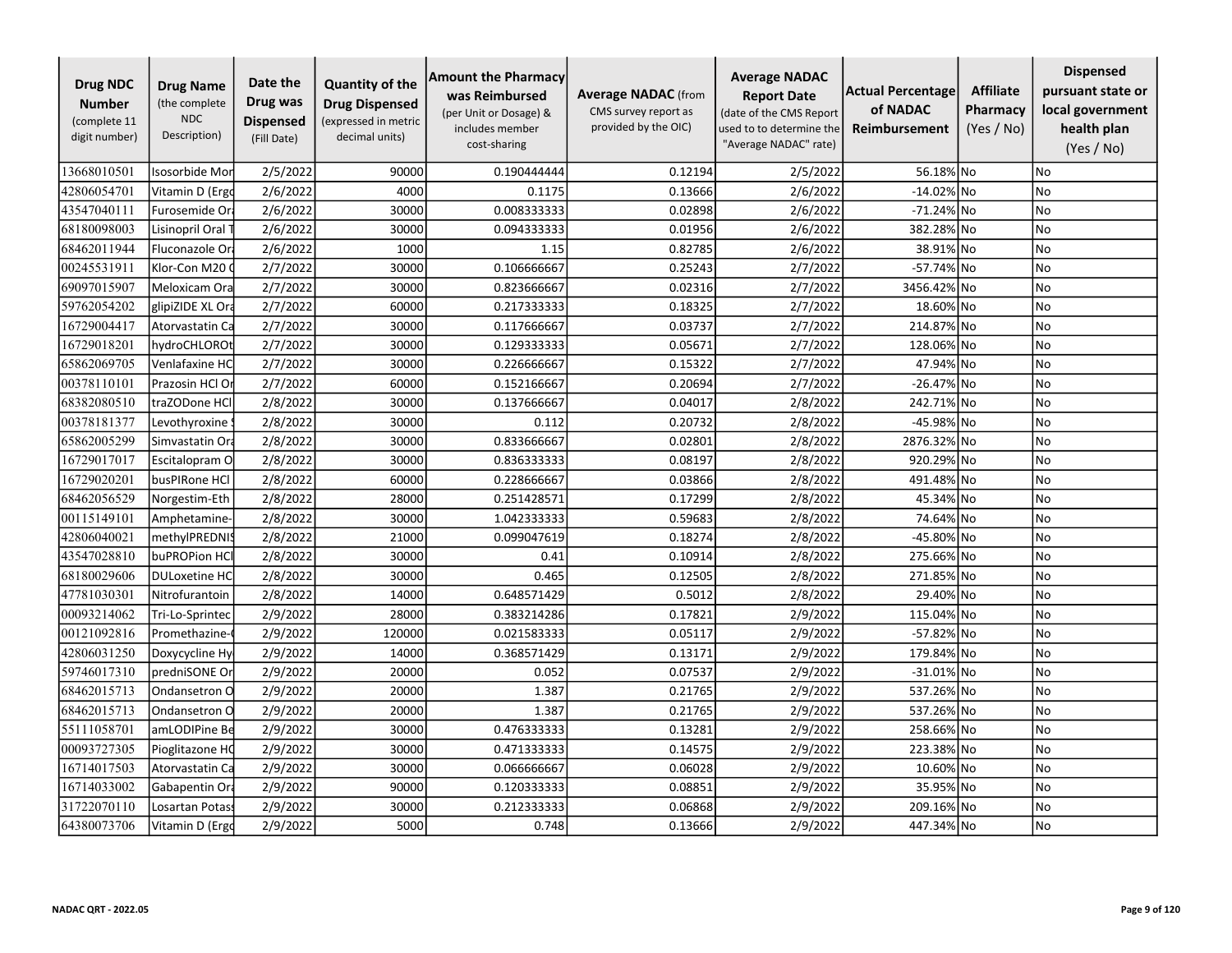| <b>Drug NDC</b><br><b>Number</b><br>(complete 11<br>digit number) | <b>Drug Name</b><br>(the complete<br><b>NDC</b><br>Description) | Date the<br>Drug was<br><b>Dispensed</b><br>(Fill Date) | <b>Quantity of the</b><br><b>Drug Dispensed</b><br>(expressed in metric<br>decimal units) | <b>Amount the Pharmacy</b><br>was Reimbursed<br>(per Unit or Dosage) &<br>includes member<br>cost-sharing | <b>Average NADAC</b> (from<br>CMS survey report as<br>provided by the OIC) | <b>Average NADAC</b><br><b>Report Date</b><br>(date of the CMS Report<br>used to to determine the<br>"Average NADAC" rate) | <b>Actual Percentage</b><br>of NADAC<br><b>Reimbursement</b> | <b>Affiliate</b><br>Pharmacy<br>(Yes / No) | <b>Dispensed</b><br>pursuant state or<br>local government<br>health plan<br>(Yes / No) |
|-------------------------------------------------------------------|-----------------------------------------------------------------|---------------------------------------------------------|-------------------------------------------------------------------------------------------|-----------------------------------------------------------------------------------------------------------|----------------------------------------------------------------------------|----------------------------------------------------------------------------------------------------------------------------|--------------------------------------------------------------|--------------------------------------------|----------------------------------------------------------------------------------------|
| 65162046550                                                       | Ibuprofen Oral                                                  | 2/9/2022                                                | 90000                                                                                     | 0.151888889                                                                                               | 0.05955                                                                    | 2/9/2022                                                                                                                   | 155.06% No                                                   |                                            | <b>No</b>                                                                              |
| 69452015120                                                       | Vitamin D (Ergo                                                 | 2/10/2022                                               | 4000                                                                                      | 0.1225                                                                                                    | 0.13666                                                                    | 2/10/2022                                                                                                                  | $-10.36\%$ No                                                |                                            | No                                                                                     |
| 51991074790                                                       | <b>DULoxetine HC</b>                                            | 2/10/2022                                               | 30000                                                                                     | 1.282                                                                                                     | 0.10514                                                                    | 2/10/2022                                                                                                                  | 1119.33% No                                                  |                                            | No                                                                                     |
| 68382075810                                                       | metFORMIN H                                                     | 2/10/2022                                               | 90000                                                                                     | 0.119666667                                                                                               | 0.01596                                                                    | 2/10/2022                                                                                                                  | 649.79% No                                                   |                                            | No                                                                                     |
| 65862019301                                                       | <b>FLUoxetine HC</b>                                            | 2/10/2022                                               | 90000                                                                                     | 0.095444444                                                                                               | 0.0335                                                                     | 2/10/2022                                                                                                                  | 184.91% No                                                   |                                            | No                                                                                     |
| 16571066001                                                       | Meclizine HCl C                                                 | 2/10/2022                                               | 30000                                                                                     | 0.159                                                                                                     | 0.07607                                                                    | 2/10/2022                                                                                                                  | 109.02% No                                                   |                                            | No                                                                                     |
| 68180063709                                                       | Atorvastatin Ca                                                 | 2/10/2022                                               | 90000                                                                                     | 0.066555556                                                                                               | 0.06028                                                                    | 2/10/2022                                                                                                                  | 10.41% No                                                    |                                            | No                                                                                     |
| 42806071505                                                       | Benzonatate O                                                   | 2/10/2022                                               | 21000                                                                                     | 0.181428571                                                                                               | 0.13883                                                                    | 2/10/2022                                                                                                                  | 30.68% No                                                    |                                            | <b>No</b>                                                                              |
| 47781065190                                                       | Levothyroxine                                                   | 2/10/2022                                               | 30000                                                                                     | 0.033666667                                                                                               | 0.17124                                                                    | 2/10/2022                                                                                                                  | -80.34% No                                                   |                                            | No                                                                                     |
| 65862019201                                                       | <b>FLUoxetine HCI</b>                                           | 2/11/2022                                               | 90000                                                                                     | 0.160444444                                                                                               | 0.0326                                                                     | 2/11/2022                                                                                                                  | 392.16% No                                                   |                                            | No                                                                                     |
| 00406802003                                                       | Buprenorphine                                                   | 2/12/2022                                               | 28000                                                                                     | 3.092142857                                                                                               | 1.02537                                                                    | 2/12/2022                                                                                                                  | 201.56% No                                                   |                                            | No                                                                                     |
| 31722099601                                                       | <b>HYDROcodone</b>                                              | 2/12/2022                                               | 7000                                                                                      | 0.041428571                                                                                               | 0.09595                                                                    | 2/12/2022                                                                                                                  | -56.82% No                                                   |                                            | <b>No</b>                                                                              |
| 69452015120                                                       | Vitamin D (Ergo                                                 | 2/12/2022                                               | 26000                                                                                     | 0.122307692                                                                                               | 0.13666                                                                    | 2/12/2022                                                                                                                  | $-10.50\%$ No                                                |                                            | No                                                                                     |
| 65862049460                                                       | QUEtiapine Fur                                                  | 2/12/2022                                               | 30000                                                                                     | 2.883666667                                                                                               | 0.15777                                                                    | 2/12/2022                                                                                                                  | 1727.77% No                                                  |                                            | No                                                                                     |
| 69452015120                                                       | Vitamin D (Ergo                                                 | 2/12/2022                                               | 4000                                                                                      | 0.1225                                                                                                    | 0.13666                                                                    | 2/12/2022                                                                                                                  | $-10.36\%$ No                                                |                                            | <b>No</b>                                                                              |
| 69097081312                                                       | Gabapentin Or                                                   | 2/13/2022                                               | 30000                                                                                     | 0.090666667                                                                                               | 0.03084                                                                    | 2/13/2022                                                                                                                  | 193.99% No                                                   |                                            | No                                                                                     |
| 00143980305                                                       | Doxycycline Hy                                                  | 2/14/2022                                               | 14000                                                                                     | 0.289285714                                                                                               | 0.15612                                                                    | 2/14/2022                                                                                                                  | 85.30% No                                                    |                                            | <b>No</b>                                                                              |
| 65862057490                                                       | Montelukast So                                                  | 2/14/2022                                               | 30000                                                                                     | 0.960666667                                                                                               | 0.05994                                                                    | 2/14/2022                                                                                                                  | 1502.71% No                                                  |                                            | No                                                                                     |
| 68180098003                                                       | Lisinopril Oral                                                 | 2/14/2022                                               | 30000                                                                                     | 0.167333333                                                                                               | 0.01956                                                                    | 2/14/2022                                                                                                                  | 755.49% No                                                   |                                            | No                                                                                     |
| 68382076010                                                       | metFORMIN H                                                     | 2/14/2022                                               | 60000                                                                                     | 0.245166667                                                                                               | 0.02624                                                                    | 2/14/2022                                                                                                                  | 834.32% No                                                   |                                            | No                                                                                     |
| 67877056305                                                       | metFORMIN H                                                     | 2/15/2022                                               | 60000                                                                                     | 0.1615                                                                                                    | 0.02624                                                                    | 2/15/2022                                                                                                                  | 515.47% No                                                   |                                            | <b>No</b>                                                                              |
| 64380080707                                                       | Ibuprofen Oral                                                  | 2/15/2022                                               | 30000                                                                                     | 0.306333333                                                                                               | 0.07343                                                                    | 2/15/2022                                                                                                                  | 317.18% No                                                   |                                            | No                                                                                     |
| 67877041401                                                       | metFORMIN H                                                     | 2/16/2022                                               | 60000                                                                                     | 0.066666667                                                                                               | 0.08035                                                                    | 2/16/2022                                                                                                                  | $-17.03%$ No                                                 |                                            | No                                                                                     |
| 31722088290                                                       | Rosuvastatin Ca                                                 | 2/16/2022                                               | 30000                                                                                     | 0.149666667                                                                                               | 0.0667                                                                     | 2/16/2022                                                                                                                  | 124.39% No                                                   |                                            | <b>No</b>                                                                              |
| 00378718705                                                       | metFORMIN H                                                     | 2/16/2022                                               | 60000                                                                                     | 0.1615                                                                                                    | 0.02624                                                                    | 2/16/2022                                                                                                                  | 515.47% No                                                   |                                            | No                                                                                     |
| 68382050010                                                       | Omeprazole Or                                                   | 2/16/2022                                               | 30000                                                                                     | 0.353666667                                                                                               | 0.06362                                                                    | 2/16/2022                                                                                                                  | 455.90% No                                                   |                                            | No                                                                                     |
| 45963067611                                                       | Metoprolol Suc                                                  | 2/16/2022                                               | 30000                                                                                     | 0.370666667                                                                                               | 0.1022                                                                     | 2/16/2022                                                                                                                  | 262.69% No                                                   |                                            | No                                                                                     |
| 55111015810                                                       | Omeprazole Or                                                   | 2/16/2022                                               | 30000                                                                                     | 0.132666667                                                                                               | 0.03398                                                                    | 2/16/2022                                                                                                                  | 290.43% No                                                   |                                            | No                                                                                     |
| 68180063509                                                       | Atorvastatin Ca                                                 | 2/16/2022                                               | 30000                                                                                     | 0.117666667                                                                                               | 0.03737                                                                    | 2/16/2022                                                                                                                  | 214.87% No                                                   |                                            | No                                                                                     |
| 42806054701                                                       | Vitamin D (Ergo                                                 | 2/16/2022                                               | 4000                                                                                      | 0.1175                                                                                                    | 0.13666                                                                    | 2/16/2022                                                                                                                  | $-14.02\%$ No                                                |                                            | <b>No</b>                                                                              |
| 16729017217                                                       | Amitriptyline H                                                 | 2/16/2022                                               | 30000                                                                                     | 0.036333333                                                                                               | 0.07567                                                                    | 2/16/2022                                                                                                                  | -51.98% No                                                   |                                            | No                                                                                     |
| 68645052354                                                       | Sertraline HCl (                                                | 2/16/2022                                               | 180000                                                                                    | 0.170888889                                                                                               | 0.05966                                                                    | 2/16/2022                                                                                                                  | 186.44% No                                                   |                                            | <b>No</b>                                                                              |
| 43598065530                                                       | buPROPion HC                                                    | 2/16/2022                                               | 90000                                                                                     | 0.286444444                                                                                               | 0.13986                                                                    | 2/16/2022                                                                                                                  | 104.81% No                                                   |                                            | No                                                                                     |
| 13668000901                                                       | Citalopram Hyd                                                  | 2/16/2022                                               | 30000                                                                                     | 0.133333333                                                                                               | 0.026                                                                      | 2/16/2022                                                                                                                  | 412.82% No                                                   |                                            | No                                                                                     |
| 65862047090                                                       | Losartan Potas:                                                 | 2/16/2022                                               | 30000                                                                                     | 0.550666667                                                                                               | 0.19209                                                                    | 2/16/2022                                                                                                                  | 186.67% No                                                   |                                            | No                                                                                     |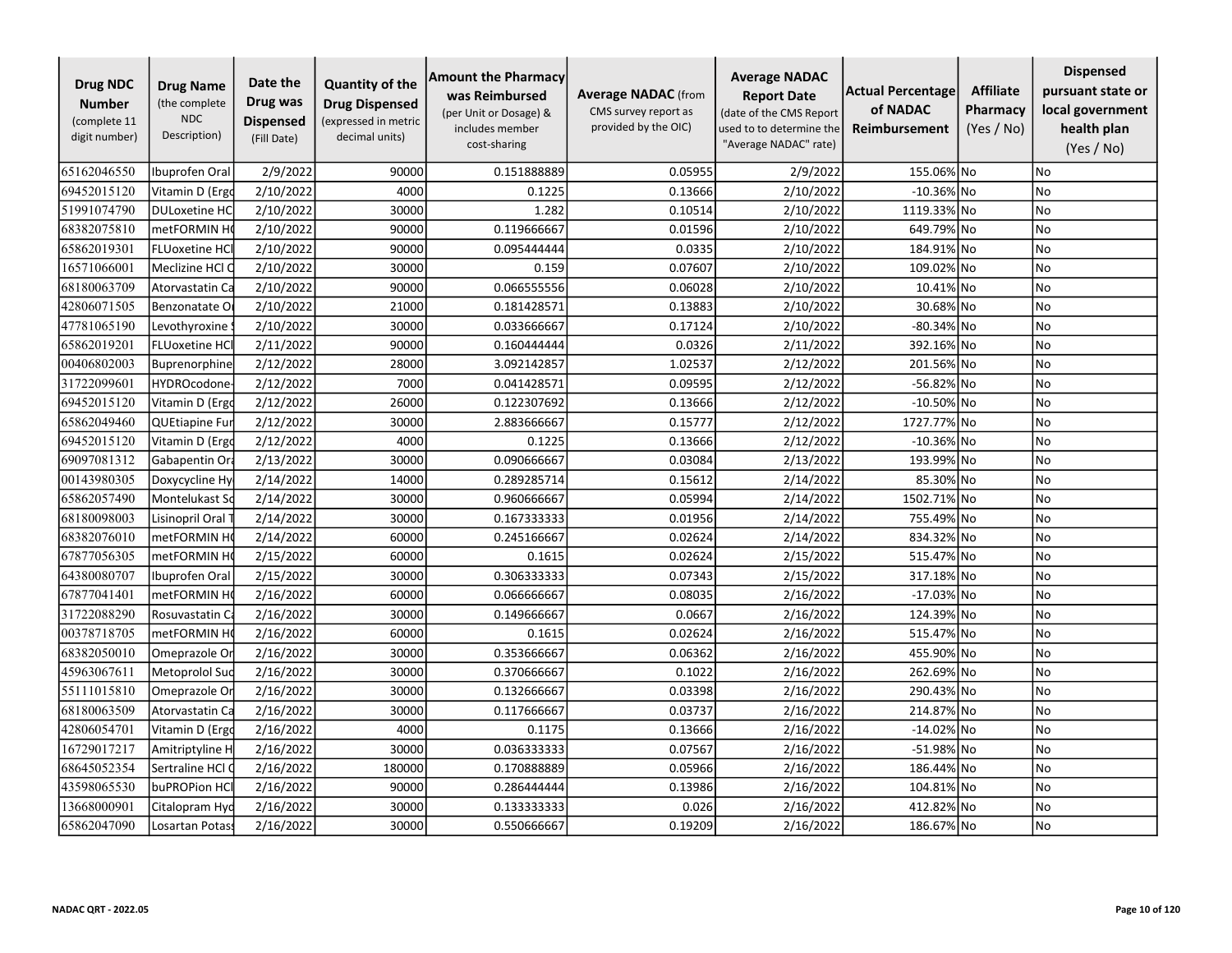| <b>Drug NDC</b><br><b>Number</b><br>(complete 11<br>digit number) | <b>Drug Name</b><br>(the complete<br><b>NDC</b><br>Description) | Date the<br>Drug was<br><b>Dispensed</b><br>(Fill Date) | <b>Quantity of the</b><br><b>Drug Dispensed</b><br>(expressed in metric<br>decimal units) | <b>Amount the Pharmacy</b><br>was Reimbursed<br>(per Unit or Dosage) &<br>includes member<br>cost-sharing | <b>Average NADAC</b> (from<br>CMS survey report as<br>provided by the OIC) | <b>Average NADAC</b><br><b>Report Date</b><br>(date of the CMS Report<br>used to to determine the<br>"Average NADAC" rate) | <b>Actual Percentage</b><br>of NADAC<br><b>Reimbursement</b> | <b>Affiliate</b><br>Pharmacy<br>(Yes / No) | <b>Dispensed</b><br>pursuant state or<br>local government<br>health plan<br>(Yes / No) |
|-------------------------------------------------------------------|-----------------------------------------------------------------|---------------------------------------------------------|-------------------------------------------------------------------------------------------|-----------------------------------------------------------------------------------------------------------|----------------------------------------------------------------------------|----------------------------------------------------------------------------------------------------------------------------|--------------------------------------------------------------|--------------------------------------------|----------------------------------------------------------------------------------------|
| 50228017705                                                       | Gabapentin Or                                                   | 2/16/2022                                               | 84000                                                                                     | 0.120357143                                                                                               | 0.08851                                                                    | 2/16/2022                                                                                                                  | 35.98% No                                                    |                                            | No                                                                                     |
| 68382053701                                                       | Potassium Citra                                                 | 2/16/2022                                               | 90000                                                                                     | 0.729333333                                                                                               | 0.31833                                                                    | 2/16/2022                                                                                                                  | 129.11% No                                                   |                                            | No                                                                                     |
| 16571040250                                                       | Cetirizine HCl O                                                | 2/16/2022                                               | 30000                                                                                     | 0.097666667                                                                                               | 0.06914                                                                    | 2/16/2022                                                                                                                  | 41.26% No                                                    |                                            | No                                                                                     |
| 50111064801                                                       | <b>FLUoxetine HC</b>                                            | 2/16/2022                                               | 30000                                                                                     | 0.453666667                                                                                               | 0.0335                                                                     | 2/16/2022                                                                                                                  | 1254.23% No                                                  |                                            | No                                                                                     |
| 68180098003                                                       | Lisinopril Oral                                                 | 2/17/2022                                               | 30000                                                                                     | 0.167333333                                                                                               | 0.01956                                                                    | 2/17/2022                                                                                                                  | 755.49% No                                                   |                                            | No                                                                                     |
| 68180098003                                                       | Lisinopril Oral                                                 | 2/17/2022                                               | 90000                                                                                     | 0.094333333                                                                                               | 0.01956                                                                    | 2/17/2022                                                                                                                  | 382.28% No                                                   |                                            | No                                                                                     |
| 70700015010                                                       | Omeprazole Or                                                   | 2/18/2022                                               | 180000                                                                                    | 0.249111111                                                                                               | 0.03398                                                                    | 2/18/2022                                                                                                                  | 633.11% No                                                   |                                            | No                                                                                     |
| 69315011710                                                       | Furosemide Or                                                   | 2/18/2022                                               | 30000                                                                                     | 0.027                                                                                                     | 0.03231                                                                    | 2/18/2022                                                                                                                  | $-16.43\%$ No                                                |                                            | No                                                                                     |
| 50228018105                                                       | Gabapentin Ora                                                  | 2/18/2022                                               | 90000                                                                                     | 0.079777778                                                                                               | 0.06416                                                                    | 2/18/2022                                                                                                                  | 24.34% No                                                    |                                            | No                                                                                     |
| 68382075810                                                       | metFORMIN H                                                     | 2/18/2022                                               | 60000                                                                                     | 0.119666667                                                                                               | 0.01596                                                                    | 2/18/2022                                                                                                                  | 649.79% No                                                   |                                            | No                                                                                     |
| 70710116201                                                       | Meclizine HCl C                                                 | 2/18/2022                                               | 45000                                                                                     | 0.068222222                                                                                               | 0.11087                                                                    | 2/18/2022                                                                                                                  | -38.47% No                                                   |                                            | No                                                                                     |
| 13668042990                                                       | Pantoprazole S                                                  | 2/18/2022                                               | 30000                                                                                     | 0.693666667                                                                                               | 0.05946                                                                    | 2/18/2022                                                                                                                  | 1066.61% No                                                  |                                            | No                                                                                     |
| 69238131209                                                       | Pregabalin Ora                                                  | 2/18/2022                                               | 90000                                                                                     | 0.093333333                                                                                               | 0.07989                                                                    | 2/18/2022                                                                                                                  | 16.83% No                                                    |                                            | No                                                                                     |
| 13107006101                                                       | Phentermine H                                                   | 2/18/2022                                               | 30000                                                                                     | 0.214                                                                                                     | 0.0847                                                                     | 2/18/2022                                                                                                                  | 152.66% No                                                   |                                            | No                                                                                     |
| 68180083773                                                       | Tri-Lo-Marzia C                                                 | 2/18/2022                                               | 28000                                                                                     | 0.890714286                                                                                               | 0.17821                                                                    | 2/18/2022                                                                                                                  | 399.81% No                                                   |                                            | No                                                                                     |
| 73070010315                                                       | Insulin Aspart F                                                | 2/19/2022                                               | 27000                                                                                     | 14.52925926                                                                                               | 17.87938                                                                   | 2/19/2022                                                                                                                  | $-18.74\%$ No                                                |                                            | No                                                                                     |
| 65862037401                                                       | Escitalopram O                                                  | 2/20/2022                                               | 30000                                                                                     | 0.338333333                                                                                               | 0.04769                                                                    | 2/20/2022                                                                                                                  | 609.44% No                                                   |                                            | No                                                                                     |
| 00115703301                                                       | Fludrocortison                                                  | 2/20/2022                                               | 30000                                                                                     | 0.045                                                                                                     | 0.52622                                                                    | 2/20/2022                                                                                                                  | -91.45% No                                                   |                                            | No                                                                                     |
| 65862018601                                                       | Clindamycin HC                                                  | 2/20/2022                                               | 30000                                                                                     | 0.367333333                                                                                               | 0.25181                                                                    | 2/20/2022                                                                                                                  | 45.88% No                                                    |                                            | No                                                                                     |
| 64380080707                                                       | Ibuprofen Oral                                                  | 2/20/2022                                               | 30000                                                                                     | 0.306333333                                                                                               | 0.07343                                                                    | 2/20/2022                                                                                                                  | 317.18% No                                                   |                                            | No                                                                                     |
| 68180051902                                                       | Lisinopril-hydro                                                | 2/21/2022                                               | 60000                                                                                     | 0.2645                                                                                                    | 0.05147                                                                    | 2/21/2022                                                                                                                  | 413.89% No                                                   |                                            | <b>No</b>                                                                              |
| 50111064801                                                       | <b>FLUoxetine HC</b>                                            | 2/21/2022                                               | 58000                                                                                     | 0.235                                                                                                     | 0.0335                                                                     | 2/21/2022                                                                                                                  | 601.49% No                                                   |                                            | No                                                                                     |
| 60758090810                                                       | Polymyxin B-Tr                                                  | 2/21/2022                                               | 10000                                                                                     | 0.499                                                                                                     | 0.44839                                                                    | 2/21/2022                                                                                                                  | 11.29% No                                                    |                                            | No                                                                                     |
| 66993059902                                                       | Amphetamine-                                                    | 2/21/2022                                               | 30000                                                                                     | 0.919666667                                                                                               | 0.59683                                                                    | 2/21/2022                                                                                                                  | 54.09% No                                                    |                                            | No                                                                                     |
| 00093506110                                                       | hydrOXYzine H                                                   | 2/21/2022                                               | 10000                                                                                     | 0.124                                                                                                     | 0.07622                                                                    | 2/21/2022                                                                                                                  | 62.69% No                                                    |                                            | No                                                                                     |
| 68180072103                                                       | amLODIPine Be                                                   | 2/21/2022                                               | 30000                                                                                     | 0.404                                                                                                     | 0.01589                                                                    | 2/21/2022                                                                                                                  | 2442.48% No                                                  |                                            | No                                                                                     |
| 00116200116                                                       | Chlorhexidine                                                   | 2/21/2022                                               | 473000                                                                                    | 0.013784355                                                                                               | 0.00586                                                                    | 2/21/2022                                                                                                                  | 135.23% No                                                   |                                            | <b>No</b>                                                                              |
| 68382003616                                                       | Venlafaxine HC                                                  | 2/21/2022                                               | 90000                                                                                     | 0.864                                                                                                     | 0.15322                                                                    | 2/21/2022                                                                                                                  | 463.90% No                                                   |                                            | No                                                                                     |
| 66993059902                                                       | Amphetamine-                                                    | 2/21/2022                                               | 30000                                                                                     | 0.368                                                                                                     | 0.59683                                                                    | 2/21/2022                                                                                                                  | $-38.34\%$ No                                                |                                            | No                                                                                     |
| 00406048501                                                       | Acetaminopher                                                   | 2/21/2022                                               | 120000                                                                                    | 0.074916667                                                                                               | 0.21565                                                                    | 2/21/2022                                                                                                                  | -65.26% No                                                   |                                            | <b>No</b>                                                                              |
| 13668009390                                                       | Pramipexole D                                                   | 2/21/2022                                               | 90000                                                                                     | 0.151444444                                                                                               | 0.04916                                                                    | 2/21/2022                                                                                                                  | 208.06% No                                                   |                                            | No                                                                                     |
| 13107015590                                                       | PARoxetine HC                                                   | 2/22/2022                                               | 30000                                                                                     | 0.449333333                                                                                               | 0.08715                                                                    | 2/22/2022                                                                                                                  | 415.59% No                                                   |                                            | No                                                                                     |
| 64980034114                                                       | Alendronate So                                                  | 2/22/2022                                               | 4000                                                                                      | 1.23                                                                                                      | 0.36769                                                                    | 2/22/2022                                                                                                                  | 234.52% No                                                   |                                            | No                                                                                     |
| 70010077001                                                       | Methocarbamo                                                    | 2/22/2022                                               | 60000                                                                                     | 0.133333333                                                                                               | 0.0918                                                                     | 2/22/2022                                                                                                                  | 45.24% No                                                    |                                            | No                                                                                     |
| 50228018101                                                       | Gabapentin Ora                                                  | 2/22/2022                                               | 90000                                                                                     | 0.096444444                                                                                               | 0.06416                                                                    | 2/22/2022                                                                                                                  | 50.32% No                                                    |                                            | No                                                                                     |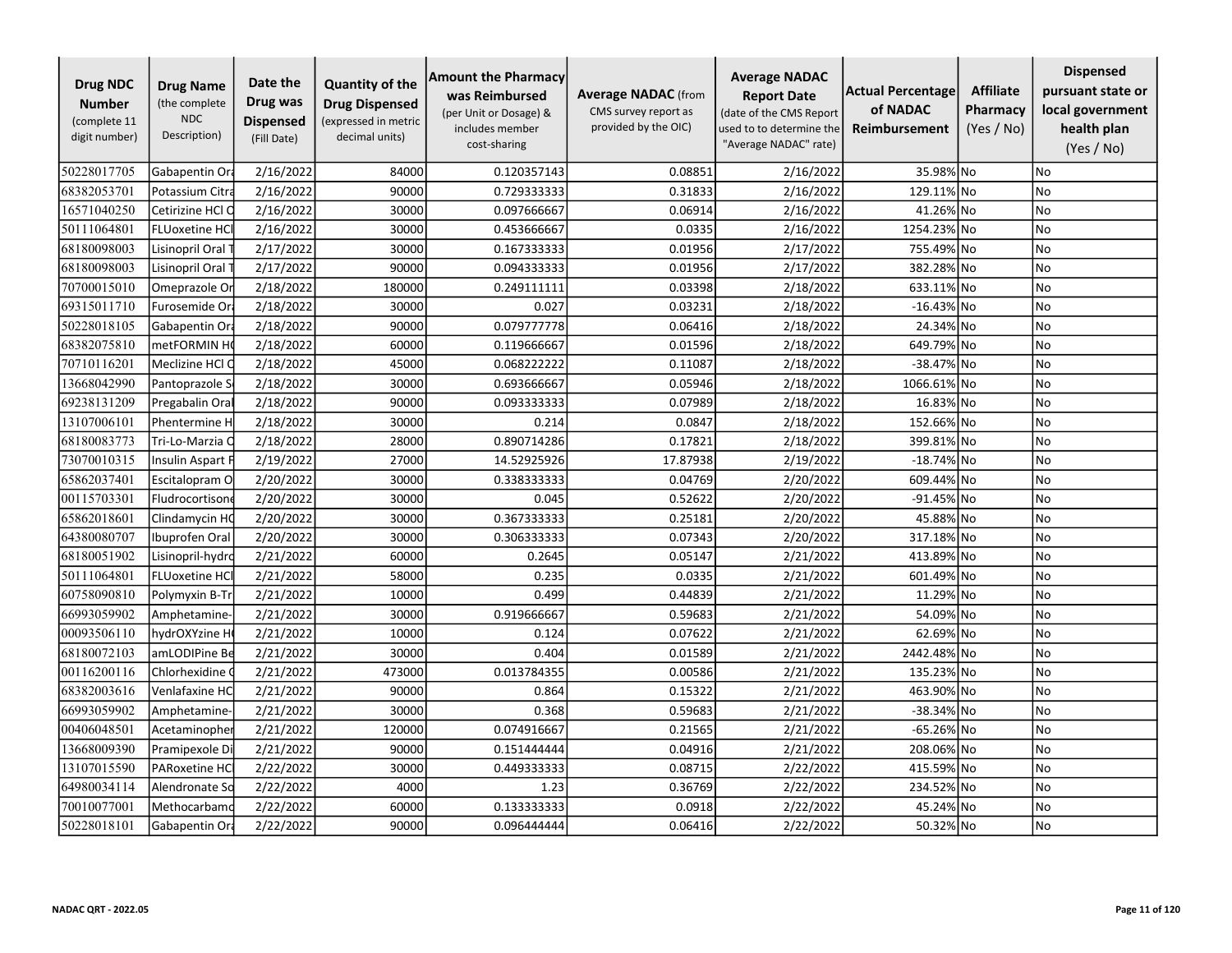| <b>Drug NDC</b><br><b>Number</b><br>(complete 11<br>digit number) | <b>Drug Name</b><br>(the complete<br><b>NDC</b><br>Description) | Date the<br>Drug was<br><b>Dispensed</b><br>(Fill Date) | <b>Quantity of the</b><br><b>Drug Dispensed</b><br>(expressed in metric<br>decimal units) | <b>Amount the Pharmacy</b><br>was Reimbursed<br>(per Unit or Dosage) &<br>includes member<br>cost-sharing | <b>Average NADAC</b> (from<br>CMS survey report as<br>provided by the OIC) | <b>Average NADAC</b><br><b>Report Date</b><br>(date of the CMS Report<br>used to to determine the<br>"Average NADAC" rate) | <b>Actual Percentage</b><br>of NADAC<br><b>Reimbursement</b> | <b>Affiliate</b><br>Pharmacy<br>(Yes / No) | <b>Dispensed</b><br>pursuant state or<br>local government<br>health plan<br>(Yes / No) |
|-------------------------------------------------------------------|-----------------------------------------------------------------|---------------------------------------------------------|-------------------------------------------------------------------------------------------|-----------------------------------------------------------------------------------------------------------|----------------------------------------------------------------------------|----------------------------------------------------------------------------------------------------------------------------|--------------------------------------------------------------|--------------------------------------------|----------------------------------------------------------------------------------------|
| 00378632177                                                       | Valsartan-hydr                                                  | 2/22/2022                                               | 90000                                                                                     | 1.353333333                                                                                               | 0.24596                                                                    | 2/22/2022                                                                                                                  | 450.22% No                                                   |                                            | No                                                                                     |
| 00406114601                                                       | Methylphenida                                                   | 2/22/2022                                               | 30000                                                                                     | 0.745666667                                                                                               | 0.20641                                                                    | 2/22/2022                                                                                                                  | 261.26% No                                                   |                                            | No                                                                                     |
| 68645059459                                                       | Famotidine Ora                                                  | 2/23/2022                                               | 60000                                                                                     | 0.104166667                                                                                               | 0.03396                                                                    | 2/23/2022                                                                                                                  | 206.73% No                                                   |                                            | No                                                                                     |
| 65862056090                                                       | Pantoprazole S                                                  | 2/23/2022                                               | 30000                                                                                     | 0.316                                                                                                     | 0.06576                                                                    | 2/23/2022                                                                                                                  | 380.54% No                                                   |                                            | No                                                                                     |
| 16729013716                                                       | clonazePAM O                                                    | 2/23/2022                                               | 90000                                                                                     | 0.051333333                                                                                               | 0.03104                                                                    | 2/23/2022                                                                                                                  | 65.38% No                                                    |                                            | <b>No</b>                                                                              |
| 65862039110                                                       | Ondansetron O                                                   | 2/23/2022                                               | 60000                                                                                     | 6.312333333                                                                                               | 0.24388                                                                    | 2/23/2022                                                                                                                  | 2488.29% No                                                  |                                            | No                                                                                     |
| 62559043130                                                       | Hydrocortisone                                                  | 2/23/2022                                               | 30000                                                                                     | 0.471333333                                                                                               | 0.31703                                                                    | 2/23/2022                                                                                                                  | 48.67% No                                                    |                                            | No                                                                                     |
| 70700015010                                                       | Omeprazole Or                                                   | 2/24/2022                                               | 30000                                                                                     | 0.249                                                                                                     | 0.03581                                                                    | 2/24/2022                                                                                                                  | 595.34% No                                                   |                                            | No                                                                                     |
| 57237001830                                                       | <b>DULoxetine HC</b>                                            | 2/24/2022                                               | 30000                                                                                     | 0.471                                                                                                     | 0.12096                                                                    | 2/24/2022                                                                                                                  | 289.38% No                                                   |                                            | No                                                                                     |
| 16729017217                                                       | Amitriptyline H                                                 | 2/24/2022                                               | 30000                                                                                     | 0.036333333                                                                                               | 0.07233                                                                    | 2/24/2022                                                                                                                  | -49.77% No                                                   |                                            | No                                                                                     |
| 65162089609                                                       | ARIPiprazole O                                                  | 2/24/2022                                               | 30000                                                                                     | 0.126                                                                                                     | 0.17389                                                                    | 2/24/2022                                                                                                                  | -27.54% No                                                   |                                            | No                                                                                     |
| 31722052201                                                       | hydrALAZINE H                                                   | 2/24/2022                                               | 270000                                                                                    | 0.423888889                                                                                               | 0.08749                                                                    | 2/24/2022                                                                                                                  | 384.50% No                                                   |                                            | <b>No</b>                                                                              |
| 66993001968                                                       | Albuterol Sulfa                                                 | 2/24/2022                                               | 18000                                                                                     | 0.59                                                                                                      | 1.82707                                                                    | 2/24/2022                                                                                                                  | $-67.71\%$ No                                                |                                            | <b>No</b>                                                                              |
| 00603459315                                                       | methylPREDNI:                                                   | 2/24/2022                                               | 21000                                                                                     | 0.242857143                                                                                               | 0.18542                                                                    | 2/24/2022                                                                                                                  | 30.98% No                                                    |                                            | <b>No</b>                                                                              |
| 65862050320                                                       | Amoxicillin-Pot                                                 | 2/24/2022                                               | 20000                                                                                     | 0.859                                                                                                     | 0.35493                                                                    | 2/24/2022                                                                                                                  | 142.02% No                                                   |                                            | No                                                                                     |
| 69097014260                                                       | Albuterol Sulfa                                                 | 2/24/2022                                               | 6700                                                                                      | 1.87761194                                                                                                | 3.85314                                                                    | 2/24/2022                                                                                                                  | -51.27% No                                                   |                                            | No                                                                                     |
| 55111064530                                                       | Omeprazole Or                                                   | 2/24/2022                                               | 30000                                                                                     | 0.443666667                                                                                               | 0.06206                                                                    | 2/24/2022                                                                                                                  | 614.90% No                                                   |                                            | No                                                                                     |
| 65862053750                                                       | levoFLOXacin O                                                  | 2/24/2022                                               | 7000                                                                                      | 3.275714286                                                                                               | 0.19416                                                                    | 2/24/2022                                                                                                                  | 1587.12% No                                                  |                                            | No                                                                                     |
| 65862047099                                                       | Losartan Potas                                                  | 2/24/2022                                               | 30000                                                                                     | 0.242666667                                                                                               | 0.21077                                                                    | 2/24/2022                                                                                                                  | 15.13% No                                                    |                                            | No                                                                                     |
| 68462019001                                                       | Naproxen Oral                                                   | 2/25/2022                                               | 180000                                                                                    | 0.150222222                                                                                               | 0.07841                                                                    | 2/25/2022                                                                                                                  | 91.59% No                                                    |                                            | No                                                                                     |
| 59762371809                                                       | Triazolam Oral                                                  | 2/25/2022                                               | 2000                                                                                      | 2.615                                                                                                     | 1.06596                                                                    | 2/25/2022                                                                                                                  | 145.32% No                                                   |                                            | <b>No</b>                                                                              |
| 65862050320                                                       | Amoxicillin-Pot                                                 | 2/25/2022                                               | 20000                                                                                     | 0.859                                                                                                     | 0.35493                                                                    | 2/25/2022                                                                                                                  | 142.02% No                                                   |                                            | No                                                                                     |
| 16571040250                                                       | Cetirizine HCl C                                                | 2/25/2022                                               | 30000                                                                                     | 0.133333333                                                                                               | 0.06769                                                                    | 2/25/2022                                                                                                                  | 96.98% No                                                    |                                            | <b>No</b>                                                                              |
| 57664050658                                                       | Metoprolol Tar                                                  | 2/25/2022                                               | 60000                                                                                     | 0.045833333                                                                                               | 0.0194                                                                     | 2/25/2022                                                                                                                  | 136.25% No                                                   |                                            | No                                                                                     |
| 62756097083                                                       | Buprenorphine                                                   | 2/26/2022                                               | 28000                                                                                     | 3.092142857                                                                                               | 0.92938                                                                    | 2/26/2022                                                                                                                  | 232.71% No                                                   |                                            | No                                                                                     |
| 76204020060                                                       | Albuterol Sulfa                                                 | 2/26/2022                                               | 360000                                                                                    | 0.079055556                                                                                               | 0.04576                                                                    | 2/26/2022                                                                                                                  | 72.76% No                                                    |                                            | No                                                                                     |
| 68382075810                                                       | metFORMIN H                                                     | 2/26/2022                                               | 60000                                                                                     | 0.119666667                                                                                               | 0.01674                                                                    | 2/26/2022                                                                                                                  | 614.85% No                                                   |                                            | N <sub>o</sub>                                                                         |
| 00172392770                                                       | diazePAM Oral                                                   | 2/27/2022                                               | 90000                                                                                     | 0.056111111                                                                                               | 0.02304                                                                    | 2/27/2022                                                                                                                  | 143.54% No                                                   |                                            | No                                                                                     |
| 43598065530                                                       | buPROPion HC                                                    | 2/28/2022                                               | 30000                                                                                     | 0.286333333                                                                                               | 0.14759                                                                    | 2/28/2022                                                                                                                  | 94.01% No                                                    |                                            | No                                                                                     |
| 29300024716                                                       | busPIRone HCl                                                   | 2/28/2022                                               | 60000                                                                                     | 0.218                                                                                                     | 0.18131                                                                    | 2/28/2022                                                                                                                  | 20.24%                                                       | 1No                                        | No                                                                                     |
| 62756018388                                                       | OXcarbazepine                                                   | 2/28/2022                                               | 60000                                                                                     | 0.086666667                                                                                               | 0.14561                                                                    | 2/28/2022                                                                                                                  | -40.48% No                                                   |                                            | No                                                                                     |
| 68382080601                                                       | traZODone HCl                                                   | 2/28/2022                                               | 60000                                                                                     | 0.0835                                                                                                    | 0.07091                                                                    | 2/28/2022                                                                                                                  | 17.75% No                                                    |                                            | No                                                                                     |
| 00527058610                                                       | Dicyclomine HO                                                  | 2/28/2022                                               | 90000                                                                                     | 0.132111111                                                                                               | 0.11037                                                                    | 2/28/2022                                                                                                                  | 19.70% No                                                    |                                            | No                                                                                     |
| 69584068410                                                       | Primidone Ora                                                   | 2/28/2022                                               | 150000                                                                                    | 0.030133333                                                                                               | 0.16934                                                                    | 2/28/2022                                                                                                                  | -82.21% No                                                   |                                            | No                                                                                     |
| 00378047705                                                       | diazePAM Oral                                                   | 2/28/2022                                               | 60000                                                                                     | 0.053                                                                                                     | 0.02304                                                                    | 2/28/2022                                                                                                                  | 130.03% No                                                   |                                            | No                                                                                     |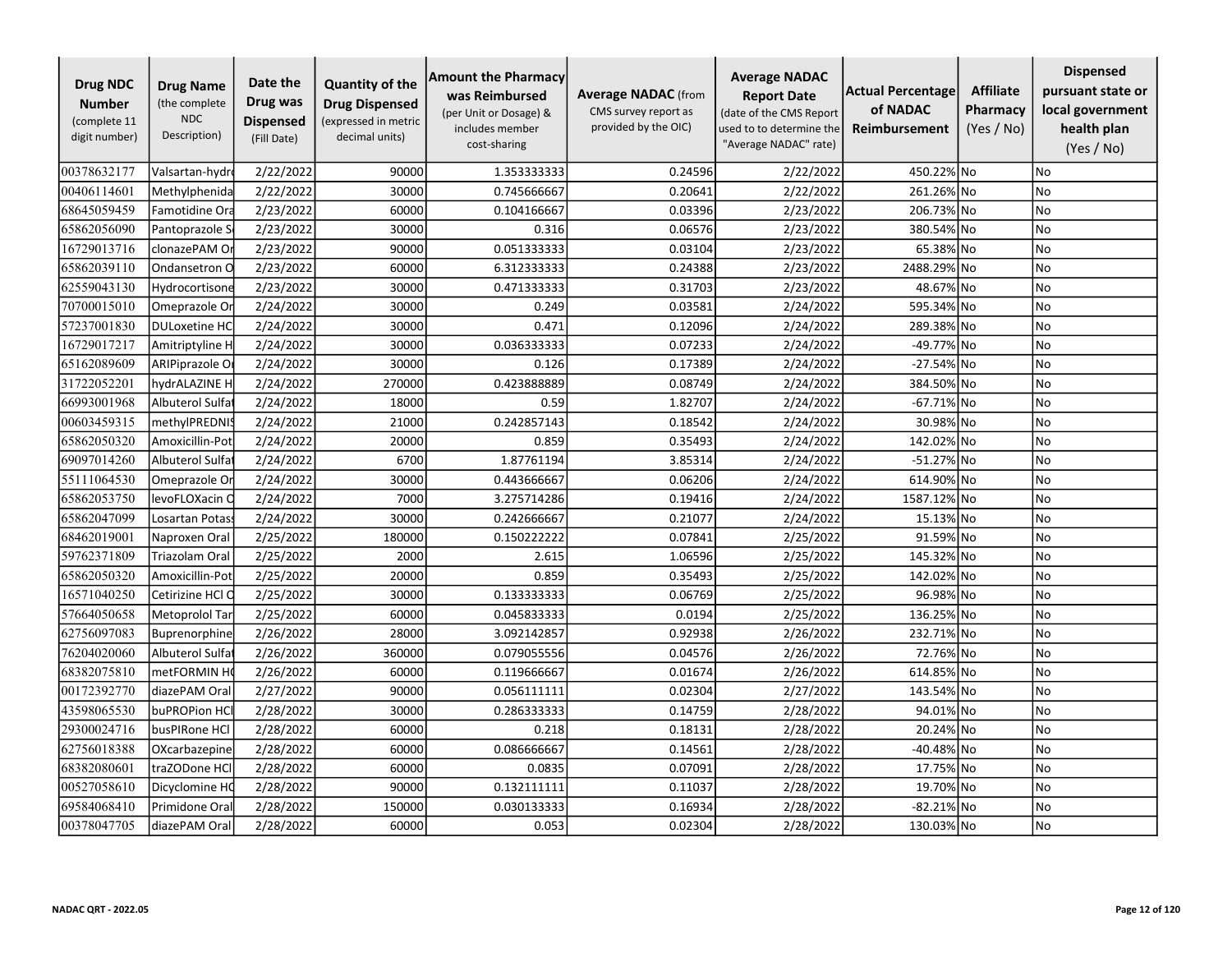| <b>Drug NDC</b><br><b>Number</b><br>(complete 11<br>digit number) | <b>Drug Name</b><br>(the complete<br><b>NDC</b><br>Description) | Date the<br>Drug was<br><b>Dispensed</b><br>(Fill Date) | <b>Quantity of the</b><br><b>Drug Dispensed</b><br>(expressed in metric<br>decimal units) | <b>Amount the Pharmacy</b><br>was Reimbursed<br>(per Unit or Dosage) &<br>includes member<br>cost-sharing | <b>Average NADAC</b> (from<br>CMS survey report as<br>provided by the OIC) | <b>Average NADAC</b><br><b>Report Date</b><br>(date of the CMS Report<br>used to to determine the<br>"Average NADAC" rate) | <b>Actual Percentage</b><br>of NADAC<br><b>Reimbursement</b> | <b>Affiliate</b><br>Pharmacy<br>(Yes / No) | <b>Dispensed</b><br>pursuant state or<br>local government<br>health plan<br>(Yes / No) |
|-------------------------------------------------------------------|-----------------------------------------------------------------|---------------------------------------------------------|-------------------------------------------------------------------------------------------|-----------------------------------------------------------------------------------------------------------|----------------------------------------------------------------------------|----------------------------------------------------------------------------------------------------------------------------|--------------------------------------------------------------|--------------------------------------------|----------------------------------------------------------------------------------------|
| 16729021616                                                       | Sertraline HCl (                                                | 2/28/2022                                               | 30000                                                                                     | 0.139333333                                                                                               | 0.04767                                                                    | 2/28/2022                                                                                                                  | 192.29% No                                                   |                                            | <b>No</b>                                                                              |
| 68462010905                                                       | Topiramate Or                                                   | 2/28/2022                                               | 60000                                                                                     | 0.268                                                                                                     | 0.06896                                                                    | 2/28/2022                                                                                                                  | 288.63% No                                                   |                                            | No                                                                                     |
| 68382013914                                                       | Topiramate Ora                                                  | 2/28/2022                                               | 60000                                                                                     | 0.100833333                                                                                               | 0.04659                                                                    | 2/28/2022                                                                                                                  | 116.43% No                                                   |                                            | No                                                                                     |
| 69584061150                                                       | Methocarbamo                                                    | 2/28/2022                                               | 90000                                                                                     | 0.138111111                                                                                               | 0.06944                                                                    | 2/28/2022                                                                                                                  | 98.89% No                                                    |                                            | <b>No</b>                                                                              |
| 27241009990                                                       | <b>DULoxetine HC</b>                                            | 2/28/2022                                               | 30000                                                                                     | 0.217666667                                                                                               | 0.14311                                                                    | 2/28/2022                                                                                                                  | 52.10% No                                                    |                                            | No                                                                                     |
| 31722000290                                                       | Venlafaxine HC                                                  | 3/1/2022                                                | 90000                                                                                     | 0.249777778                                                                                               | 0.11933                                                                    | 3/1/2022                                                                                                                   | 109.32% No                                                   |                                            | No                                                                                     |
| 69584009210                                                       | busPIRone HCI                                                   | 3/1/2022                                                | 60000                                                                                     | 0.077333333                                                                                               | 0.0419                                                                     | 3/1/2022                                                                                                                   | 84.57% No                                                    |                                            | No                                                                                     |
| 43547028211                                                       | Escitalopram O                                                  | 3/1/2022                                                | 90000                                                                                     | 0.078                                                                                                     | 0.08801                                                                    | 3/1/2022                                                                                                                   | $-11.37\%$ No                                                |                                            | <b>No</b>                                                                              |
| 16729044717                                                       | Levothyroxine                                                   | 3/1/2022                                                | 30000                                                                                     | 0.252333333                                                                                               | 0.1537                                                                     | 3/1/2022                                                                                                                   | 64.17% No                                                    |                                            | No                                                                                     |
| 00143993905                                                       | Amoxicillin Ora                                                 | 3/1/2022                                                | 21000                                                                                     | 0.133809524                                                                                               | 0.0713                                                                     | 3/1/2022                                                                                                                   | 87.67% No                                                    |                                            | <b>No</b>                                                                              |
| 59651036105                                                       | Ibuprofen Oral                                                  | 3/1/2022                                                | 20000                                                                                     | 0.29                                                                                                      | 0.05949                                                                    | 3/1/2022                                                                                                                   | 387.48% No                                                   |                                            | No                                                                                     |
| 52817018000                                                       | cloNIDine HCl (                                                 | 3/1/2022                                                | 60000                                                                                     | 0.0515                                                                                                    | 0.02839                                                                    | 3/1/2022                                                                                                                   | 81.40% No                                                    |                                            | <b>No</b>                                                                              |
| 68180029506                                                       | <b>DULoxetine HC</b>                                            | 3/1/2022                                                | 30000                                                                                     | 0.426333333                                                                                               | 0.12096                                                                    | 3/1/2022                                                                                                                   | 252.46% No                                                   |                                            | No                                                                                     |
| 00116200116                                                       | Chlorhexidine (                                                 | 3/1/2022                                                | 473000                                                                                    | 0.013784355                                                                                               | 0.00582                                                                    | 3/1/2022                                                                                                                   | 136.84% No                                                   |                                            | No                                                                                     |
| 00406012305                                                       | <b>HYDROcodone</b>                                              | 3/1/2022                                                | 8000                                                                                      | 0.185                                                                                                     | 0.09908                                                                    | 3/1/2022                                                                                                                   | 86.72% No                                                    |                                            | <b>No</b>                                                                              |
| 65862044990                                                       | valACYclovir HO                                                 | 3/1/2022                                                | 20000                                                                                     | 1.342                                                                                                     | 0.57527                                                                    | 3/1/2022                                                                                                                   | 133.28% No                                                   |                                            | No                                                                                     |
| 64380080907                                                       | Ibuprofen Oral                                                  | 3/1/2022                                                | 60000                                                                                     | 0.139666667                                                                                               | 0.05428                                                                    | 3/1/2022                                                                                                                   | 157.31% No                                                   |                                            | No                                                                                     |
| 60505258009                                                       | Atorvastatin Ca                                                 | 3/2/2022                                                | 90000                                                                                     | 0.066555556                                                                                               | 0.05815                                                                    | 3/2/2022                                                                                                                   | 14.45% No                                                    |                                            | <b>No</b>                                                                              |
| 68180098103                                                       | Lisinopril Oral                                                 | 3/2/2022                                                | 90000                                                                                     | 0.111                                                                                                     | 0.02701                                                                    | 3/2/2022                                                                                                                   | 310.96% No                                                   |                                            | No                                                                                     |
| 67877024201                                                       | <b>QUEtiapine Fur</b>                                           | 3/2/2022                                                | 30000                                                                                     | 0.132666667                                                                                               | 0.0338                                                                     | 3/2/2022                                                                                                                   | 292.50% No                                                   |                                            | No                                                                                     |
| 65862001501                                                       | Amoxicillin Ora                                                 | 3/2/2022                                                | 20000                                                                                     | 0.1345                                                                                                    | 0.15069                                                                    | 3/2/2022                                                                                                                   | $-10.74\%$ No                                                |                                            | <b>No</b>                                                                              |
| 50383070016                                                       | <b>Fluticasone Pro</b>                                          | 3/2/2022                                                | 16000                                                                                     | 0.528125                                                                                                  | 0.28354                                                                    | 3/2/2022                                                                                                                   | 86.26% No                                                    |                                            | No                                                                                     |
| 69097094312                                                       | Gabapentin Ora                                                  | 3/2/2022                                                | 60000                                                                                     | 0.173333333                                                                                               | 0.04756                                                                    | 3/2/2022                                                                                                                   | 264.45% No                                                   |                                            | No                                                                                     |
| 60505014102                                                       | glipiZIDE Oral 1                                                | 3/3/2022                                                | 30000                                                                                     | 0.088666667                                                                                               | 0.03453                                                                    | 3/3/2022                                                                                                                   | 156.78% No                                                   |                                            | <b>No</b>                                                                              |
| 42806066305                                                       | busPIRone HCl                                                   | 3/3/2022                                                | 360000                                                                                    | 0.077305556                                                                                               | 0.0419                                                                     | 3/3/2022                                                                                                                   | 84.50% No                                                    |                                            | No                                                                                     |
| 69238184007                                                       | Levothyroxine                                                   | 3/3/2022                                                | 90000                                                                                     | 0.442777778                                                                                               | 0.26605                                                                    | 3/3/2022                                                                                                                   | 66.43% No                                                    |                                            | No                                                                                     |
| 00002773701                                                       | Insulin Lispro S                                                | 3/3/2022                                                | 90000                                                                                     | 6.427888889                                                                                               | 7.90503                                                                    | 3/3/2022                                                                                                                   | $-18.69\%$ No                                                |                                            | No                                                                                     |
| 69452015120                                                       | Vitamin D (Ergo                                                 | 3/3/2022                                                | 4000                                                                                      | 0.1225                                                                                                    | 0.14239                                                                    | 3/3/2022                                                                                                                   | -13.97% No                                                   |                                            | <b>No</b>                                                                              |
| 16729017317                                                       | Amitriptyline H                                                 | 3/3/2022                                                | 30000                                                                                     | 0.217                                                                                                     | 0.15976                                                                    | 3/3/2022                                                                                                                   | 35.83% No                                                    |                                            | No                                                                                     |
| 59762040101                                                       | Sucralfate Oral                                                 | 3/3/2022                                                | 120000                                                                                    | 0.228583333                                                                                               | 0.20546                                                                    | 3/3/2022                                                                                                                   | 11.25%                                                       | l No                                       | <b>No</b>                                                                              |
| 00378668910                                                       | Pantoprazole S                                                  | 3/3/2022                                                | 30000                                                                                     | 0.137333333                                                                                               | 0.06576                                                                    | 3/3/2022                                                                                                                   | 108.84% No                                                   |                                            | No                                                                                     |
| 68382091634                                                       | methylPREDNI!                                                   | 3/3/2022                                                | 21000                                                                                     | 0.755238095                                                                                               | 0.18542                                                                    | 3/3/2022                                                                                                                   | 307.31% No                                                   |                                            | No                                                                                     |
| 76204020060                                                       | Albuterol Sulfa                                                 | 3/3/2022                                                | 360000                                                                                    | 0.079055556                                                                                               | 0.04576                                                                    | 3/3/2022                                                                                                                   | 72.76% No                                                    |                                            | No                                                                                     |
| 66993001968                                                       | Albuterol Sulfa                                                 | 3/3/2022                                                | 18000                                                                                     | 2.499444444                                                                                               | 1.82707                                                                    | 3/3/2022                                                                                                                   | 36.80% No                                                    |                                            | No                                                                                     |
| 65862057490                                                       | Montelukast So                                                  | 3/3/2022                                                | 30000                                                                                     | 0.362333333                                                                                               | 0.06314                                                                    | 3/3/2022                                                                                                                   | 473.86% No                                                   |                                            | No                                                                                     |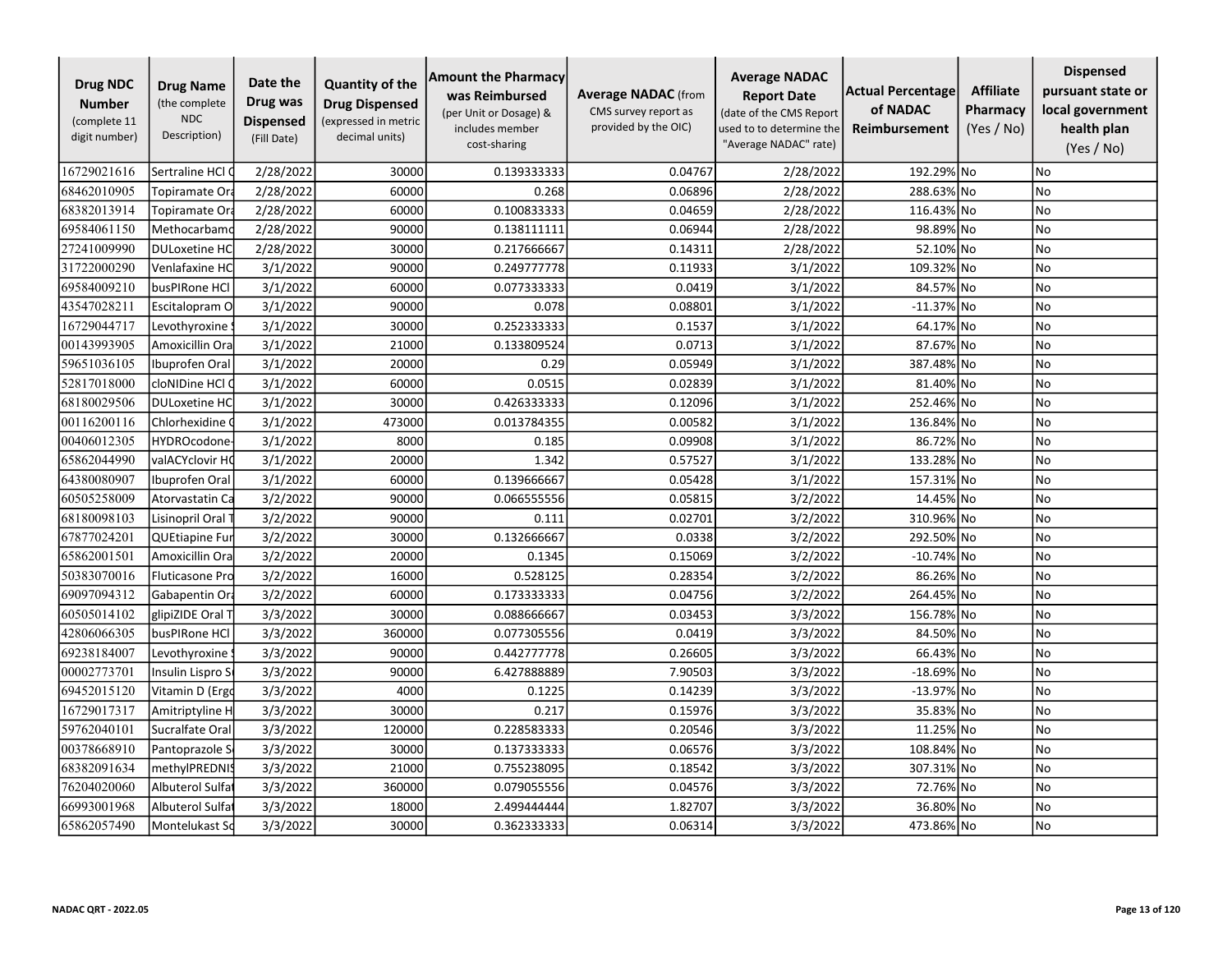| <b>Drug NDC</b><br><b>Number</b><br>(complete 11<br>digit number) | <b>Drug Name</b><br>(the complete<br><b>NDC</b><br>Description) | Date the<br>Drug was<br><b>Dispensed</b><br>(Fill Date) | <b>Quantity of the</b><br><b>Drug Dispensed</b><br>(expressed in metric<br>decimal units) | <b>Amount the Pharmacy</b><br>was Reimbursed<br>(per Unit or Dosage) &<br>includes member<br>cost-sharing | <b>Average NADAC</b> (from<br>CMS survey report as<br>provided by the OIC) | <b>Average NADAC</b><br><b>Report Date</b><br>(date of the CMS Report<br>used to to determine the<br>"Average NADAC" rate) | <b>Actual Percentage</b><br>of NADAC<br><b>Reimbursement</b> | <b>Affiliate</b><br>Pharmacy<br>(Yes / No) | <b>Dispensed</b><br>pursuant state or<br>local government<br>health plan<br>(Yes / No) |
|-------------------------------------------------------------------|-----------------------------------------------------------------|---------------------------------------------------------|-------------------------------------------------------------------------------------------|-----------------------------------------------------------------------------------------------------------|----------------------------------------------------------------------------|----------------------------------------------------------------------------------------------------------------------------|--------------------------------------------------------------|--------------------------------------------|----------------------------------------------------------------------------------------|
| 68462033390                                                       | Pramipexole Di                                                  | 3/3/2022                                                | 60000                                                                                     | 0.568166667                                                                                               | 0.07309                                                                    | 3/3/2022                                                                                                                   | 677.35% No                                                   |                                            | No                                                                                     |
| 23155022701                                                       | Acyclovir Oral                                                  | 3/4/2022                                                | 180000                                                                                    | 0.320611111                                                                                               | 0.1048                                                                     | 3/4/2022                                                                                                                   | 205.93% No                                                   |                                            | No                                                                                     |
| 00093505698                                                       | Atorvastatin Ca                                                 | 3/4/2022                                                | 90000                                                                                     | 0.422222222                                                                                               | 0.03461                                                                    | 3/4/2022                                                                                                                   | 1119.94% No                                                  |                                            | No                                                                                     |
| 50742061510                                                       | Metoprolol Suc                                                  | 3/4/2022                                                | 90000                                                                                     | 0.073666667                                                                                               | 0.08955                                                                    | 3/4/2022                                                                                                                   | $-17.74\%$ No                                                |                                            | No                                                                                     |
| 00406012301                                                       | <b>HYDROcodone</b>                                              | 3/4/2022                                                | 90000                                                                                     | 0.088555556                                                                                               | 0.09908                                                                    | 3/4/2022                                                                                                                   | $-10.62\%$ No                                                |                                            | No                                                                                     |
| 13668021730                                                       | ARIPiprazole O                                                  | 3/4/2022                                                | 30000                                                                                     | 1.926666667                                                                                               | 0.16156                                                                    | 3/4/2022                                                                                                                   | 1092.54% No                                                  |                                            | No                                                                                     |
| 29300046801                                                       | cloNIDine HCl (                                                 | 3/4/2022                                                | 60000                                                                                     | 0.0155                                                                                                    | 0.02839                                                                    | 3/4/2022                                                                                                                   | -45.40% No                                                   |                                            | <b>No</b>                                                                              |
| 00555088704                                                       | <b>Estradiol Oral T</b>                                         | 3/4/2022                                                | 30000                                                                                     | 0.055                                                                                                     | 0.1284                                                                     | 3/4/2022                                                                                                                   | -57.17% No                                                   |                                            | No                                                                                     |
| 68462015713                                                       | Ondansetron O                                                   | 3/4/2022                                                | 30000                                                                                     | 0.358666667                                                                                               | 0.23031                                                                    | 3/4/2022                                                                                                                   | 55.73% No                                                    |                                            | No                                                                                     |
| 29033003001                                                       | acetaZOLAMID                                                    | 3/4/2022                                                | 60000                                                                                     | 0.769833333                                                                                               | 0.39292                                                                    | 3/4/2022                                                                                                                   | 95.93% No                                                    |                                            | No                                                                                     |
| 00406012310                                                       | <b>HYDROcodone</b>                                              | 3/4/2022                                                | 8000                                                                                      | 0.08875                                                                                                   | 0.09908                                                                    | 3/4/2022                                                                                                                   | $-10.43\%$ No                                                |                                            | <b>No</b>                                                                              |
| 00472011745                                                       | Tretinoin Exter                                                 | 3/4/2022                                                | 45000                                                                                     | 0.322                                                                                                     | 1.8445                                                                     | 3/4/2022                                                                                                                   | -82.54% No                                                   |                                            | No                                                                                     |
| 69452015120                                                       | Vitamin D (Ergo                                                 | 3/4/2022                                                | 4000                                                                                      | 0.1225                                                                                                    | 0.14239                                                                    | 3/4/2022                                                                                                                   | -13.97% No                                                   |                                            | No                                                                                     |
| 68382080510                                                       | traZODone HCl                                                   | 3/5/2022                                                | 30000                                                                                     | 0.137666667                                                                                               | 0.03895                                                                    | 3/5/2022                                                                                                                   | 253.44% No                                                   |                                            | No                                                                                     |
| 69680013300                                                       | Potassium Chlc                                                  | 3/5/2022                                                | 90000                                                                                     | 0.186222222                                                                                               | 0.13702                                                                    | 3/5/2022                                                                                                                   | 35.91% No                                                    |                                            | No                                                                                     |
| 00143928501                                                       | Amoxicillin Ora                                                 | 3/6/2022                                                | 20000                                                                                     | 0.0525                                                                                                    | 0.15069                                                                    | 3/6/2022                                                                                                                   | $-65.16\%$ No                                                |                                            | No                                                                                     |
| 61314064511                                                       | Neomycin-Poly                                                   | 3/6/2022                                                | 10000                                                                                     | 0.629                                                                                                     | 6.21297                                                                    | 3/6/2022                                                                                                                   | -89.88% No                                                   |                                            | No                                                                                     |
| 00093083201                                                       | clonazePAM O                                                    | 3/6/2022                                                | 60000                                                                                     | 0.090166667                                                                                               | 0.02489                                                                    | 3/6/2022                                                                                                                   | 262.26% No                                                   |                                            | <b>No</b>                                                                              |
| 69097015907                                                       | Meloxicam Ora                                                   | 3/7/2022                                                | 30000                                                                                     | 0.823666667                                                                                               | 0.02424                                                                    | 3/7/2022                                                                                                                   | 3297.96% No                                                  |                                            | No                                                                                     |
| 13107001401                                                       | Glycopyrrolate                                                  | 3/7/2022                                                | 60000                                                                                     | 0.078833333                                                                                               | 0.128                                                                      | 3/7/2022                                                                                                                   | -38.41% No                                                   |                                            | <b>No</b>                                                                              |
| 55111019605                                                       | Clopidogrel Bis                                                 | 3/7/2022                                                | 30000                                                                                     | 0.167                                                                                                     | 0.06112                                                                    | 3/7/2022                                                                                                                   | 173.23% No                                                   |                                            | No                                                                                     |
| 64380071206                                                       | Benzonatate O                                                   | 3/7/2022                                                | 30000                                                                                     | 0.397666667                                                                                               | 0.08606                                                                    | 3/7/2022                                                                                                                   | 362.08% No                                                   |                                            | No                                                                                     |
| 42806031250                                                       | Doxycycline Hy                                                  | 3/7/2022                                                | 20000                                                                                     | 0.257                                                                                                     | 0.14112                                                                    | 3/7/2022                                                                                                                   | 82.11% No                                                    |                                            | No                                                                                     |
| 51672400201                                                       | Nortriptyline H                                                 | 3/7/2022                                                | 30000                                                                                     | 0.153                                                                                                     | 0.09087                                                                    | 3/7/2022                                                                                                                   | 68.37% No                                                    |                                            | <b>No</b>                                                                              |
| 70710113908                                                       | Fluconazole Ora                                                 | 3/7/2022                                                | 1000                                                                                      | 2.37                                                                                                      | 0.68352                                                                    | 3/7/2022                                                                                                                   | 246.73% No                                                   |                                            | No                                                                                     |
| 16729020201                                                       | busPIRone HCl                                                   | 3/8/2022                                                | 60000                                                                                     | 0.228666667                                                                                               | 0.0419                                                                     | 3/8/2022                                                                                                                   | 445.74% No                                                   |                                            | No                                                                                     |
| 65862005299                                                       | Simvastatin Or                                                  | 3/8/2022                                                | 30000                                                                                     | 0.833666667                                                                                               | 0.02786                                                                    | 3/8/2022                                                                                                                   | 2892.34% No                                                  |                                            | No                                                                                     |
| 00378181377                                                       | Levothyroxine                                                   | 3/8/2022                                                | 30000                                                                                     | 0.112                                                                                                     | 0.21813                                                                    | 3/8/2022                                                                                                                   | -48.65% No                                                   |                                            | No                                                                                     |
| 13668001001                                                       | Citalopram Hyd                                                  | 3/8/2022                                                | 90000                                                                                     | 0.111111111                                                                                               | 0.03029                                                                    | 3/8/2022                                                                                                                   | 266.82% No                                                   |                                            | No                                                                                     |
| 68462056529                                                       | Norgestim-Eth                                                   | 3/8/2022                                                | 28000                                                                                     | 0.251428571                                                                                               | 0.16244                                                                    | 3/8/2022                                                                                                                   | 54.78% No                                                    |                                            | <b>No</b>                                                                              |
| 70010075401                                                       | Methocarbamo                                                    | 3/8/2022                                                | 40000                                                                                     | 0.25775                                                                                                   | 0.06944                                                                    | 3/8/2022                                                                                                                   | 271.18% No                                                   |                                            | No                                                                                     |
| 00378113401                                                       | Ketorolac Trom                                                  | 3/8/2022                                                | 20000                                                                                     | 1.553                                                                                                     | 0.6993                                                                     | 3/8/2022                                                                                                                   | 122.08% No                                                   |                                            | No                                                                                     |
| 69238115403                                                       | Ezetimibe Oral                                                  | 3/8/2022                                                | 30000                                                                                     | 0.677                                                                                                     | 0.11096                                                                    | 3/8/2022                                                                                                                   | 510.13% No                                                   |                                            | No                                                                                     |
| 00555032302                                                       | hydrOXYzine P                                                   | 3/8/2022                                                | 30000                                                                                     | 0.096666667                                                                                               | 0.07454                                                                    | 3/8/2022                                                                                                                   | 29.68% No                                                    |                                            | No                                                                                     |
| 00093083205                                                       | clonazePAM Or                                                   | 3/8/2022                                                | 15000                                                                                     | 0.127333333                                                                                               | 0.02489                                                                    | 3/8/2022                                                                                                                   | 411.58% No                                                   |                                            | No                                                                                     |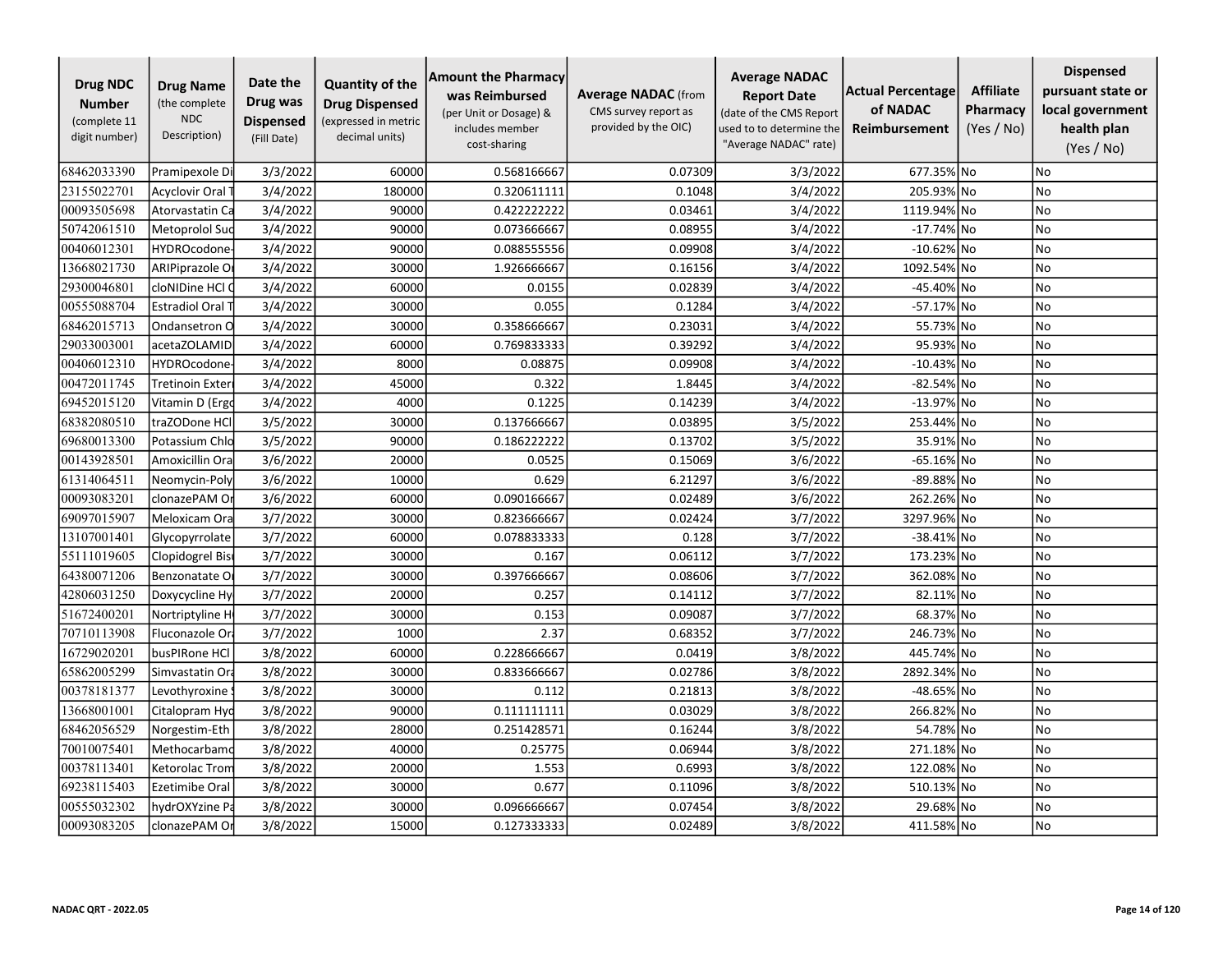| <b>Drug NDC</b><br><b>Number</b><br>(complete 11<br>digit number) | <b>Drug Name</b><br>(the complete<br><b>NDC</b><br>Description) | Date the<br>Drug was<br><b>Dispensed</b><br>(Fill Date) | <b>Quantity of the</b><br><b>Drug Dispensed</b><br>(expressed in metric<br>decimal units) | <b>Amount the Pharmacy</b><br>was Reimbursed<br>(per Unit or Dosage) &<br>includes member<br>cost-sharing | <b>Average NADAC</b> (from<br>CMS survey report as<br>provided by the OIC) | <b>Average NADAC</b><br><b>Report Date</b><br>(date of the CMS Report<br>used to to determine the<br>"Average NADAC" rate) | <b>Actual Percentage</b><br>of NADAC<br>Reimbursement | <b>Affiliate</b><br>Pharmacy<br>(Yes / No) | <b>Dispensed</b><br>pursuant state or<br>local government<br>health plan<br>(Yes / No) |
|-------------------------------------------------------------------|-----------------------------------------------------------------|---------------------------------------------------------|-------------------------------------------------------------------------------------------|-----------------------------------------------------------------------------------------------------------|----------------------------------------------------------------------------|----------------------------------------------------------------------------------------------------------------------------|-------------------------------------------------------|--------------------------------------------|----------------------------------------------------------------------------------------|
| 43547028211                                                       | Escitalopram O                                                  | 3/8/2022                                                | 30000                                                                                     | 0.768333333                                                                                               | 0.08801                                                                    | 3/8/2022                                                                                                                   | 773.01% No                                            |                                            | No.                                                                                    |
| 57664050658                                                       | Metoprolol Tar                                                  | 3/8/2022                                                | 30000                                                                                     | 0.016333333                                                                                               | 0.0194                                                                     | 3/8/2022                                                                                                                   | $-15.81\%$ No                                         |                                            | No                                                                                     |
| 68382013201                                                       | Tamsulosin HCl                                                  | 3/8/2022                                                | 30000                                                                                     | 0.253                                                                                                     | 0.06298                                                                    | 3/8/2022                                                                                                                   | 301.71% No                                            |                                            | No                                                                                     |
| 42806054701                                                       | Vitamin D (Ergd                                                 | 3/8/2022                                                | 4000                                                                                      | 0.1175                                                                                                    | 0.14239                                                                    | 3/8/2022                                                                                                                   | $-17.48\%$ No                                         |                                            | No                                                                                     |
| 00093505898                                                       | Atorvastatin Ca                                                 | 3/8/2022                                                | 30000                                                                                     | 0.5                                                                                                       | 0.05815                                                                    | 3/8/2022                                                                                                                   | 759.85% No                                            |                                            | <b>No</b>                                                                              |
| 00093031401                                                       | <b>Ketorolac Trom</b>                                           | 3/9/2022                                                | 15000                                                                                     | 0.366666667                                                                                               | 0.6993                                                                     | 3/9/2022                                                                                                                   | -47.57% No                                            |                                            | No                                                                                     |
| 00093214062                                                       | Tri-Lo-Sprintec                                                 | 3/9/2022                                                | 28000                                                                                     | 0.383214286                                                                                               | 0.1664                                                                     | 3/9/2022                                                                                                                   | 130.30% No                                            |                                            | No                                                                                     |
| 00245531911                                                       | Klor-Con M20                                                    | 3/9/2022                                                | 30000                                                                                     | 0.106666667                                                                                               | 0.25243                                                                    | 3/9/2022                                                                                                                   | -57.74% No                                            |                                            | No                                                                                     |
| 57664034188                                                       | Amphetamine-                                                    | 3/9/2022                                                | 30000                                                                                     | 1.043                                                                                                     | 0.57489                                                                    | 3/9/2022                                                                                                                   | 81.43% No                                             |                                            | No                                                                                     |
| 45963014205                                                       | buPROPion HCI                                                   | 3/9/2022                                                | 30000                                                                                     | 0.377666667                                                                                               | 0.19843                                                                    | 3/9/2022                                                                                                                   | 90.33% No                                             |                                            | No                                                                                     |
| 65862049460                                                       | QUEtiapine Fur                                                  | 3/9/2022                                                | 90000                                                                                     | 2.883555556                                                                                               | 0.17522                                                                    | 3/9/2022                                                                                                                   | 1545.68% No                                           |                                            | No                                                                                     |
| 16714017503                                                       | Atorvastatin Ca                                                 | 3/9/2022                                                | 30000                                                                                     | 0.066666667                                                                                               | 0.05815                                                                    | 3/9/2022                                                                                                                   | 14.65% No                                             |                                            | No                                                                                     |
| 64380073706                                                       | Vitamin D (Ergo                                                 | 3/9/2022                                                | 5000                                                                                      | 0.748                                                                                                     | 0.14239                                                                    | 3/9/2022                                                                                                                   | 425.32% No                                            |                                            | No                                                                                     |
| 31722070110                                                       | Losartan Potas:                                                 | 3/9/2022                                                | 30000                                                                                     | 0.140666667                                                                                               | 0.08274                                                                    | 3/9/2022                                                                                                                   | 70.01% No                                             |                                            | No                                                                                     |
| 65162046550                                                       | Ibuprofen Oral                                                  | 3/9/2022                                                | 90000                                                                                     | 0.151888889                                                                                               | 0.05949                                                                    | 3/9/2022                                                                                                                   | 155.32% No                                            |                                            | No                                                                                     |
| 55111058701                                                       | amLODIPine Be                                                   | 3/9/2022                                                | 30000                                                                                     | 0.476333333                                                                                               | 0.15783                                                                    | 3/9/2022                                                                                                                   | 201.80% No                                            |                                            | No                                                                                     |
| 00093727305                                                       | Pioglitazone HO                                                 | 3/9/2022                                                | 30000                                                                                     | 0.471333333                                                                                               | 0.14415                                                                    | 3/9/2022                                                                                                                   | 226.97% No                                            |                                            | No                                                                                     |
| 16714033002                                                       | Gabapentin Ora                                                  | 3/9/2022                                                | 90000                                                                                     | 0.120333333                                                                                               | 0.09204                                                                    | 3/9/2022                                                                                                                   | 30.74% No                                             |                                            | No                                                                                     |
| 68382050010                                                       | Omeprazole Or                                                   | 3/10/2022                                               | 30000                                                                                     | 0.353666667                                                                                               | 0.06206                                                                    | 3/10/2022                                                                                                                  | 469.88% No                                            |                                            | No                                                                                     |
| 66993001968                                                       | Albuterol Sulfa                                                 | 3/10/2022                                               | 18000                                                                                     | 2.499444444                                                                                               | 1.82707                                                                    | 3/10/2022                                                                                                                  | 36.80% No                                             |                                            | No                                                                                     |
| 00378110101                                                       | Prazosin HCl Or                                                 | 3/10/2022                                               | 60000                                                                                     | 0.152166667                                                                                               | 0.20873                                                                    | 3/10/2022                                                                                                                  | -27.10% No                                            |                                            | No                                                                                     |
| 69452015120                                                       | Vitamin D (Ergo                                                 | 3/10/2022                                               | 1000                                                                                      | 0.51                                                                                                      | 0.14239                                                                    | 3/10/2022                                                                                                                  | 258.17% No                                            |                                            | No                                                                                     |
| 51991074790                                                       | <b>DULoxetine HC</b>                                            | 3/10/2022                                               | 30000                                                                                     | 1.282                                                                                                     | 0.12096                                                                    | 3/10/2022                                                                                                                  | 959.85% No                                            |                                            | <b>No</b>                                                                              |
| 00406802003                                                       | Buprenorphine                                                   | 3/11/2022                                               | 28000                                                                                     | 3.092142857                                                                                               | 0.92938                                                                    | 3/11/2022                                                                                                                  | 232.71% No                                            |                                            | No                                                                                     |
| 59762040101                                                       | Sucralfate Oral                                                 | 3/14/2022                                               | 180000                                                                                    | 0.469888889                                                                                               | 0.20546                                                                    | 3/14/2022                                                                                                                  | 128.70% No                                            |                                            | <b>No</b>                                                                              |
| 43547028810                                                       | buPROPion HCl                                                   | 3/14/2022                                               | 30000                                                                                     | 0.41                                                                                                      | 0.104                                                                      | 3/14/2022                                                                                                                  | 294.23% No                                            |                                            | No                                                                                     |
| 68180029606                                                       | <b>DULoxetine HC</b>                                            | 3/14/2022                                               | 30000                                                                                     | 0.465                                                                                                     | 0.14311                                                                    | 3/14/2022                                                                                                                  | 224.92% No                                            |                                            | No                                                                                     |
| 62332005090                                                       | Losartan Potas                                                  | 3/14/2022                                               | 30000                                                                                     | 0.550666667                                                                                               | 0.21077                                                                    | 3/14/2022                                                                                                                  | 161.26% No                                            |                                            | No                                                                                     |
| 00143928501                                                       | Amoxicillin Ora                                                 | 3/14/2022                                               | 22000                                                                                     | 0.256818182                                                                                               | 0.15069                                                                    | 3/14/2022                                                                                                                  | 70.43% No                                             |                                            | No                                                                                     |
| 68180072003                                                       | amLODIPine Be                                                   | 3/14/2022                                               | 30000                                                                                     | 0.225333333                                                                                               | 0.01181                                                                    | 3/14/2022                                                                                                                  | 1807.99%                                              | lNo                                        | No                                                                                     |
| 57664050658                                                       | Metoprolol Tar                                                  | 3/15/2022                                               | 180000                                                                                    | 0.045888889                                                                                               | 0.0194                                                                     | 3/15/2022                                                                                                                  | 136.54% No                                            |                                            | No                                                                                     |
| 16729016917                                                       | Escitalopram O                                                  | 3/15/2022                                               | 90000                                                                                     | 0.801555556                                                                                               | 0.05074                                                                    | 3/15/2022                                                                                                                  | 1479.73% No                                           |                                            | No                                                                                     |
| 67877041401                                                       | metFORMIN HO                                                    | 3/15/2022                                               | 60000                                                                                     | 0.066666667                                                                                               | 0.08617                                                                    | 3/15/2022                                                                                                                  | -22.63% No                                            |                                            | No                                                                                     |
| 68180051801                                                       | Lisinopril-hydrd                                                | 3/15/2022                                               | 90000                                                                                     | 0.190444444                                                                                               | 0.03482                                                                    | 3/15/2022                                                                                                                  | 446.94% No                                            |                                            | No                                                                                     |
| 13668042990                                                       | Pantoprazole S                                                  | 3/15/2022                                               | 90000                                                                                     | 0.693555556                                                                                               | 0.06576                                                                    | 3/15/2022                                                                                                                  | 954.68% No                                            |                                            | No                                                                                     |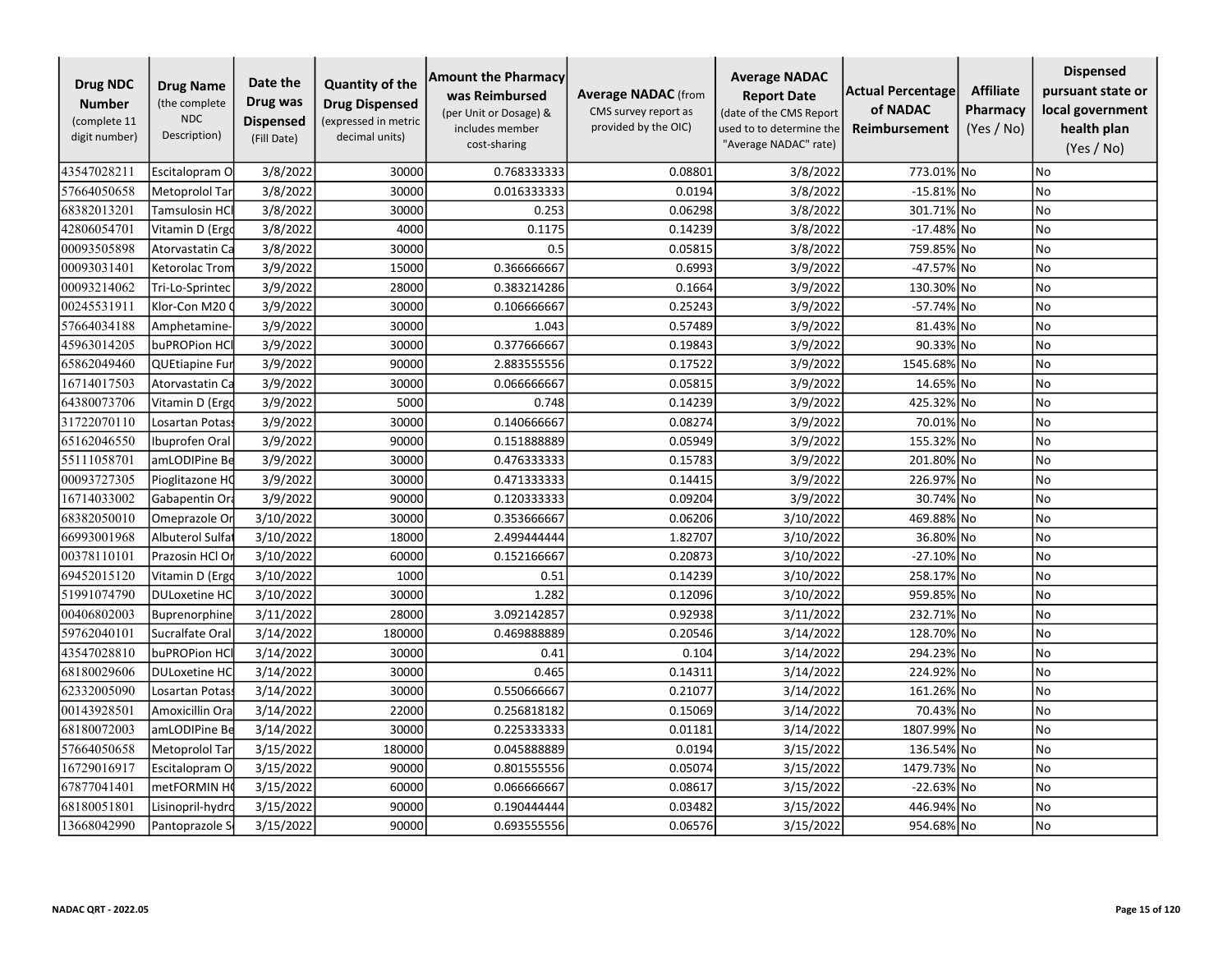| <b>Drug NDC</b><br><b>Number</b><br>(complete 11<br>digit number) | <b>Drug Name</b><br>(the complete<br><b>NDC</b><br>Description) | Date the<br>Drug was<br><b>Dispensed</b><br>(Fill Date) | <b>Quantity of the</b><br><b>Drug Dispensed</b><br>(expressed in metric<br>decimal units) | <b>Amount the Pharmacy</b><br>was Reimbursed<br>(per Unit or Dosage) &<br>includes member<br>cost-sharing | <b>Average NADAC</b> (from<br>CMS survey report as<br>provided by the OIC) | <b>Average NADAC</b><br><b>Report Date</b><br>(date of the CMS Report<br>used to to determine the<br>"Average NADAC" rate) | <b>Actual Percentage</b><br>of NADAC<br><b>Reimbursement</b> | <b>Affiliate</b><br>Pharmacy<br>(Yes / No) | <b>Dispensed</b><br>pursuant state or<br>local government<br>health plan<br>(Yes / No) |
|-------------------------------------------------------------------|-----------------------------------------------------------------|---------------------------------------------------------|-------------------------------------------------------------------------------------------|-----------------------------------------------------------------------------------------------------------|----------------------------------------------------------------------------|----------------------------------------------------------------------------------------------------------------------------|--------------------------------------------------------------|--------------------------------------------|----------------------------------------------------------------------------------------|
| 51862087206                                                       | Microgestin 1.                                                  | 3/15/2022                                               | 63000                                                                                     | 0.073650794                                                                                               | 0.5752                                                                     | 3/15/2022                                                                                                                  | -87.20% No                                                   |                                            | No                                                                                     |
| 50111064801                                                       | <b>FLUoxetine HCI</b>                                           | 3/15/2022                                               | 30000                                                                                     | 0.453666667                                                                                               | 0.03229                                                                    | 3/15/2022                                                                                                                  | 1304.98% No                                                  |                                            | No                                                                                     |
| 13668021830                                                       | ARIPiprazole O                                                  | 3/16/2022                                               | 90000                                                                                     | 0.470222222                                                                                               | 0.17842                                                                    | 3/16/2022                                                                                                                  | 163.55% No                                                   |                                            | No                                                                                     |
| 63304069301                                                       | Clindamycin HO                                                  | 3/17/2022                                               | 15000                                                                                     | 0.632                                                                                                     | 0.25894                                                                    | 3/17/2022                                                                                                                  | 144.07% No                                                   |                                            | No                                                                                     |
| 00143928501                                                       | Amoxicillin Ora                                                 | 3/17/2022                                               | 14000                                                                                     | 0.052142857                                                                                               | 0.15069                                                                    | 3/17/2022                                                                                                                  | -65.40% No                                                   |                                            | <b>No</b>                                                                              |
| 47781065190                                                       | Levothyroxine                                                   | 3/17/2022                                               | 30000                                                                                     | 0.033666667                                                                                               | 0.16768                                                                    | 3/17/2022                                                                                                                  | -79.92% No                                                   |                                            | <b>No</b>                                                                              |
| 67877056305                                                       | metFORMIN H                                                     | 3/17/2022                                               | 60000                                                                                     | 0.1615                                                                                                    | 0.02622                                                                    | 3/17/2022                                                                                                                  | 515.94% No                                                   |                                            | No                                                                                     |
| 68382025216                                                       | Atorvastatin Ca                                                 | 3/18/2022                                               | 90000                                                                                     | 0.981555556                                                                                               | 0.10105                                                                    | 3/18/2022                                                                                                                  | 871.36% No                                                   |                                            | No                                                                                     |
| 64980034114                                                       | Alendronate Sc                                                  | 3/18/2022                                               | 4000                                                                                      | 1.23                                                                                                      | 0.37354                                                                    | 3/18/2022                                                                                                                  | 229.28% No                                                   |                                            | No                                                                                     |
| 68180072103                                                       | amLODIPine Be                                                   | 3/18/2022                                               | 7000                                                                                      | 0.248571429                                                                                               | 0.01775                                                                    | 3/18/2022                                                                                                                  | 1300.40% No                                                  |                                            | No                                                                                     |
| 16729018201                                                       | hydroCHLOROt                                                    | 3/18/2022                                               | 7000                                                                                      | 0.305714286                                                                                               | 0.05518                                                                    | 3/18/2022                                                                                                                  | 454.03% No                                                   |                                            | No                                                                                     |
| 68382066201                                                       | Spironolactone                                                  | 3/18/2022                                               | 120000                                                                                    | 0.284083333                                                                                               | 0.19812                                                                    | 3/18/2022                                                                                                                  | 43.39% No                                                    |                                            | <b>No</b>                                                                              |
| 16571020210                                                       | Diclofenac Sod                                                  | 3/18/2022                                               | 30000                                                                                     | 0.336666667                                                                                               | 0.10847                                                                    | 3/18/2022                                                                                                                  | 210.38% No                                                   |                                            | No                                                                                     |
| 00591505210                                                       | predniSONE Or                                                   | 3/18/2022                                               | 21000                                                                                     | 0.146666667                                                                                               | 0.08242                                                                    | 3/18/2022                                                                                                                  | 77.95% No                                                    |                                            | <b>No</b>                                                                              |
| 68645051654                                                       | amLODIPine Be                                                   | 3/19/2022                                               | 90000                                                                                     | 0.142444444                                                                                               | 0.01775                                                                    | 3/19/2022                                                                                                                  | 702.50% No                                                   |                                            | No                                                                                     |
| 31722070290                                                       | Losartan Potas                                                  | 3/19/2022                                               | 90000                                                                                     | 0.183777778                                                                                               | 0.09644                                                                    | 3/19/2022                                                                                                                  | 90.56% No                                                    |                                            | No                                                                                     |
| 16729017217                                                       | Amitriptyline H                                                 | 3/19/2022                                               | 30000                                                                                     | 0.036333333                                                                                               | 0.07233                                                                    | 3/19/2022                                                                                                                  | -49.77% No                                                   |                                            | <b>No</b>                                                                              |
| 42806054701                                                       | Vitamin D (Ergo                                                 | 3/19/2022                                               | 4000                                                                                      | 0.1175                                                                                                    | 0.14239                                                                    | 3/19/2022                                                                                                                  | $-17.48\%$ No                                                |                                            | No                                                                                     |
| 64980028005                                                       | glipiZIDE ER Or                                                 | 3/20/2022                                               | 90000                                                                                     | 0.024444444                                                                                               | 0.10942                                                                    | 3/20/2022                                                                                                                  | -77.66% No                                                   |                                            | No                                                                                     |
| 70069013101                                                       | Tobramycin Op                                                   | 3/20/2022                                               | 5000                                                                                      | 0.938                                                                                                     | 1.3071                                                                     | 3/20/2022                                                                                                                  | -28.24% No                                                   |                                            | No                                                                                     |
| 13107015590                                                       | PARoxetine HC                                                   | 3/21/2022                                               | 30000                                                                                     | 0.449333333                                                                                               | 0.09414                                                                    | 3/21/2022                                                                                                                  | 377.30% No                                                   |                                            | No                                                                                     |
| 68180098003                                                       | Lisinopril Oral                                                 | 3/21/2022                                               | 30000                                                                                     | 0.167333333                                                                                               | 0.01891                                                                    | 3/21/2022                                                                                                                  | 784.89% No                                                   |                                            | No                                                                                     |
| 68382076010                                                       | metFORMIN H                                                     | 3/21/2022                                               | 60000                                                                                     | 0.245166667                                                                                               | 0.02622                                                                    | 3/21/2022                                                                                                                  | 835.04% No                                                   |                                            | No                                                                                     |
| 00378181710                                                       | Levothyroxine                                                   | 3/21/2022                                               | 30000                                                                                     | 0.137                                                                                                     | 0.26457                                                                    | 3/21/2022                                                                                                                  | -48.22% No                                                   |                                            | No                                                                                     |
| 69367028705                                                       | Montelukast So                                                  | 3/21/2022                                               | 30000                                                                                     | 0.96                                                                                                      | 0.06314                                                                    | 3/21/2022                                                                                                                  | 1420.43% No                                                  |                                            | No                                                                                     |
| 69097084805                                                       | Escitalopram O                                                  | 3/21/2022                                               | 30000                                                                                     | 0.338333333                                                                                               | 0.05074                                                                    | 3/21/2022                                                                                                                  | 566.80% No                                                   |                                            | No                                                                                     |
| 31722059690                                                       | Fenofibrate Ora                                                 | 3/22/2022                                               | 90000                                                                                     | 0.266666667                                                                                               | 0.15355                                                                    | 3/22/2022                                                                                                                  | 73.67% No                                                    |                                            | <b>No</b>                                                                              |
| 00555087202                                                       | medroxyPROG                                                     | 3/22/2022                                               | 90000                                                                                     | 0.018777778                                                                                               | 0.10699                                                                    | 3/22/2022                                                                                                                  | -82.45% No                                                   |                                            | No                                                                                     |
| 00555088602                                                       | <b>Estradiol Oral T</b>                                         | 3/22/2022                                               | 90000                                                                                     | 0.040777778                                                                                               | 0.08371                                                                    | 3/22/2022                                                                                                                  | -51.29% No                                                   |                                            | No                                                                                     |
| 68382091634                                                       | methylPREDNI:                                                   | 3/22/2022                                               | 21000                                                                                     | 0.755238095                                                                                               | 0.18542                                                                    | 3/22/2022                                                                                                                  | 307.31% No                                                   |                                            | No                                                                                     |
| 66993059902                                                       | Amphetamine-                                                    | 3/23/2022                                               | 30000                                                                                     | 0.919666667                                                                                               | 0.61484                                                                    | 3/23/2022                                                                                                                  | 49.58% No                                                    |                                            | No                                                                                     |
| 65862017760                                                       | Cefdinir Oral Ca                                                | 3/23/2022                                               | 20000                                                                                     | 1.3765                                                                                                    | 0.46443                                                                    | 3/23/2022                                                                                                                  | 196.38% No                                                   |                                            | <b>No</b>                                                                              |
| 00406114601                                                       | Methylphenida                                                   | 3/23/2022                                               | 30000                                                                                     | 0.745666667                                                                                               | 0.22814                                                                    | 3/23/2022                                                                                                                  | 226.85% No                                                   |                                            | No                                                                                     |
| 16729017217                                                       | Amitriptyline H                                                 | 3/24/2022                                               | 30000                                                                                     | 0.036333333                                                                                               | 0.07343                                                                    | 3/24/2022                                                                                                                  | -50.52% No                                                   |                                            | No                                                                                     |
| 57237001830                                                       | <b>DULoxetine HC</b>                                            | 3/24/2022                                               | 30000                                                                                     | 0.471                                                                                                     | 0.10619                                                                    | 3/24/2022                                                                                                                  | 343.54% No                                                   |                                            | No                                                                                     |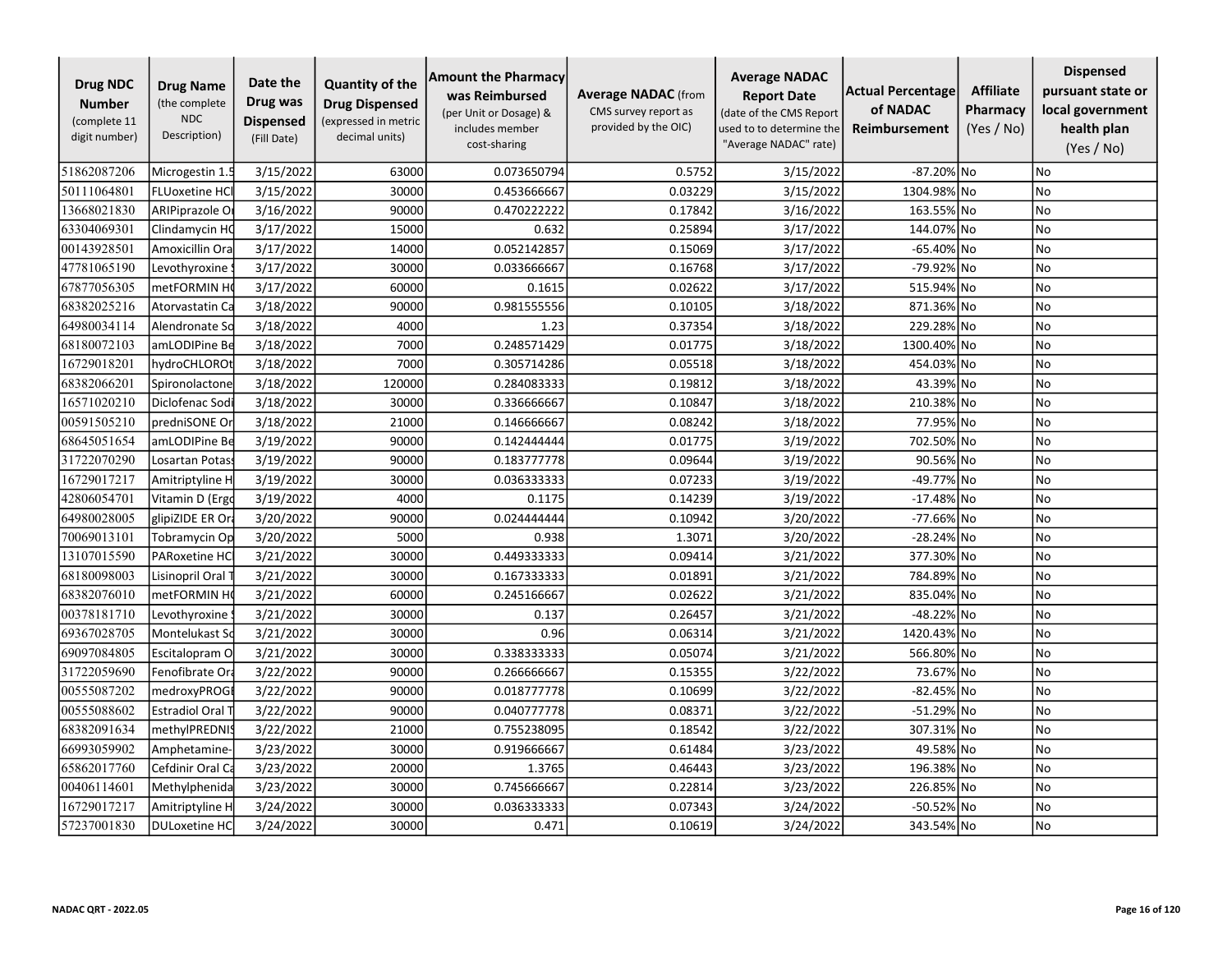| <b>Drug NDC</b><br><b>Number</b><br>(complete 11<br>digit number) | <b>Drug Name</b><br>(the complete<br><b>NDC</b><br>Description) | Date the<br>Drug was<br><b>Dispensed</b><br>(Fill Date) | <b>Quantity of the</b><br><b>Drug Dispensed</b><br>(expressed in metric<br>decimal units) | <b>Amount the Pharmacy</b><br>was Reimbursed<br>(per Unit or Dosage) &<br>includes member<br>cost-sharing | <b>Average NADAC</b> (from<br>CMS survey report as<br>provided by the OIC) | <b>Average NADAC</b><br><b>Report Date</b><br>(date of the CMS Report<br>used to to determine the<br>"Average NADAC" rate) | <b>Actual Percentage</b><br>of NADAC<br>Reimbursement | <b>Affiliate</b><br>Pharmacy<br>(Yes / No) | <b>Dispensed</b><br>pursuant state or<br>local government<br>health plan<br>(Yes / No) |
|-------------------------------------------------------------------|-----------------------------------------------------------------|---------------------------------------------------------|-------------------------------------------------------------------------------------------|-----------------------------------------------------------------------------------------------------------|----------------------------------------------------------------------------|----------------------------------------------------------------------------------------------------------------------------|-------------------------------------------------------|--------------------------------------------|----------------------------------------------------------------------------------------|
| 70700015010                                                       | Omeprazole Or                                                   | 3/24/2022                                               | 30000                                                                                     | 0.249                                                                                                     | 0.03558                                                                    | 3/24/2022                                                                                                                  | 599.83% No                                            |                                            | No.                                                                                    |
| 00115180302                                                       | hydrOXYzine Pa                                                  | 3/24/2022                                               | 60000                                                                                     | 0.012333333                                                                                               | 0.06792                                                                    | 3/24/2022                                                                                                                  | -81.84% No                                            |                                            | No                                                                                     |
| 43598081115                                                       | Cetirizine HCl O                                                | 3/24/2022                                               | 90000                                                                                     | 0.019777778                                                                                               | 0.07064                                                                    | 3/24/2022                                                                                                                  | -72.00% No                                            |                                            | No                                                                                     |
| 16714049602                                                       | Clotrimazole-B                                                  | 3/24/2022                                               | 90000                                                                                     | 0.095222222                                                                                               | 0.17393                                                                    | 3/24/2022                                                                                                                  | -45.25% No                                            |                                            | No                                                                                     |
| 00781808926                                                       | Azithromycin C                                                  | 3/24/2022                                               | 6000                                                                                      | 2.093333333                                                                                               | 0.48506                                                                    | 3/24/2022                                                                                                                  | 331.56% No                                            |                                            | No                                                                                     |
| 68382003516                                                       | Venlafaxine HC                                                  | 3/24/2022                                               | 30000                                                                                     | 0.793                                                                                                     | 0.12722                                                                    | 3/24/2022                                                                                                                  | 523.33%                                               | lNo                                        | <b>No</b>                                                                              |
| 00054327099                                                       | <b>Fluticasone Pro</b>                                          | 3/25/2022                                               | 48000                                                                                     | 0.799791667                                                                                               | 0.27037                                                                    | 3/25/2022                                                                                                                  | 195.81% No                                            |                                            | No                                                                                     |
| 50111064801                                                       | <b>FLUoxetine HC</b>                                            | 3/25/2022                                               | 90000                                                                                     | 0.453555556                                                                                               | 0.03177                                                                    | 3/25/2022                                                                                                                  | 1327.62% No                                           |                                            | No                                                                                     |
| 43598081115                                                       | Cetirizine HCl O                                                | 3/25/2022                                               | 30000                                                                                     | 0.019666667                                                                                               | 0.07064                                                                    | 3/25/2022                                                                                                                  | -72.16% No                                            |                                            | No                                                                                     |
| 68382050010                                                       | Omeprazole Or                                                   | 3/25/2022                                               | 30000                                                                                     | 0.353666667                                                                                               | 0.05959                                                                    | 3/25/2022                                                                                                                  | 493.50% No                                            |                                            | No                                                                                     |
| 68382053701                                                       | Potassium Citra                                                 | 3/25/2022                                               | 90000                                                                                     | 0.729333333                                                                                               | 0.30433                                                                    | 3/25/2022                                                                                                                  | 139.65% No                                            |                                            | No                                                                                     |
| 31722088290                                                       | Rosuvastatin Ca                                                 | 3/25/2022                                               | 30000                                                                                     | 0.149666667                                                                                               | 0.06753                                                                    | 3/25/2022                                                                                                                  | 121.63% No                                            |                                            | No                                                                                     |
| 00378718705                                                       | metFORMIN H                                                     | 3/25/2022                                               | 60000                                                                                     | 0.1615                                                                                                    | 0.02625                                                                    | 3/25/2022                                                                                                                  | 515.24% No                                            |                                            | <b>No</b>                                                                              |
| 65862047090                                                       | Losartan Potas:                                                 | 3/25/2022                                               | 30000                                                                                     | 0.550666667                                                                                               | 0.21077                                                                    | 3/25/2022                                                                                                                  | 161.26% No                                            |                                            | No                                                                                     |
| 45963067611                                                       | Metoprolol Suc                                                  | 3/25/2022                                               | 30000                                                                                     | 0.370666667                                                                                               | 0.10316                                                                    | 3/25/2022                                                                                                                  | 259.31% No                                            |                                            | No                                                                                     |
| 00406802003                                                       | Buprenorphine                                                   | 3/26/2022                                               | 28000                                                                                     | 3.092142857                                                                                               | 1.08568                                                                    | 3/26/2022                                                                                                                  | 184.81% No                                            |                                            | No                                                                                     |
| 57664050658                                                       | Metoprolol Tar                                                  | 3/26/2022                                               | 60000                                                                                     | 0.045833333                                                                                               | 0.01777                                                                    | 3/26/2022                                                                                                                  | 157.93% No                                            |                                            | No                                                                                     |
| 62332014231                                                       | Celecoxib Oral                                                  | 3/27/2022                                               | 60000                                                                                     | 0.454333333                                                                                               | 0.13496                                                                    | 3/27/2022                                                                                                                  | 236.64% No                                            |                                            | No                                                                                     |
| 55111064530                                                       | Omeprazole Or                                                   | 3/27/2022                                               | 90000                                                                                     | 0.422222222                                                                                               | 0.05959                                                                    | 3/27/2022                                                                                                                  | 608.55% No                                            |                                            | No                                                                                     |
| 68180072103                                                       | amLODIPine Be                                                   | 3/28/2022                                               | 90000                                                                                     | 0.404                                                                                                     | 0.01687                                                                    | 3/28/2022                                                                                                                  | 2294.78% No                                           |                                            | No                                                                                     |
| 65862086001                                                       | Famotidine Ora                                                  | 3/28/2022                                               | 90000                                                                                     | 0.795888889                                                                                               | 0.06888                                                                    | 3/28/2022                                                                                                                  | 1055.47% No                                           |                                            | No                                                                                     |
| 68382075810                                                       | metFORMIN H                                                     | 3/28/2022                                               | 60000                                                                                     | 0.119666667                                                                                               | 0.01696                                                                    | 3/28/2022                                                                                                                  | 605.58% No                                            |                                            | No                                                                                     |
| 69452015120                                                       | Vitamin D (Ergo                                                 | 3/28/2022                                               | 4000                                                                                      | 0.1225                                                                                                    | 0.14082                                                                    | 3/28/2022                                                                                                                  | $-13.01\%$ No                                         |                                            | <b>No</b>                                                                              |
| 00116200116                                                       | Chlorhexidine (                                                 | 3/28/2022                                               | 473000                                                                                    | 0.013911205                                                                                               | 0.00532                                                                    | 3/28/2022                                                                                                                  | 161.49% No                                            |                                            | No                                                                                     |
| 69097084905                                                       | Escitalopram O                                                  | 3/28/2022                                               | 90000                                                                                     | 0.251111111                                                                                               | 0.07845                                                                    | 3/28/2022                                                                                                                  | 220.09% No                                            |                                            | No                                                                                     |
| 68645058459                                                       | metFORMIN H                                                     | 3/28/2022                                               | 60000                                                                                     | 0.066666667                                                                                               | 0.02625                                                                    | 3/28/2022                                                                                                                  | 153.97% No                                            |                                            | No                                                                                     |
| 43547035411                                                       | Lisinopril Oral                                                 | 3/28/2022                                               | 90000                                                                                     | 0.404444444                                                                                               | 0.02633                                                                    | 3/28/2022                                                                                                                  | 1436.06% No                                           |                                            | No                                                                                     |
| 42806041060                                                       | buPROPion HC                                                    | 3/28/2022                                               | 60000                                                                                     | 0.221333333                                                                                               | 0.11271                                                                    | 3/28/2022                                                                                                                  | 96.37% No                                             |                                            | No                                                                                     |
| 50111064801                                                       | <b>FLUoxetine HC</b>                                            | 3/29/2022                                               | 58000                                                                                     | 0.237413793                                                                                               | 0.03177                                                                    | 3/29/2022                                                                                                                  | 647.29% No                                            |                                            | No                                                                                     |
| 68180051902                                                       | Lisinopril-hydro                                                | 3/29/2022                                               | 60000                                                                                     | 0.267166667                                                                                               | 0.04909                                                                    | 3/29/2022                                                                                                                  | 444.24% No                                            |                                            | No                                                                                     |
| 68382091634                                                       | methylPREDNI!                                                   | 3/30/2022                                               | 21000                                                                                     | 0.762857143                                                                                               | 0.17447                                                                    | 3/30/2022                                                                                                                  | 337.24% No                                            |                                            | No                                                                                     |
| 50111091701                                                       | Torsemide Ora                                                   | 3/30/2022                                               | 30000                                                                                     | 0.049333333                                                                                               | 0.08257                                                                    | 3/30/2022                                                                                                                  | -40.25% No                                            |                                            | No                                                                                     |
| 68180072103                                                       | amLODIPine Be                                                   | 3/30/2022                                               | 90000                                                                                     | 0.404                                                                                                     | 0.01687                                                                    | 3/30/2022                                                                                                                  | 2294.78% No                                           |                                            | No                                                                                     |
| 50742061510                                                       | Metoprolol Suc                                                  | 3/30/2022                                               | 90000                                                                                     | 0.208666667                                                                                               | 0.08799                                                                    | 3/30/2022                                                                                                                  | 137.15% No                                            |                                            | No                                                                                     |
| 00378047705                                                       | diazePAM Oral                                                   | 3/31/2022                                               | 60000                                                                                     | 0.0535                                                                                                    | 0.02633                                                                    | 3/31/2022                                                                                                                  | 103.19% No                                            |                                            | No                                                                                     |